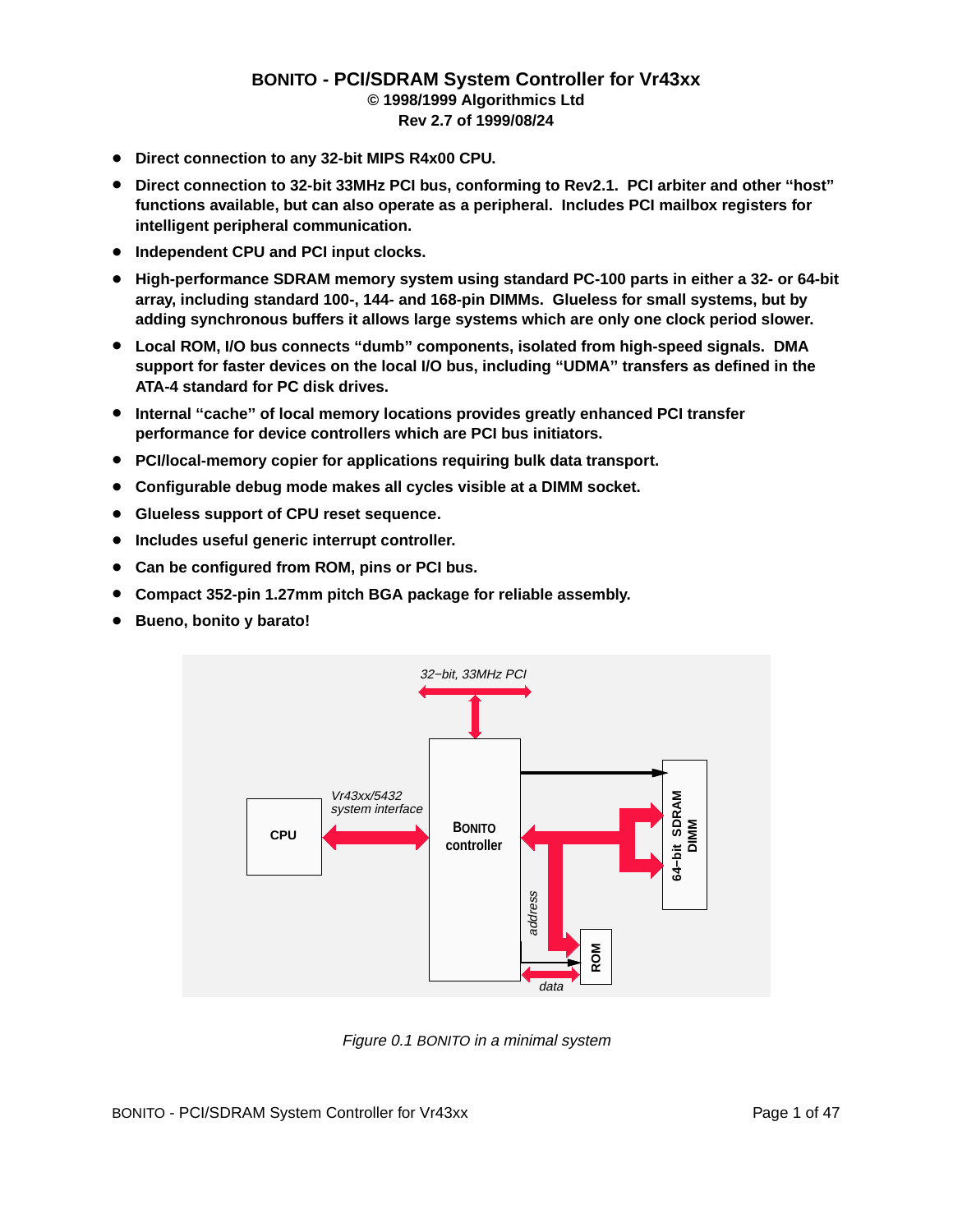## **1. Overview**

This device has four ports: CPU, PCI, SDRAM and local ROM & I/O. Some SDRAM signals are used during some local ROM & I/O cycles, to provide more addresses. A minimal system block diagram is shown in Figure 0.1.

The CPU-side and PCI clocks are independent inputs, and need have no timing relationship. The SDRAM system is operated synchronously to the CPU-side clock, and should be fed, with the CPU itself, with matched low-skew clock inputs.

BONITO can also be used in a larger system with external buffers to allow the connection of bigger local memory arrays and more local I/O devices, as shown in Figure 1.1.



#### Figure 1.1 Buffered memory and expanded local I/O system

BONITO handles tasks which are common to many of those systems where a 32-bit MIPS CPU is used with a PCI bus and a local memory system. Such systems always (or almost always) need logic for some other functions, which are therefore also supported by BONITO:

- Managing the CPU reset sequence and supporting common configuration options.
- System bootstrap from local ROM or flash memory.
- High-speed transfer of data between local and PCI memory the PCI copier, described in §3.2.
- A flexible and high-performance interrupt controller, see §5.14.
- Minimal DMA support for local bus devices, see §2.4.1.
- $\bullet$  A few general-purpose I/O pins required, for example, for access to the signature EEROM of a memory DIMM.

Within the confines of such a chip it does not make much sense to devote pins to specific I/O functions, since (unlike the above) these vary greatly from application to application.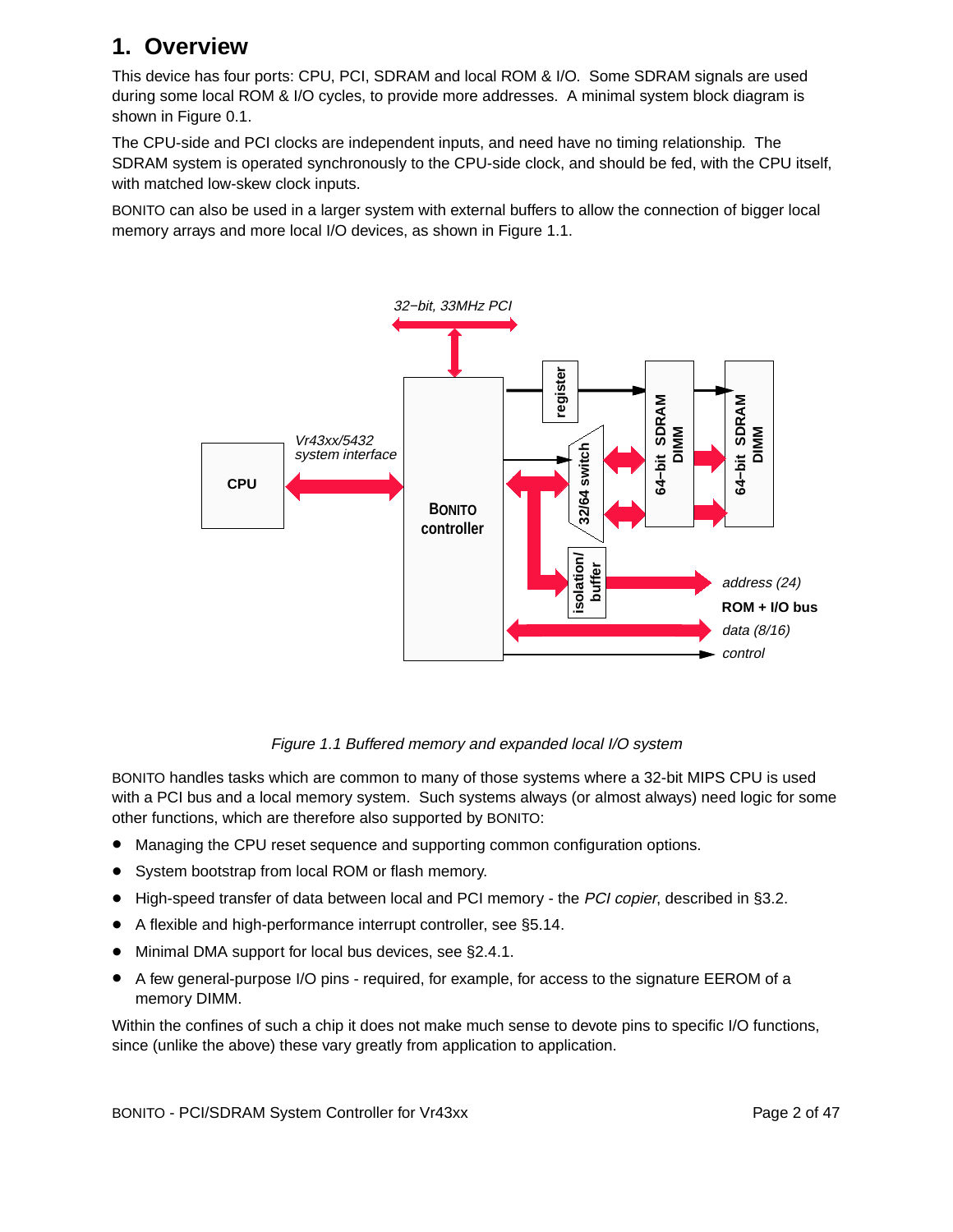Compared to earlier MIPS system controllers, BONITO offers a simple, fast, memory controller for PC-100 SDRAMs, with few options, and a high level of integration to minimise glue logic.

## **2. Interfaces**

One way to introduce this multi-faceted part is to go around its interfaces and describe each in turn. So we'll do that for the CPU, PCI, SDRAM, ROM and I/O, GPIO, test and debug interfaces.

## **2.1. CPU Port**

BONITO connects directly to any Vr43xx or Vr5432 CPU<sup>1</sup>, and variants are flexible enough to handle any 32-bit descendant of the R4000 ''SysAD'' bus. It will run with CPUs to 83MHz. For CPUs which support it, parity is passed through to the local SDRAM system, and generated/checked on other cycles.

BONITO manages the CPU's reset sequence. A complete reset of BONITO from its SysReset\* pin - or the PCI RESET\* signal where BONITO is configured as a peripheral - causes the CPU to be driven through a cold-reset sequence. BONITO supports most MIPS CPU reset models, and can supply the "mode bits" for CPU configuration when required. It's also possible to do a cold-reset of the MIPS CPU by writing a register bit; this can be used as a self-reset by CPUs which need to put themselves in a non-standard configuration: see §4.3.1 for more information.

In some cases a system may be managed by a host across PCI; it's possible to configure BONITO to wait with the local CPU stalled while an external PCI host configures the chip and uploads software to local memory; see §4.3.2.

BONITO has an internal interrupt controller, and connects to two of the MIPS CPU interrupt inputs.

## **2.2. PCI port**

BONITO conforms to the PCI specification (rev 2.1), can act as initiator or target on a PCI bus, and when required can perform all host roles - it has a PCI arbiter onboard, can source the PCI reset signal, and can initiate configuration cycles.

BONITO supports CPU accesses to PCI space. CPU partial-word read or writes to PCI space are signalled with exactly the byte enables you programmed. The byte enables (and byte lanes) used can surprise you when your CPU is "big-endian"; see §4.2. CPU burst accesses (cache refills and writebacks) are not implemented to PCI memory space; the different burst termination semantics of the buses make this a hazardous and troublesome feature.

Both type 1 and type 2 configuration cycles are available through a pair of registers (one sets up the PCI address bits, and the other is a data register for configuration cycles).

CPU writes to PCI are "posted"; there's a BONITO register points between thich software can read to check when all posted writes have been completed on PCI.

BONITO's PCI arbiter handles up to six external initiators and operates in round-robin only. A configuration-time option allows the arbiter to be disabled, for systems whose arbiter is elsewhere; in this mode two of the arbiter signals are reconfigured to become BONITO's own request/grant lines.

BONITO makes some or all of the memory attached to its memory port available to external PCI bus masters. PCI initiator/local memory transfers go through the "I/O buffer cache", described in §3.1 below, to maintain high throughput with minimal impact on the CPU's access to local memory.

BONITO provides the standard configuration registers required by the PCI standard. Software running on the local MIPS CPU can modify some of these register contents, so that BONITO can take on different roles as part of an intelligent PCI controller; see §4.3.3.

 $1$  The choice of CPU interface type is reconfigurable at reset time between Vr4300-compatible and Vr5432-native-compatible.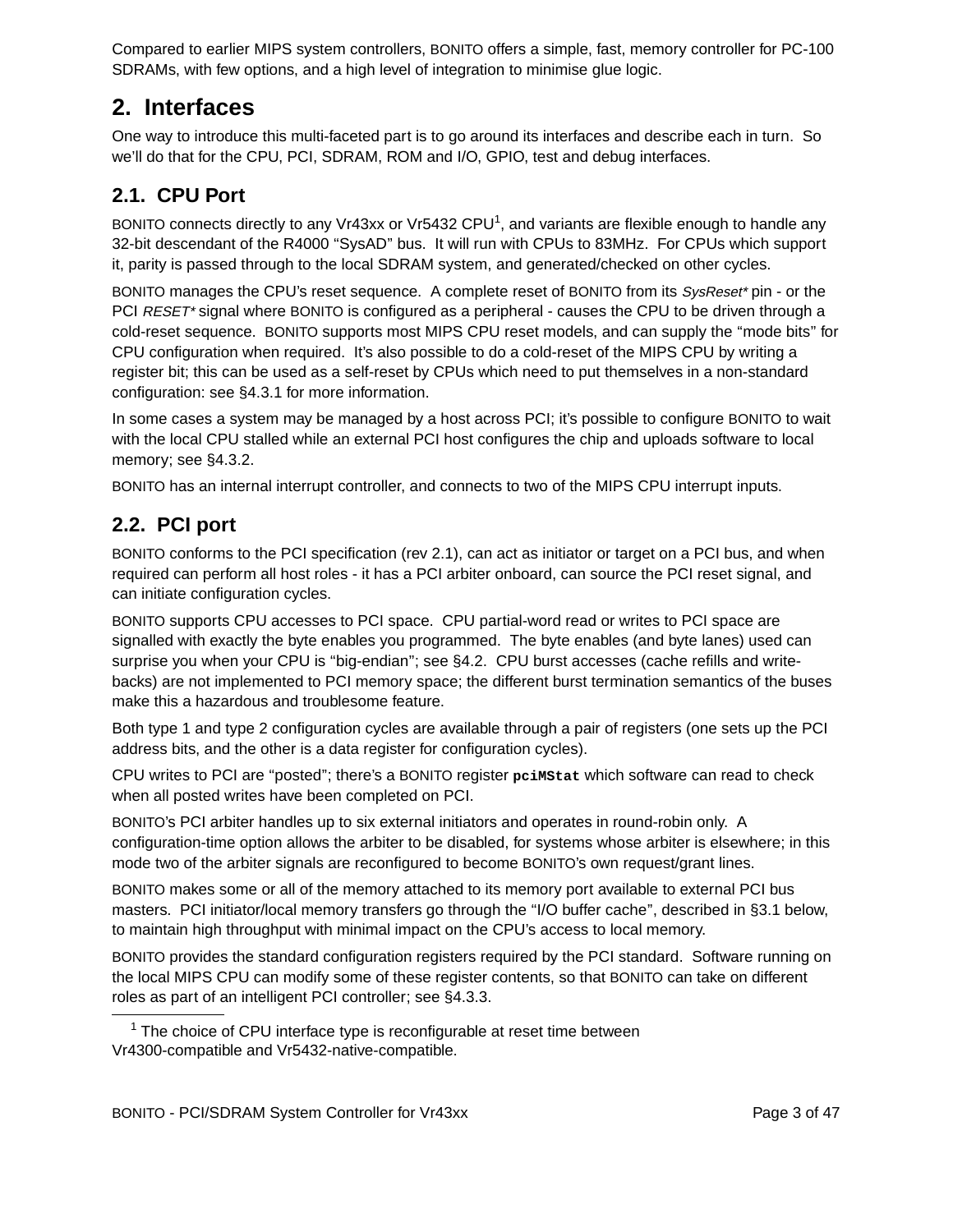BONITO can be configured to respond as a PCI target to four memory address regions. One is for the BONITO's own PCI-accessible registers, and two are used for access to attached local SDRAM or I/O devices - the size, location and transfer characteristics of these two windows are influenced by some other registers. PCI access to the local I/O bus is expected to be used only for diagnostics and system initialisation; no guarantees are made about performance.

BONITO implements mailbox registers. A PCI write to a mailbox register generates an interrupt condition for the CPU, which can retrieve the data through a locally-readable register.

### **2.3. SDRAM connection**

The memory interface is optimised to run burst-mode SDRAM cycles in sub-block order using PC-100 compliant memory devices. It runs in synchronisation with the CPU interface to minimise CPU access time. For small SDRAM systems - with a fan-out of 6 loads or less on all SDRAM control outputs - it is glueless. Larger systems require high-drive registered buffers (ALVCH374 or similar) for the multiplexed address lines and control signals which go to every DRAM device. When the registered buffers are used, a configuration register must be set to delay all data timings by one clock.

For pin-count reasons, the SDRAM data bus is used to carry addresses for I/O accesses requiring more than a small number of addresses - particularly for ROM cycles. I/O cycles using the SDRAM data bus cannot be run concurrently with an SDRAM access.

There's no support for SDRAM "open pages"; the cache refill and write-back traffic from the CPU has little locality of reference, and PCI traffic will be ferociously interleaved with CPU references. In this environment open pages cannot be expected to make a big impact on performance - but they make the SDRAM controller much more complex.

The SDRAM controller is optimised for 8-word burst cycles (a ''word'' here and throughout this specification is 32 bits), but also allows word-sized reads and writes. Memory systems supporting parity generally don't directly support writing only some bytes of the SDRAM array, so BONITO implements partial-word writes with a read-merge-write sequence.

The SDRAM control signals are designed to attach to either a 32/36-bit or 64/72-bit array. Parity generation and checking are supported on 36-bit arrays, and are a diagnostics-only option on 72-bit modules.

A single 64/72-bit SDRAM DIMM may be attached by commoning up the halves of the data bus, controlling accesses using two data-mask DQMBHi/DQMBLo signals - for the high and low bank respectively. But where the number of connections to the data bus grows too large, a control signal is provided for a zero-delay FET switch bus multiplexer (Quality QS3390 or similar) which connects the chips SDRAM data bus to either the high or low half of each DIMM.

In either case each cache line burst uses a single bank, so the banks are not switched at burst speed.

PCI traffic has unconditional priority for SDRAM, but PCI traffic is slow enough relative to the memory system that there are always plenty of cycles left over for the CPU.

BONITO performs refresh cycles as required.

You can configure BONITO to support any SDRAM with PC-100 compatible timing, and with up to 13 row and/or column addresses. Configuration is software driven. System software can read an on-DIMM configuration EEROM using two GPIO pins, and use that to figure out how to set up the memory controller.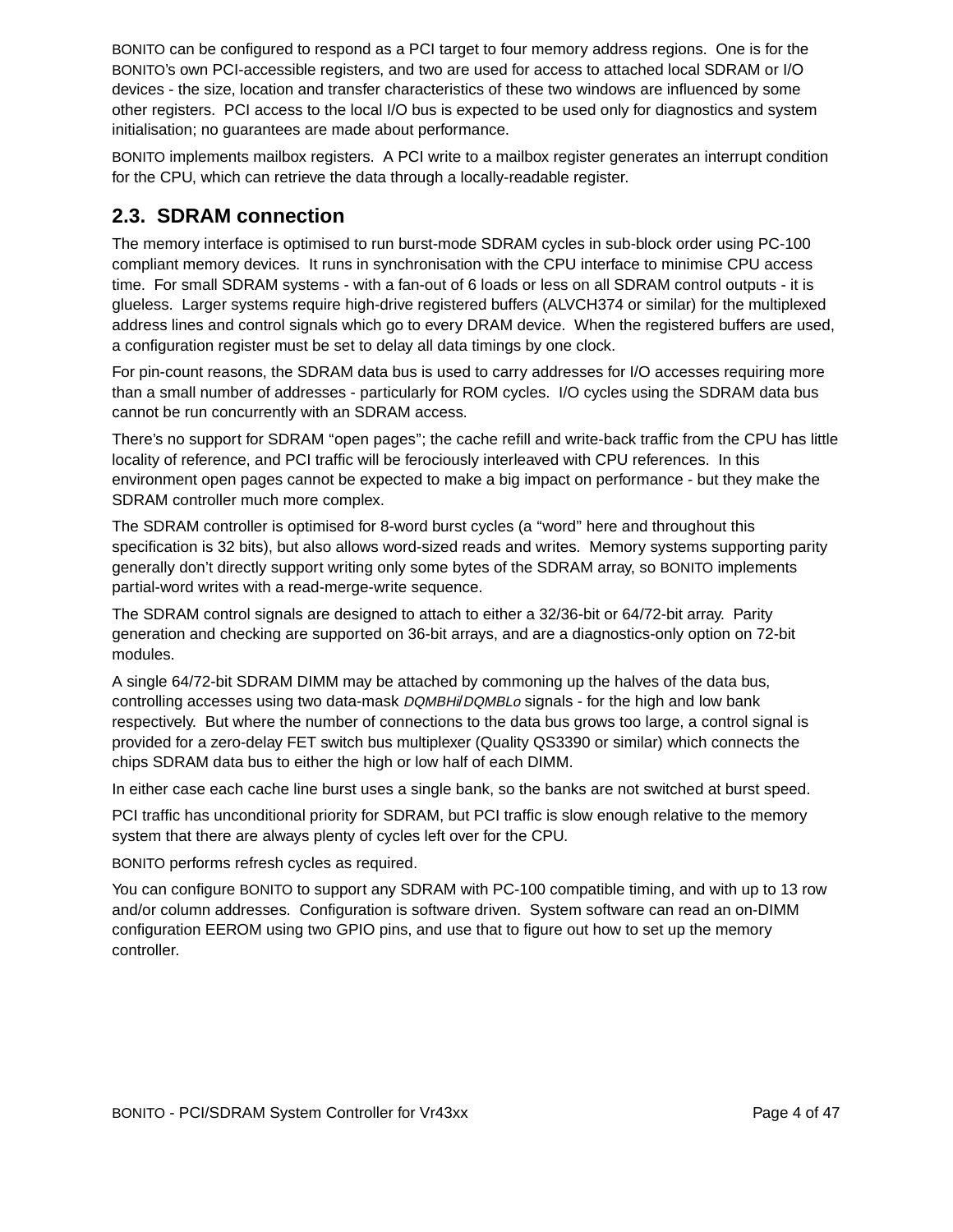## **2.4. ROM and local I/O port**

A dedicated local 16-bit I/O data bus is provided, with five dedicated I/O bus address bits. I/O bus cycles requiring more addresses find them on the SDRAM data bus. A single flash ROM device can be connected directly, but for larger systems it's desirable to isolate the I/O and ROM devices from the highspeed SDRAM cycles; so a signal *Isolate* is provided to control a bus switch or simple buffer on the address lines. It is always left disabled during SDRAM cycles.

BONITO generates Intel-style I/O device control signals, two ROM chip selects, and four I/O chip selects. ROMs must be 120ns or faster. Two fixed I/O timings are supported, corresponding to read/write pulse widths of approximately 200 and 800ns, respectively. There is no byte addressing for I/O devices; distinct I/O bus addresses are at 4-byte intervals in CPU or PCI space.

A limited I/O bus DMA facility is offered, which is particularly (but not uniquely) applicable to implementing a low-cost, high-performance IDE interface. It's described in §2.4.1.

BONITO will perform multiple reads from a ROM to service CPU word or burst reads, allowing the system to run - and to run cached - from a single 8- or 16-bit device. The assembly of ROM data into 32-bit words on the CPU bus is done in a fixed order, regardless of programmed endianness; see §4.2 for why this is probably a good idea.

### **2.4.1. ''DMA'' for local I/O**

BONITO's local I/O bus is, quite deliberately, highly compatible with the "ISA" bus found inside all PCs. In turn that means that it is also very similar to the "IDE" disk drive interface (which started life as "ISA on a cable'').

IDE peripherals are very cheap and widely available, and IDE disk drives offer very high performance where DMA is available. Recent standards like "ATA-4" have defined a series of improved DMA protocols, and BONITO implements several up to and including ''Ultra-DMA'' with its 33Mbytes/s burst transfer rate.

BONITO's DMA accelerator automatically cycles the local bus to read or write data in bursts of up to 32 bytes of data between a local bus DMA device and an on-chip DMA buffer. The DMA buffer can be configured to auto-flush to or auto-fill from an incrementing local memory address to provide classic DMA.

Accelerator cycles on the I/O bus are requested with a DMARQ input and select the port to read/write with a DMACK\* signal.

DMA I/O bus cycles don't share any DRAM bus signals, so they can be overlapped with SDRAM accesses.

## **2.5. Interrupts and general-purpose I/O (GPIO) pins**

BONITO provides nine GPIO pins, programmable as input, output or tristate, and six dedicated input pins. The input pins are particularly good places to wire device interrupts, but some GPIO pins are available to the interrupt controller too, as described in 5.14.

See the signal list for hardware connections.

## **2.6. Test interfaces**

The chip has a JTAG interface for boundary scan testing.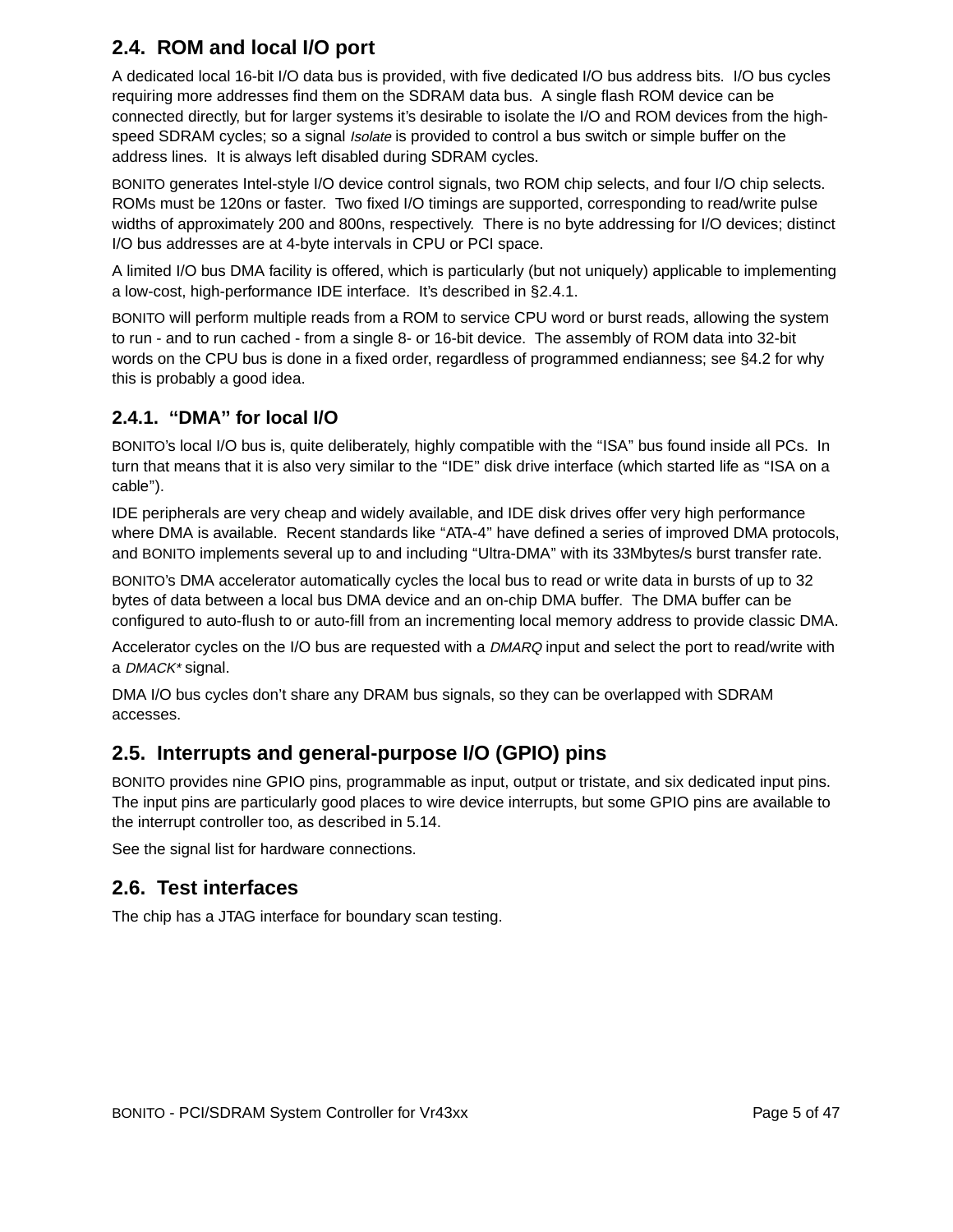## **2.7. Debug/diagnostic facilities**

When bringing up software or fault-finding in an embedded system it can be very valuable to be able to follow CPU, PCI and other transfers on a logic analyser.

BONITO is designed so that a ''debug board'' plugged into a DIMM socket can see the address and data of any cycle in the system. The use of the SDRAM bus for this can slow down the system, so it is controlled by a configuration register bit.

The debug board requires onboard logic - registers to capture address and data from the SDRAM pins, and logic to interpret the SDRAM-like protocol and generate address/data triggers. It's even possible to build I/O devices onto the debug board, and have them accessible in the CPU's memory map.

Electrically, the debug connector is similar to the DIMM module it supplants.

Debug signalling is described in Appendix C.

## **3. Inside BONITO**

Two significant pieces of hardware are not directly related to any one of BONITO's ports, so we haven't mentioned them yet. They're:

- The I/O buffer cache, which is responsible for providing a temporary home for data in transit between local memory and an external PCI initiator.
- The PCI copier, used to transfer data between local SDRAM memory and PCI-accessible locations without (much) CPU intervention.

## **3.1. I/O buffer cache**

The I/O buffer cache (''IOBC'') is a small internal cache of local SDRAM locations, but it does a job you'd more often see given to a FIFO. It is used when external PCI initiators read and write BONITO's local SDRAM memory; most PCI controllers are "bus masters" and this is a critical part of many system workloads.

The IOBC translates the PCI's stream-like data accesses to the aligned cache block transfers supported by the local memory. It provides low-latency reads and writes for non-CPU transfers, and causes minimal disruption to the performance-critical CPU/memory traffic. The IOBC uses heuristics to schedule prefetches and write-backs to keep locally-sequential data flowing efficiently.

The IOBC has the following characteristics:

- The memory transfer unit is equal to the CPU's largest line size 8×32-bit words.
- The cache-line-sized data stores are organised in pairs. Data from anywhere can use any of the four pairs, but consecutive data blocks are kept together in the same pair; each contiguous data stream from a PCI master device will tend to be buffered through one pair of entries.
- The cache is small, with just four pairs of entries. But in most applications it performs well (with a low "miss rate") because PCI accesses show very strong locality of reference.

The IOBC is a write-back cache (data written from PCI into the cache is not immediately forwarded to SDRAM), but has two particular differences from a CPU cache. The first is that the cache never reads data from memory in order to service a write, as is common for CPU caches. Instead, the cache keeps track of every byte which has been written by the I/O side; when the data is written back to memory, the IOBC performs a read-merge-write operation if any of the bytes in the line have not been written with I/O data.

The second difference relates to how lines are chosen for replacement. When a CPU misses in its cache and a new cache location is needed for the refill data, it's normal to make some attempt to employ the ''least recently used'' suitable line. By contrast the IOBC keeps its lines in pairs, and tries to use just one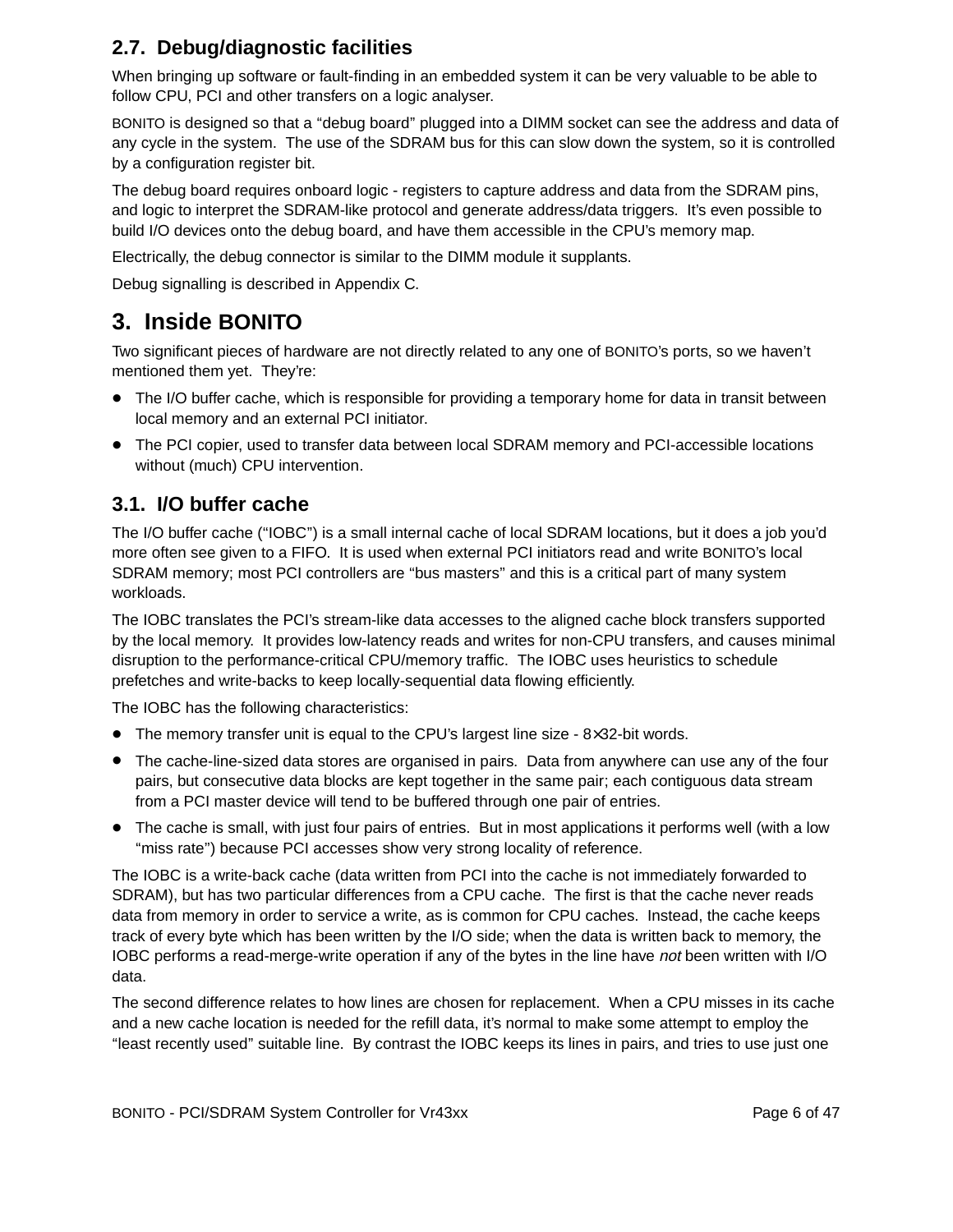pair of lines for an active data stream.

When a PCI master reads or writes data from local memory through the ''IO cacheable'' area, the cache automatically re-allocates the pair of the line involved in a transfer to the next sequential block of memory. If the pair line was "dirty", the re-allocation causes it to be written back. If the PCI event was a read, the cache starts a memory operation to pre-fetch data into the newly allocated line.

#### **I/O buffer cache coherence management**

Because the IOBC is a cache, we need to consider the implications for coherence between the CPU's view of local memory and that of PCI bus initiators.

The IOBC hardware "snoops" CPU/memory traffic to ensure coherency for uncached accesses from the CPU, so device drivers which use uncached memory regions to share memory with PCI masters will continue to operate.

Snooping causes clean IOBC entries to be invalidated when the CPU writes a matching memory location; dirty entries will be written back before a matching CPU read is allowed to go ahead.

IOBC coherency with respect to cached (burst) CPU transfers can be turned on, as an option. This is a useful debug/diagnostic feature - making it easy to test for device drivers which fail to handle the cache correctly. But it is not recommended for real systems; it imposes a significant penalty on every CPU burst transfer, which is a very poor performance trade-off.

The CPU can control the state of lines in the I/O buffer cache. All I/O buffer cache lines can be written back or invalidated on CPU command. The operations might typically be invoked from within the CPU cache management functions of the board support package.

BONITO provides registers and operations which allow the CPU to inspect the state of each cache line pair, and to write-back and/or invalidate a specified line. See 5.9.1 for some programming guidelines.

## **3.2. PCI copier**

Some applications require PCI memory-to-memory copy. These operations are not like conventional DMA, because they are not controlled by DMA request signals.

In an ideal world, it is good design practice to make sure that data is generated in the right place, not generated somewhere else and moved; but sometimes it can't be avoided. Such copies are problematic on the bus, because large memory-to-memory copies tend to absorb all available PCI bandwidth, increasing worst-case latency for all other bus users. BONITO provides a relatively dumb copy engine which can speed data between local SDRAM and another PCI-accessible memory.

To initiate a copy the CPU writes the (word-aligned) PCI address, the cache-block-aligned local SDRAM address and a block count<sup>2</sup>. Flags determine the direction of the transfer and whether an interrupt should be raised on completion of the transfer.

Copy requests are ''double-buffered'', so the CPU can set up a second transfer immediately it has started the first. When the first finishes, the second will start immediately - and software can arrange to get an interrupt to warn it to set up a third transfer and so on, to keep data flowing.

Once activated the copier transfers cache-line-sized lumps of data between the PCI and local memory, until the count is exhausted. The block count is limited to 16 bits, corresponding to a 2Mbyte copy; larger transfers must be made of a chain of smaller units.

The copier only bursts to/from PCI for data which fits inside a 32-byte memory "cache block". At block boundaries it drops the PCI bus request for at least one clock to permit other PCI initiators, or other activities within BONITO, to gain the bus, thus reducing its impact on system-wide PCI transfer latency.

 $2$  If the data you want to copy is not suitably aligned in local memory, you will need to copy the first few words using CPU reads/writes.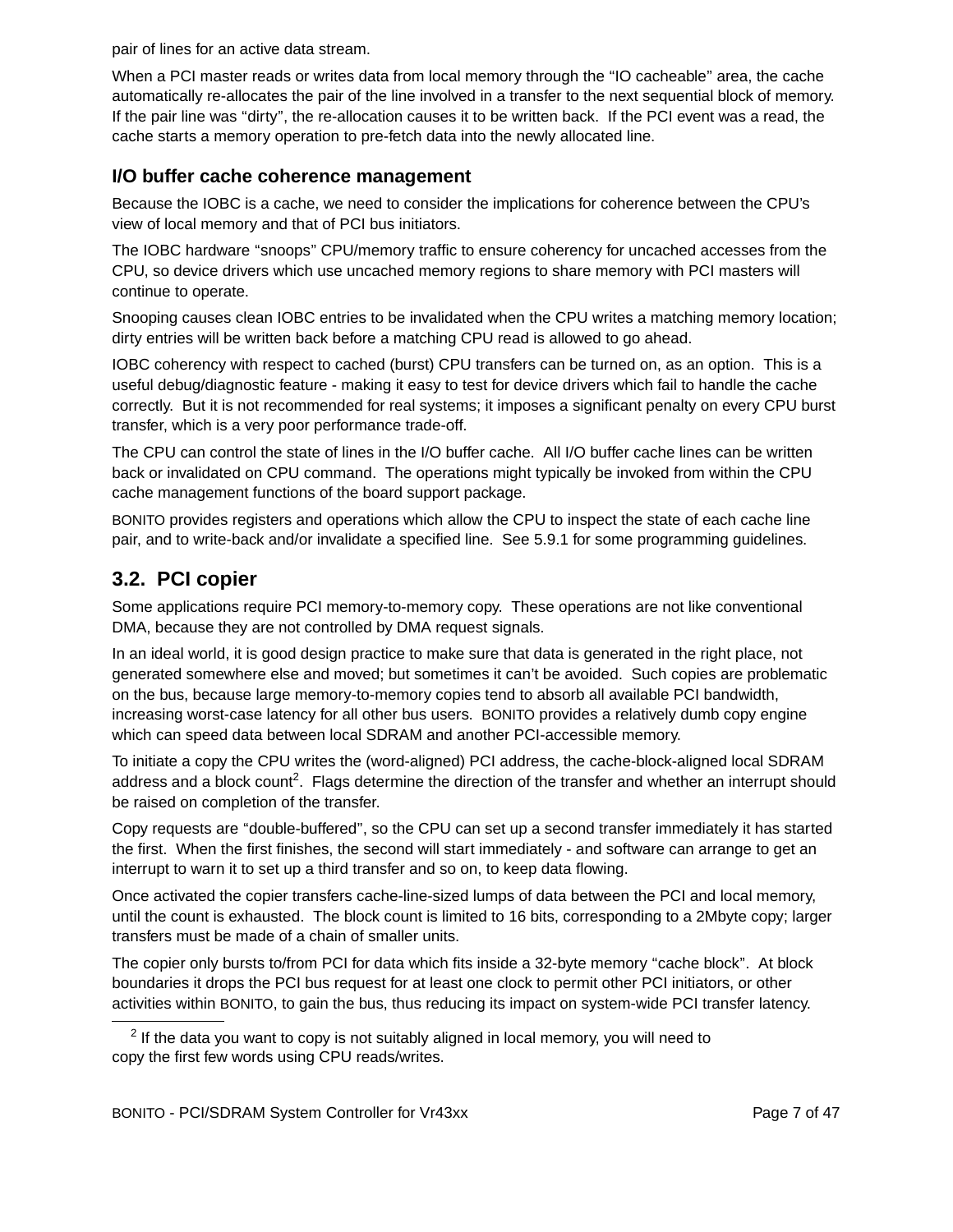When a copy operation is completed (either its count has hit zero or there has been some non-retryable bus problem) an interrupt will be raised. When a cycle has an error the copier always raises an interrupt and stops itself.

The CPU can stop the block copier under software control (though any committed PCI access is completed first). When stopped, internal registers become accessible to the CPU: they include the current PCI address, the current local memory address, the remaining count, and a flags word describing the outcome of the last PCI cycle.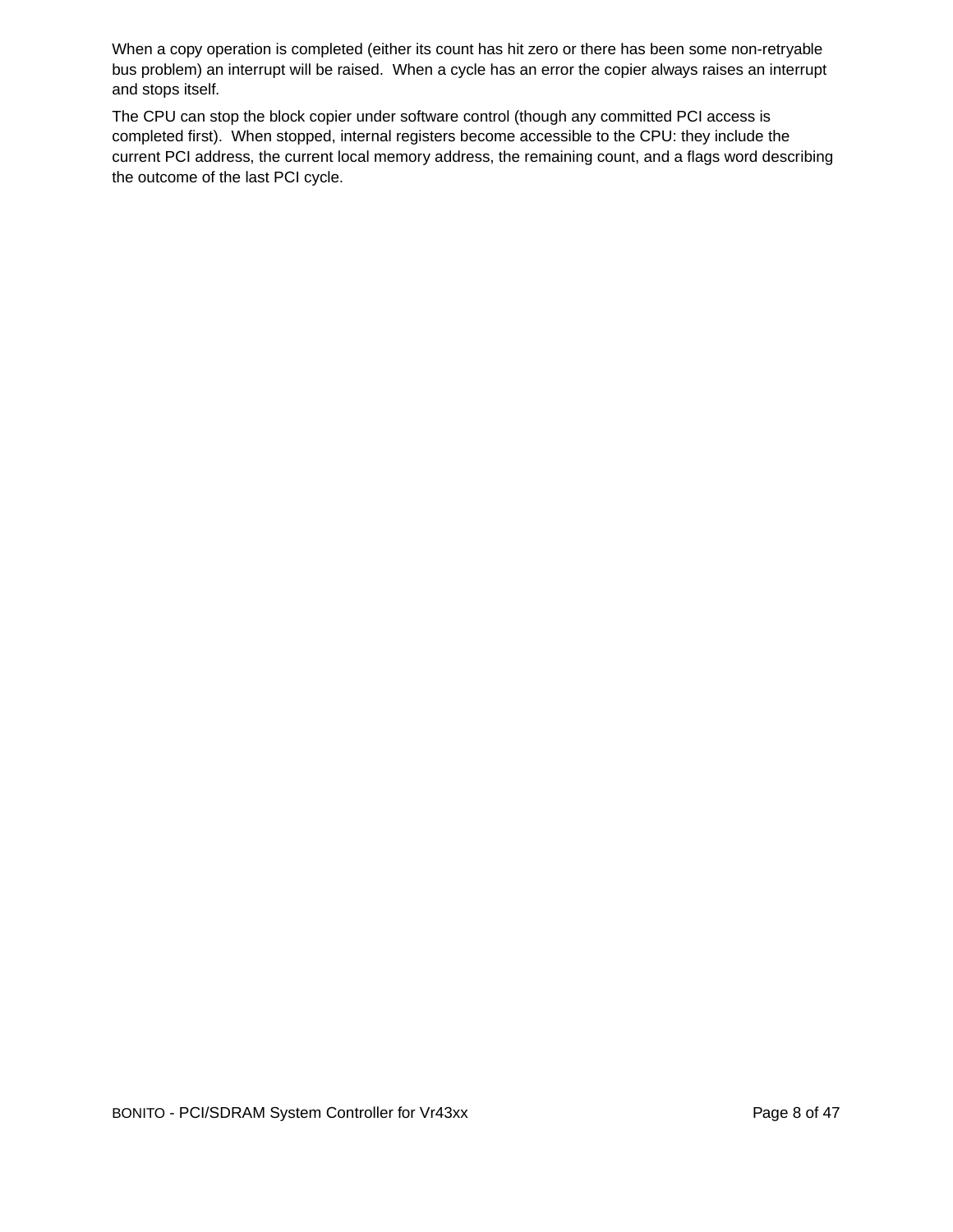# **4. Programming BONITO**

We're nearly at the point of defining registers; but there are three general issues to cover first. One is the address map, which is to some extent used by any BONITO system; the second is the confusing issue of endianness. The third brings together issues relevant to getting the system bootstrapped, at least to the point where you're running some software on the MIPS CPU.

There are hexadecimal addresses listed in the tables below, and register addresses in Appendix A; but don't re-type them! We'd like to encourage you to download a C header file from Algorithmics' internet server at ftp://ftp.algor.co.uk/pub/bonito/bonito.h; it will save you hours of typing, reduce the risk of mistakes, and means that the worldwide family of BONITO programmers will use the same register and field names. As an additional incentive, the online version is more likely to be up-to-date<sup>3</sup>.

Where you see register names in **bold fixed point** font, they're names used in the online header file. And when you see a register name with a ''dot'' in it (e.g. **sdcfg.awidth64**), that means we're talking about the field called **awidth64** in the register **sdcfg**.

## **4.1. Address maps**

The view of the system from the CPU is somewhat different from that as seen by a PCI bus initiator. We describe both.

| Base<br>Address | Size<br>(bytes)   | Class               | Description                                                                                                                                         |  |  |
|-----------------|-------------------|---------------------|-----------------------------------------------------------------------------------------------------------------------------------------------------|--|--|
| 0000 0000       | 256M              | Memory              | local SDRAM memory                                                                                                                                  |  |  |
| 1000 0000       | 64M               | PCI Lo <sub>0</sub> | PCI low-memory bus window for most CPU accesses to PCI space. Each of the                                                                           |  |  |
| 1400 0000       | 64M               | PCI Lo1             | three 64Mbyte windows can be separately positioned in PCI space with its own                                                                        |  |  |
| 1800 0000       | 64M               | PCI Lo <sub>2</sub> | base register.                                                                                                                                      |  |  |
| 1c00 0000       | 32M               |                     | ROM (suitable for soldered flash) selected by ROMCS1*.                                                                                              |  |  |
| 1e00 0000       | 24M               | <b>ROM</b>          | unused                                                                                                                                              |  |  |
| 1f80 0000       | 4M                |                     | ROM (probably a socket, to provide a first-run bootstrap) selected by <i>ROMCS0<sup>*</sup></i> .                                                   |  |  |
| 1fc0 0000       | 1 M               | <b>Boot</b>         | Bootstrap memory location - starts at the magic MIPS reset-time entry point.                                                                        |  |  |
|                 |                   |                     | According to reset-time configuration - see Table 5.2 - this can be mapped to 1M                                                                    |  |  |
|                 |                   |                     | of either ROM space ( <i>ROMCS0</i> <sup>*</sup> or <i>ROMCS1</i> <sup>*</sup> ),                                                                   |  |  |
| 1fd0 0000       | 1M <sub>b</sub>   | PCI I/O             | PCI I/O space - window to the low megabyte of PCI address range: used (and<br>probably only used) to access the I/O space of an attached "ISA" bus. |  |  |
| 1fe0 0000       | 256               | <b>BONITO</b>       | BONITO's own PCI configuration space registers available to other PCI bus                                                                           |  |  |
|                 |                   |                     | masters                                                                                                                                             |  |  |
| 1fe0 0100       | 256               | <b>BONITO</b>       | BONITO's internal registers.                                                                                                                        |  |  |
| 1fe0 0200       |                   |                     | unused                                                                                                                                              |  |  |
| 1fe8 0000       | 512K              | PCI                 | PCI configuration space reads/writes. Low parts of the address value driven on                                                                      |  |  |
|                 |                   |                     | PCI comes from this address; high order bits from the peimap_cfg register.                                                                          |  |  |
| 1ff0 0000       | 256K              |                     |                                                                                                                                                     |  |  |
| 0000<br>1ff4    | 256K              | Local I/O           | Local I/O bus devices decoded by <i>IOCS0-3<sup>*</sup></i> respectively                                                                            |  |  |
| 1ff8 0000       | 256K              |                     |                                                                                                                                                     |  |  |
| 1ffc 0000       | 256K              |                     |                                                                                                                                                     |  |  |
| 2000 0000       | 1.5 <sub>Gb</sub> | PCI_1.5             | Maps 1-1 onto PCI addresses. Most likely not very useful.                                                                                           |  |  |

### **CPU access map**

 $3$  The great advantage of bonito.h is that we use it to build our software. But the file might have obsolete or unused definitions in; we'll try to zap them, but if the file describes something which isn't in the manual, it quite likely isn't in the chip either.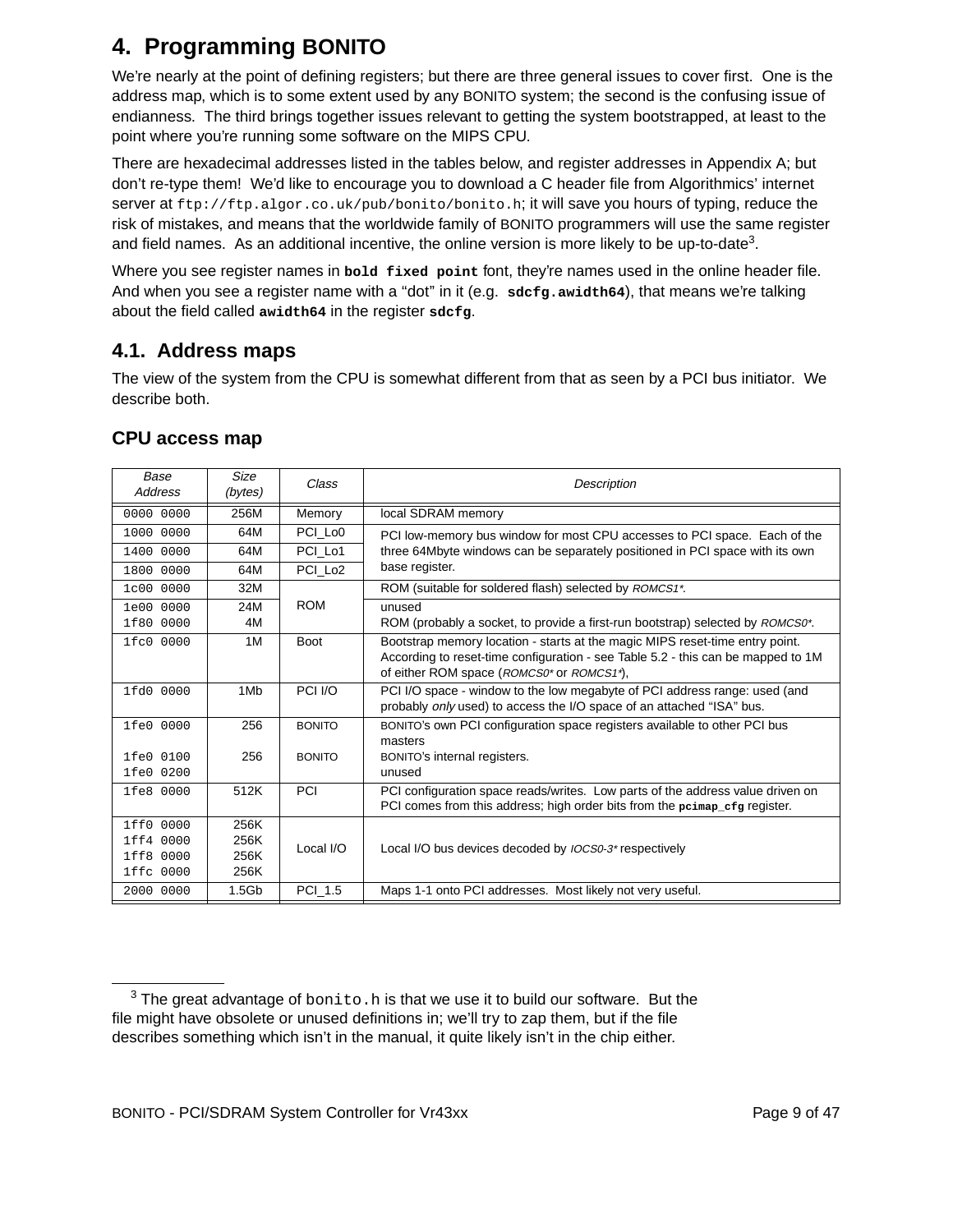| Base<br>Address | Size<br>(bytes) | Class            | Description                                                                                                                                                                                                                                                                                                                                                |
|-----------------|-----------------|------------------|------------------------------------------------------------------------------------------------------------------------------------------------------------------------------------------------------------------------------------------------------------------------------------------------------------------------------------------------------------|
| 8000 0000       | 2Gb             | PCI <sub>2</sub> | PCI access window. Optionally mapped with either 1-for-1 addresses, or<br>mapped down to the low 2Gb of PCI space. Available if you need access to a<br>larger region of PCI space than is available in the lower-memory window.<br>You'll need to program the MIPS TLB or use 64-bit pointers to get addresses<br>bigger than 0x2000 0000 out of the CPU. |

Table 4.1: CPU/local bus address map

#### **Notes on CPU memory map and guidelines for PCI windows**

In an ideal PCI system, all memory locations are dynamically set up by the system host controller at boot time. However, in many cases low PCI addresses cannot always be freely allocated; space below 1Mbyte or 16Mbyte may be required for certain PC "legacy" adapters and PC-world south bridge chips, which map ISA's 20- and 24-bit addresses into the lowest part of PCI space.

In a system which might want to use such legacy devices auto-configured PCI devices should be allocated addresses from at least 1Mbyte and perhaps 16Mbytes up.

### **From-PCI map**

You can see how it might go together in Figure 4.1.



Figure 4.1 Memory regions and mappings between local and PCI space

The PCI regions identified (working from the bottom up):

• Reserved for ISA registers/memory: if your system uses an ISA bus, or (perhaps more cogent) any controller which needs to offer a programming model compatible with some old PC hardware, then it may need to use registers or memory locations in the low 16Mbytes, and quite likely the low 1Mbyte,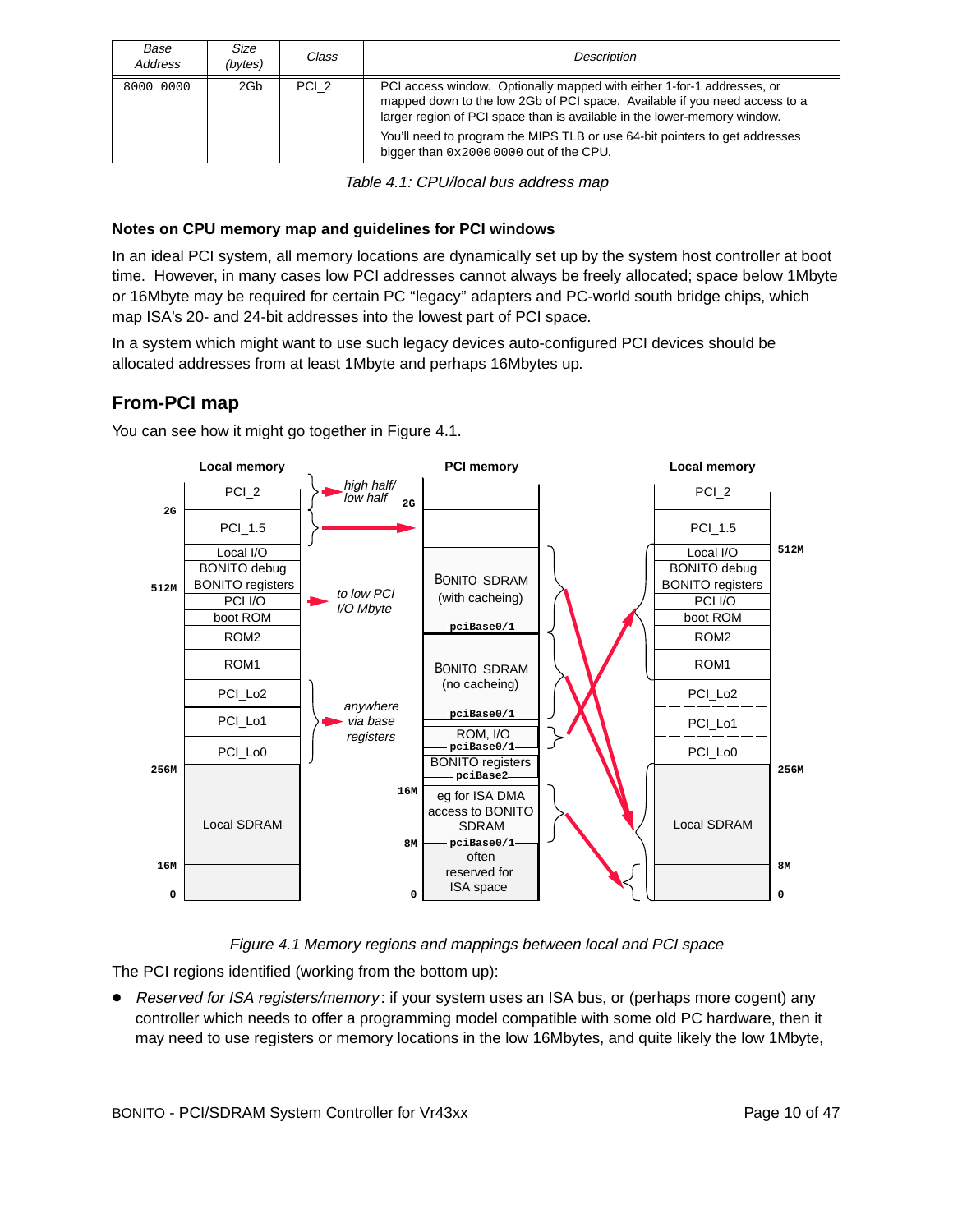of PCI space. It's therefore often wise to avoid using this region for anything else.

- For ISA DMA access to BONITO SDRAM (example): more obscure. If your system may at some time support a DMA device which operates from an attached ISA bus, then that DMA device will itself only be able to reach PCI addresses in the low 16Mbytes; so it's useful to be able to map some of our SDRAM to this location. You can see here that it's possible to use one of the pciBase0-1 registers with its mask and offset defined to access only 8Mbytes of local SDRAM.
- BONITO registers : here and subsequently, the name in bold (**pciBase2**) is a base register determined at configuration time.

This region provides the PCI view of BONITO's internal registers. All registers are mapped at the same position relative to the PCI base as they are mapped in CPU space.

- BONITO ROM, I/O (example): a view of the BONITO ROM and local I/O space. There's nothing to stop you trying to go through BONITO to that part of the PCI bus mapped into local memory - but it's bizarre and not much is guaranteed.
- BONITO SDRAM (with and without IO caching) (examples): we show two large windows mapping all the SDRAM - once for accesses where IO caching is undesirable, and once for accesses where IO caching is a good idea. You can setup BONITO to provide a PCI window to any power-of-two sized aligned region of local memory.

If BONITO attempts a transfer which should decode as a self-access (to either BONITO registers or its attached local memory) then it will not respond on the PCI bus unless the access maps to local SDRAM (where such cycles are useful for IO buffer cache diagnostics). In all other cases the cycle will finish with a "Master Abort"<sup>4</sup>.

### **4.2. Endianness**

A system has "endianness" if it supports both byte-wide and larger-integer accesses to the same memory object. A little-endian system is one where the least significant bits of the larger integer are stored in the lowest addresses, and a big-endian system is one where the most significant bits of the larger integer are found at the higher addresses. Neither is right, though each is "obvious" in different circumstances; it's a curse of computing that different CPUs and buses adopt opposite conventions. It's virtuous to write software which works with either endianness, but virtue always demands sacrifice; porting a code-base which has only ever run with one convention can be hard work.

The PCI bus is little-endian, and most PCI peripherals are little-endian in all their dealings over PCI<sup>5</sup>. A MIPS CPU may be configured to run with either endianness. Although the presence of the PCI bus is a good reason to make your CPU little-endian, sometimes an existing code base may sway the balance the other way.

So BONITO's "endianness" may be configured at reset time and changed at any time<sup>6</sup> by a softwarewritable 32-bit register. Endianness affects the interpretation of a MIPS CPU's uncached partial-word reads and writes, where it is necessary to steer read or write data to/from the correct byte lane of the system bus, so BONITO must agree with the CPU's configured endianness before any partial-word accesses can work.

<sup>&</sup>lt;sup>4</sup> This is only to be relied on for configuration space cycles.

 $5$  Some PCI controllers do advertise facilities to help out systems with big-endian components; but everyone gets so confused about this stuff that our first recommendation is to turn all those things off and sort the problem out using software and BONITO's facilities.

 $6$  In practice you'll change it (if at all) once very early in the bootstrap process.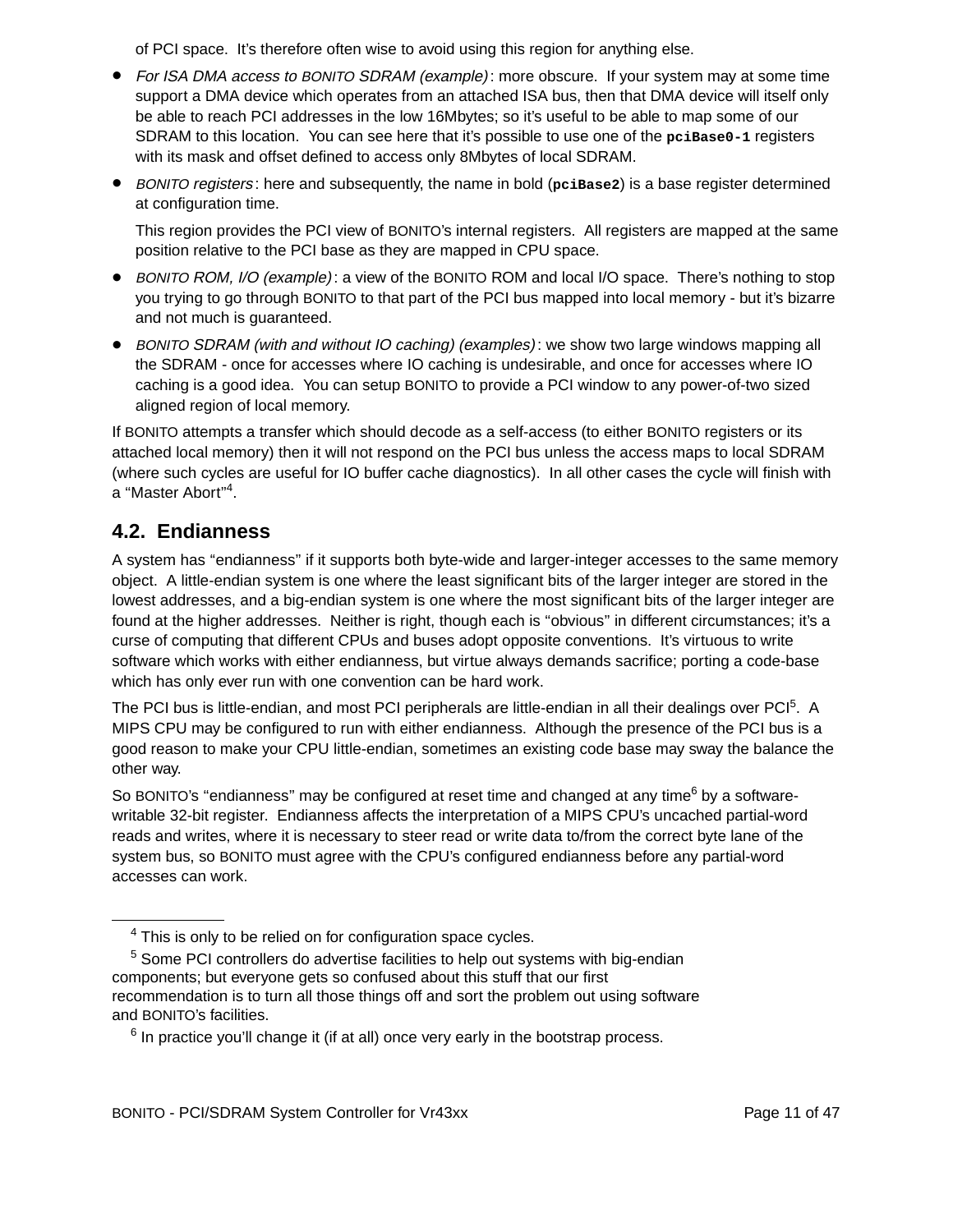#### **Endianness and the SDRAM port**

Data is conveyed between the CPU's 32-bit data path and the SDRAM's 32-bit data path through corresponding bit numbers. No attempt is made to do anything sensible with data in SDRAM across an endianness change; the results are undefined.

#### **Endianness and ROM cycles**

Local ROM data is always ''little-endian'' in that a byte whose address in the ROM device is 0 modulo 4 will always be presented to the CPU on SysAD0-7. This relationship is deliberately kept independent of configured endianness. We do that because some MIPS CPUs (notably NEC's Vr4300) can be set to either endianness purely by software.

The ROM's fixed bit-to-address mapping means that when you make sub-word accesses to ROM from a big-endian CPU the address at the ROM pins is actually flipped (at the byte-within-word level) relative to that coming out of the CPU.

Any read from ROM which can't be achieved with a single ROM cycle is (for simplicity) implemented by reading all four bytes and letting the CPU ignore the data it didn't want. Only single-byte reads from an 8-bit device or half-word reads from a 16-bit device are guaranteed to result in a single cycle at the ROM pins - something you need to know when programming most flash devices.

ROM write operations are only ever single-cycle.

#### **Endianness and local I/O accesses**

You are recommended to connect I/O bus device's addresses to IOA2 and upwards, so that registers appear on 4-byte-aligned locations. Access these registers with word-wide (32-bit) load and store instructions for endianness-indpendent software. Of course, only the parts of the CPU's data word which is actually connected to the device data bus are important. During I/O reads and writes the data bus IOD0-15 feeds or is fed by the CPU data bus SysAD0-15.

When you do byte or other partial-word transfers from a MIPS CPU the active byte lanes depend on the CPU's endianness, so byte- or partial-word accesses to the local I/O bus can only be programmed correctly once you know the endianness of your CPU.

### **Endianness and I/O bus (IDE) DMA**

The IDE disk bus - and any similar 16-bit data channel - has endianness; when two bytes of data are passed along the IDE cable the byte on IOD7−0 is earlier in sequence than the byte on IOD15−8. To preserve this view of byte sequence for a big-endian CPU, there's a swapper built into the IDE DMA hardware; you can enable it at iodevcfg.wordswapbit\_ide, described in Table 5.12.

### **Endianness and PCI transfers, CPU and bus-initiated**

When the CPU and its interface are big-endian there is bound to be trouble with accessing devices and memory over PCI bus. In this case we recommend that all CPU reads and writes of PCI locations, and PCI master accesses to local SDRAM, should be routed through BONITO's byte-lane swapper. There are two configuration bits to set, described in Table 5.3: **bonGenCfg.mstrbyteswap** and **bonGenCfg.byteswap**.

With all PCI transfers swapped, your local CPU and PCI will share a common view of byte addressing, but means that bigger-than-byte integers out in PCI world - 32-bit device registers, for example - will appear byte-swapped to the big-endian MIPS CPU; your software will need to cope.

The byte-lane swapper does not affect PCI accesses to internal BONITO registers; they're defined as 32-bit aligned objects and are generally OK. Local CPU software should avoid doing byte or other partial word transfers with BONITO registers.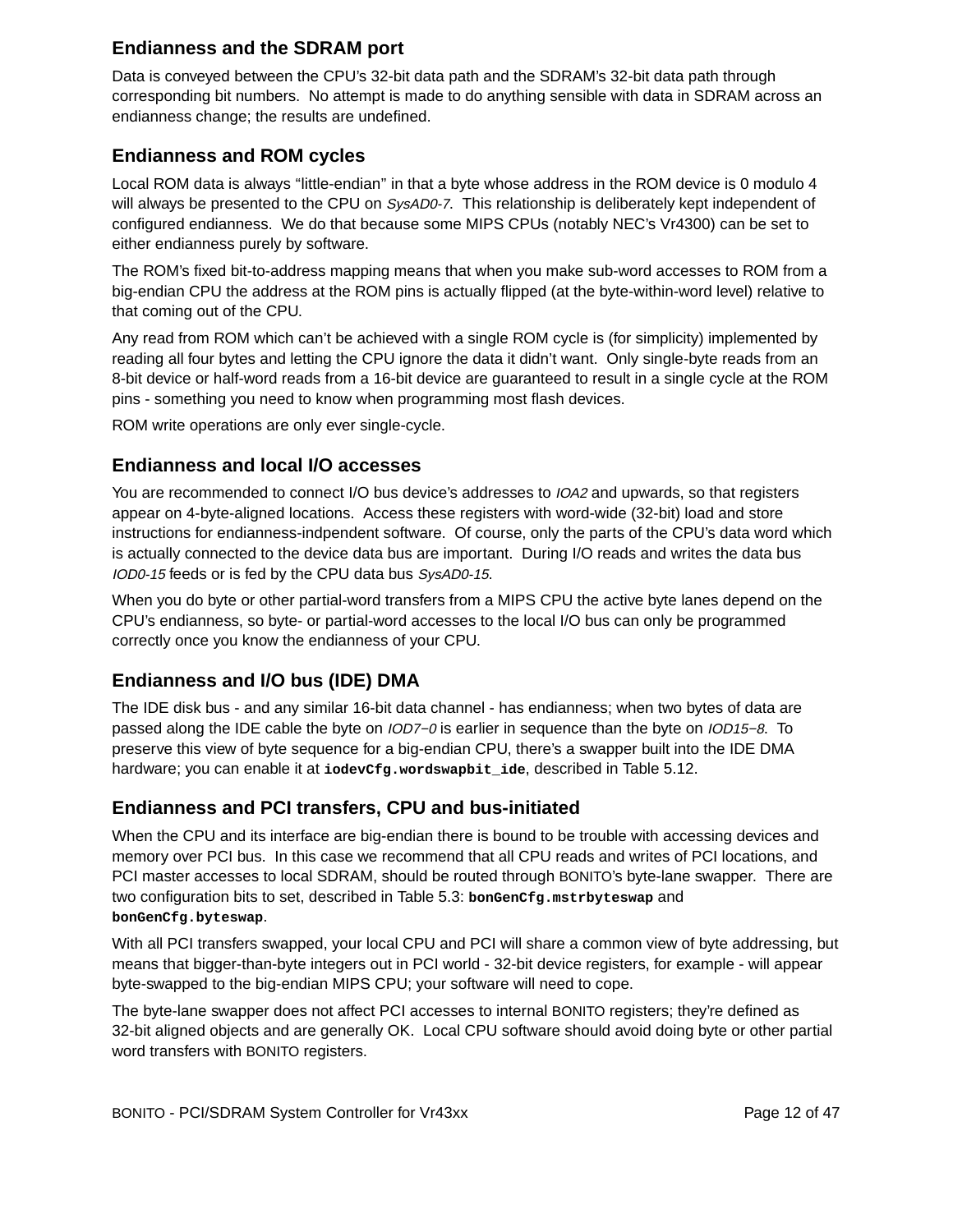#### **Endianness and bootstrapping**

When the system starts up BONITO is operating with undefined endianness. Since this may not match the CPU's ideas, you can not (at this stage) rely on BONITO correctly interpreting any partial-word read or write operation from the CPU. You must program BONITO's CPU configuration register really, really early!

### **4.3. Bootstrapping**

From a cold start, some MIPS CPUs require a fairly complex reset sequence; BONITO takes care of it. Most MIPS CPUs require some reset-time configuration. Where this is static, your design needs to include the appropriate pull-ups/downs; but some MIPS CPUs rely on clocking in a bit-stream from a configuration ROM. The MIPS interface - the CPU drives the clock and looks for serial data - is incompatible with low-cost serial ROMs. But here again BONITO will handle it.

In addition BONITO can perform a software-initiated reboot of the MIPS CPU, as if from a cold reset. This can be valuable in that it permits a CPU to come up in some ''default'' configuration, set-up BONITO's internal registers with an alternate CPU configuration and then reset itself, ending up in a softwaredetermined configuration. See §4.3.1 below.

In most BONITO applications the MIPS CPU will bootstrap from a local ROM; you can specify either of the ROM chip select options, and choose an 8-bit or 16-bit ROM. However, it's also possible for a host attached over the PCI bus to hold the local MIPS CPU while the remote host uploads software into local SDRAM memory; described in §4.3.2.

#### **4.3.1. CPU-specific reset options and ''mode bits''**

All the MIPS CPUs compatible with BONITO are to some extent hardware-configured to match the system they run in. Many of them retain a scheme first found in the MIPS R4000, which loads configuration bits as a serial bit-stream at reset time<sup>7</sup>. The R4000 was introduced when serial ROMs were relatively rare, and it's just bad luck that the simple interface the CPUs require is annoyingly incompatible with low-cost serial ROMs.

So BONITO provides a limited facility which - with most CPUs in most systems - will get the system up and running with an absolute minimum of additional hardware.

From a hard BONITO reset, the first 32 bits of the data stream are obtained by inverting the levels on the (weakly pulled-up on chip) CPU data bus SysAD0-31, starting with bit 0. Since the CPU will not be driving the bus at this point an external pull-down on any SysAD signal puts a "1" in the corresponding position in the mode bits stream. Most CPUs can be at least brought into a minimal working mode with a configuration with very few "1" bits.

If this allows you to get exactly the configuration you want, that's fine; but if you need something more subtle the CPU can now move on to reset itself using the **bonGenCfg.cpuselfreset** register bit. A CPU self-reset does not reset BONITO and in this case the mode bit stream is fed from the register interol, which is borrowed for this purpose. So long as the SysAD-defined settings are enough to run a simple piece of ROM software, the software can store the configuration of its choice into *intPol* and reconfigure the CPU accordingly.

 $7$  NEC's Vr43x0 and Vr5432 CPUs don't do this; they use only static configuration augmented by internal software-writable registers.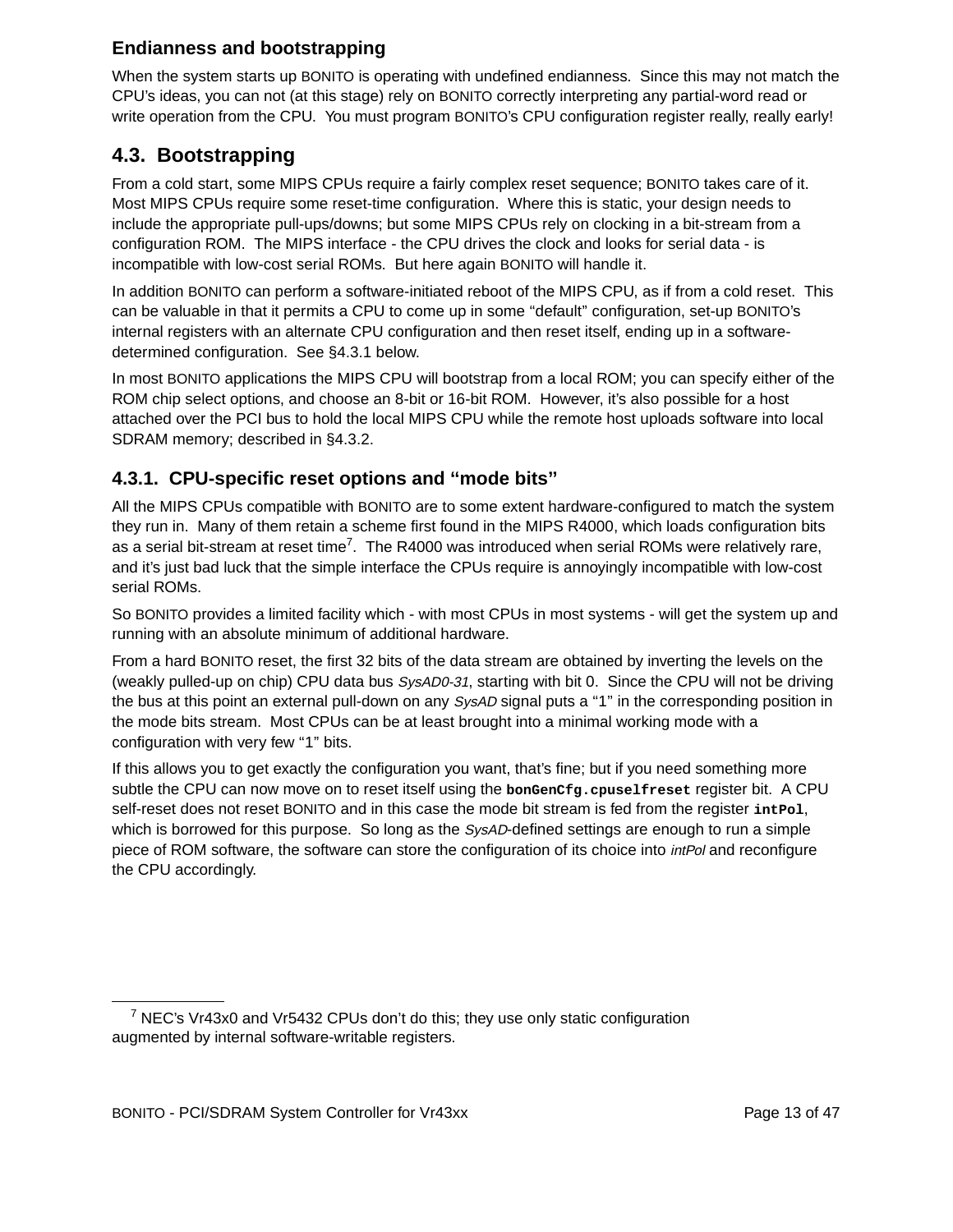#### **4.3.2. Choice of boot memories and PCI-initiated bootstrap**

BONITO can be configured to allow its attached CPU to bootstrap from either of the two ROM regions provided in its standard address map (selected by ROMCS0<sup>\*</sup> or ROMCS1<sup>\*</sup>).

The two ROM regions are not equivalent; the ROMCS0<sup>\*</sup> window is much smaller (4Mbytes maximum) and is intended for a first-time-only bootstrap for designs which have flash memory soldered using ROMCS1<sup>+</sup>. and need some way to get that flash device programmed in production.

However, it's possible to build a BONITO system with no ROM, where the MIPS CPU bootstraps from local DRAM memory. Booting from DRAM is only useful, of course, after someone has put a program into it; and this could only have been done by a PCI bus master which has taken control of the system.

The sequence for a PCI bootstrap is fairly complex, and the details are beyond the scope of this manual<sup>8</sup>. But the basic sequence goes like this:

1. BONITO should be reset but configured to preset the **bonPonCfg.romBoot** field to the magic ''11'' value - you'll need pull-ups on a couple of IOD lines to get this effect.

With this setting, the MIPS CPU will be held in reset after BONITO comes up.

- 2. The PCI-located host can now program BONITO from the PCI side remember, all BONITO registers can be reached from PCI. The PCI host must initialise much of BONITO - in particular its SDRAM controller.
- 3. The PCI-located host can now fill SDRAM memory with a bootstrap program.
- 4. The PCI host re-writes **bonPonCfg.romBoot** to the value ''10''. This will cause the MIPS CPU to be taken through its normal reset sequence, but its normal start-up address will now map to local SDRAM. From now on the MIPS CPU can take control.

#### **4.3.3. Software-determined PCI configuration characters**

The PCI specification lays down a standard "configuration space" and standard register format in every controller, as part of a larger scheme in support of automatic configuration of a large range of possible systems - what PC software suppliers have called "plug and play". When a PCI system is reset one CPU (the ''PCI host'') scans the bus reading configuration space, allocating memory space and enabling drivers as required.

BONITO can be used in two roles. If the MIPS CPU is the PCI bus host, then BONITO's configuration space facilities are not very important - only the host writes PCI configuration space, and most of the time only the host reads it. But BONITO can also be used to build a subsystem - an intelligent controller. If, for example, you build a RAID disk controller you would like the host reading BONITO configuration registers to see a disk controller, not a ''MIPS CPU bridge''.

Three facilities in BONITO are available to help with this:

- 1. BONITO's configuration-space registers even those which the PCI specification assumes are only ever read by the host - may in fact be overwritten by the MIPS host, thus changing its identity.
- 2. PCI configuration-space base registers are read by the host to establish the size of the memory regions a PCI device will share with the bus, and written by the host to establish their location within the overall PCI memory map.

BONITO's windows onto its internal memory may be very large; large windows are essential for some applications. But fixed-size large windows provide problems for the configuring host, which may run out of PCI memory space to allocate.

<sup>&</sup>lt;sup>8</sup> Some BONITO-related software is available free from Algorithmics; see http://www.algor.co.uk, ftp://ftp.algor.co.uk/pub/bonito/ or mail us at bonito@algor.co.uk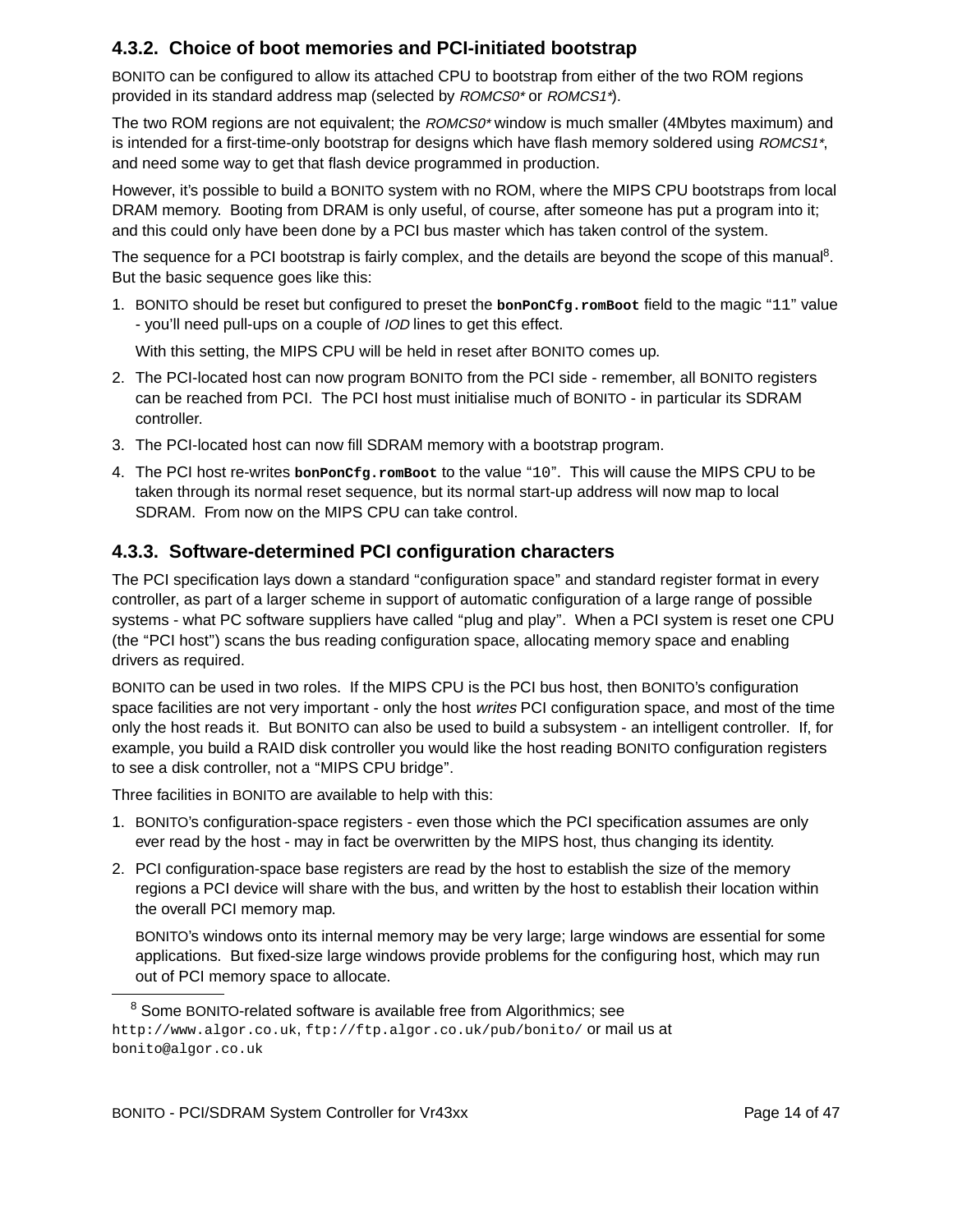So the apparent size of the regions mapped by BONITO's base registers can be changed by the MIPS CPU.

3. All this would be useless if the host were to complete its PCI bus initialisation before the local CPU had got around to setting up new values in BONITO's configuration-space registers. So there's also an BONITO option - available as a reset-time configuration bit **bonPonCfg.configdis**- which causes BONITO to defer host processing, by responding with a PCI "retry" to any configuration-space access. Local software should hurry to fix up BONITO's configuration space registers before the host software times out.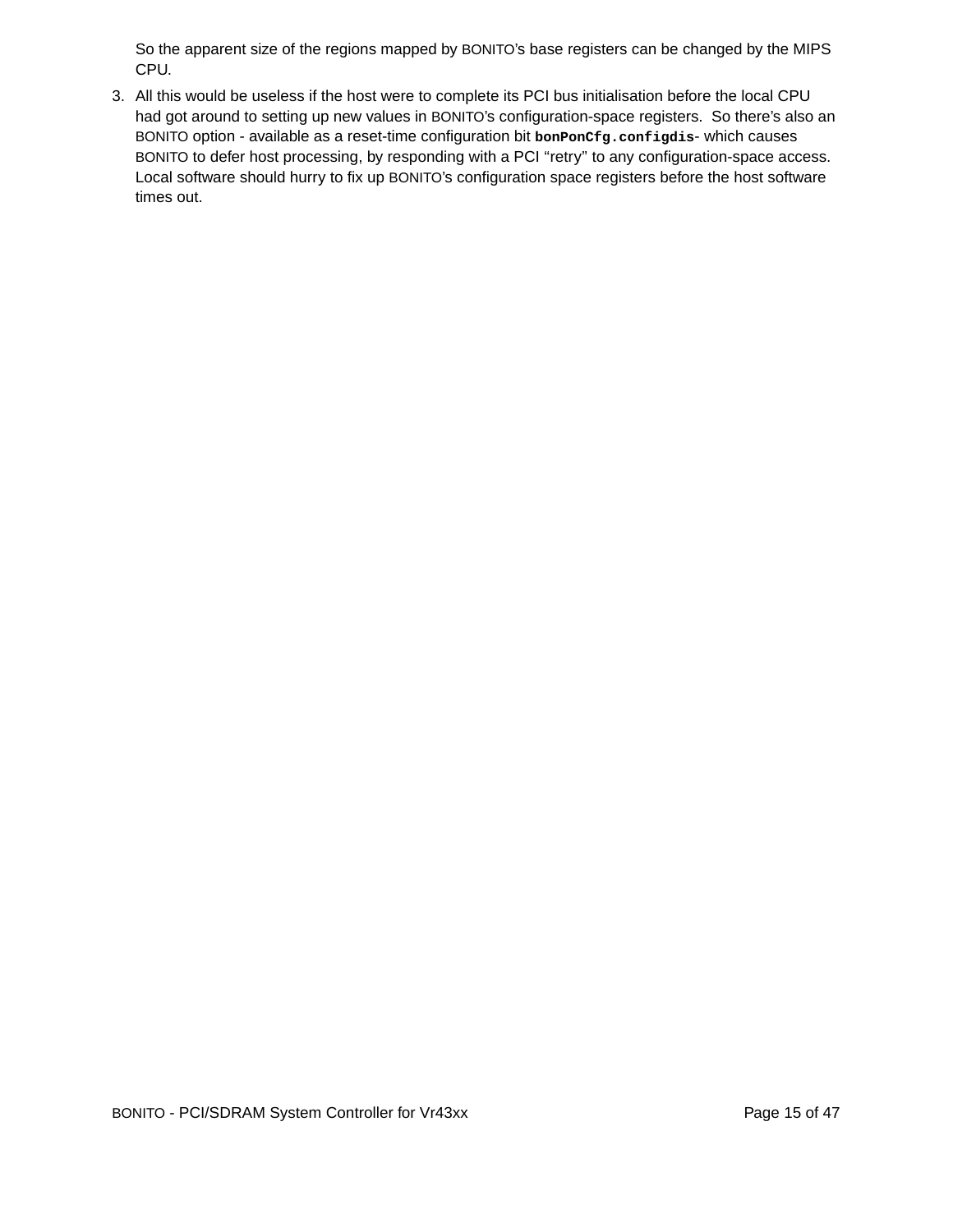## **5. Software-accessible Registers and programming**

We'll organise this programming guide starting at reset time and working forwards through the operations of the chip.

BONITO's functions are controlled through a collection of registers. Apart from a few whose organisation is dictated by the PCI specification the registers are all 32-bits in size, even where only some of those bits have any meaning. They should always be read and written as whole 32-bit words.

All BONITO internal registers are accessible to both the CPU and an external PCI master. Moreover, within the relevant memory region, the register offsets are the same as seen from both sides. Of course, the fact that it's possible to access registers from both sides doesn't commit us to solving problems caused by simultaneous access - you can, but often you shouldn't!

## **5.1. Register Summar y**

| Register                     | Page/figure   | What is it                                                                   |  |  |
|------------------------------|---------------|------------------------------------------------------------------------------|--|--|
| 19/Table 5.3<br>bonGenCfg    |               | Early boot-time configuration, mostly PCI-<br>related                        |  |  |
| bonPonCfq                    | 18/Table 5.2  | Configuration bits which can be set either<br>way using IOD pullups          |  |  |
| copCtrl                      | 30/Figure 5.5 | PCI copier registers                                                         |  |  |
| copDAddr                     | 30            |                                                                              |  |  |
| copGo                        | 30/Figure 5.5 |                                                                              |  |  |
| copPAddr                     | 30            |                                                                              |  |  |
| copStat                      | 30/Figure 5.5 |                                                                              |  |  |
| gpioData                     | 36/Figure 5.8 | GPIO level read/write                                                        |  |  |
| gpioIE                       | 36/Figure 5.8 | GPIO input/output setting                                                    |  |  |
| intEdge                      | 36/Table 5.13 | Interrupts selected as level/edge triggered                                  |  |  |
| 37/5.14<br>intEn             |               | Separate interrupt enable bits                                               |  |  |
| 37/5.14<br>intEnClr          |               | Interrupt enables - per-bit clear                                            |  |  |
| 37/5.14<br>intEnSet          |               | Interrupt enables - per-bit set                                              |  |  |
| 37/5.14<br>intISR            |               | Readable interrupt inputs                                                    |  |  |
| 37/5.14<br>intPol            |               | Interrupt polarity                                                           |  |  |
| 37/5.14<br>intSteer          |               | Which of two CPU interrupt pins gets raised<br>by each interrupt condition   |  |  |
| iodevCfg                     | 34/Table 5.12 | I/O bus cycle characteristics                                                |  |  |
| ldmaAddr                     | 35            |                                                                              |  |  |
| <b>ldmaCtrl</b>              | 35/Figure 5.7 |                                                                              |  |  |
| ldmaGo                       | 35/Figure 5.7 | I/O bus DMA, mostly for IDE                                                  |  |  |
| <b>1dmaStat</b>              | 35/Figure 5.7 |                                                                              |  |  |
| pciBase0                     | 24/Table 5.5  | Base registers in PCI configuration space,                                   |  |  |
| pciBase1                     | 24/Table 5.5  | which define what regions BONITO makes<br>available to other PCI initiators. |  |  |
| pciBase2                     | 24/Table 5.5  |                                                                              |  |  |
| pciCacheCtrl                 | 32/Table 5.10 | Registers for the I/O buffer cache (also                                     |  |  |
| 32/Table 5.11<br>pciCacheTag |               | known as "PCI cache").                                                       |  |  |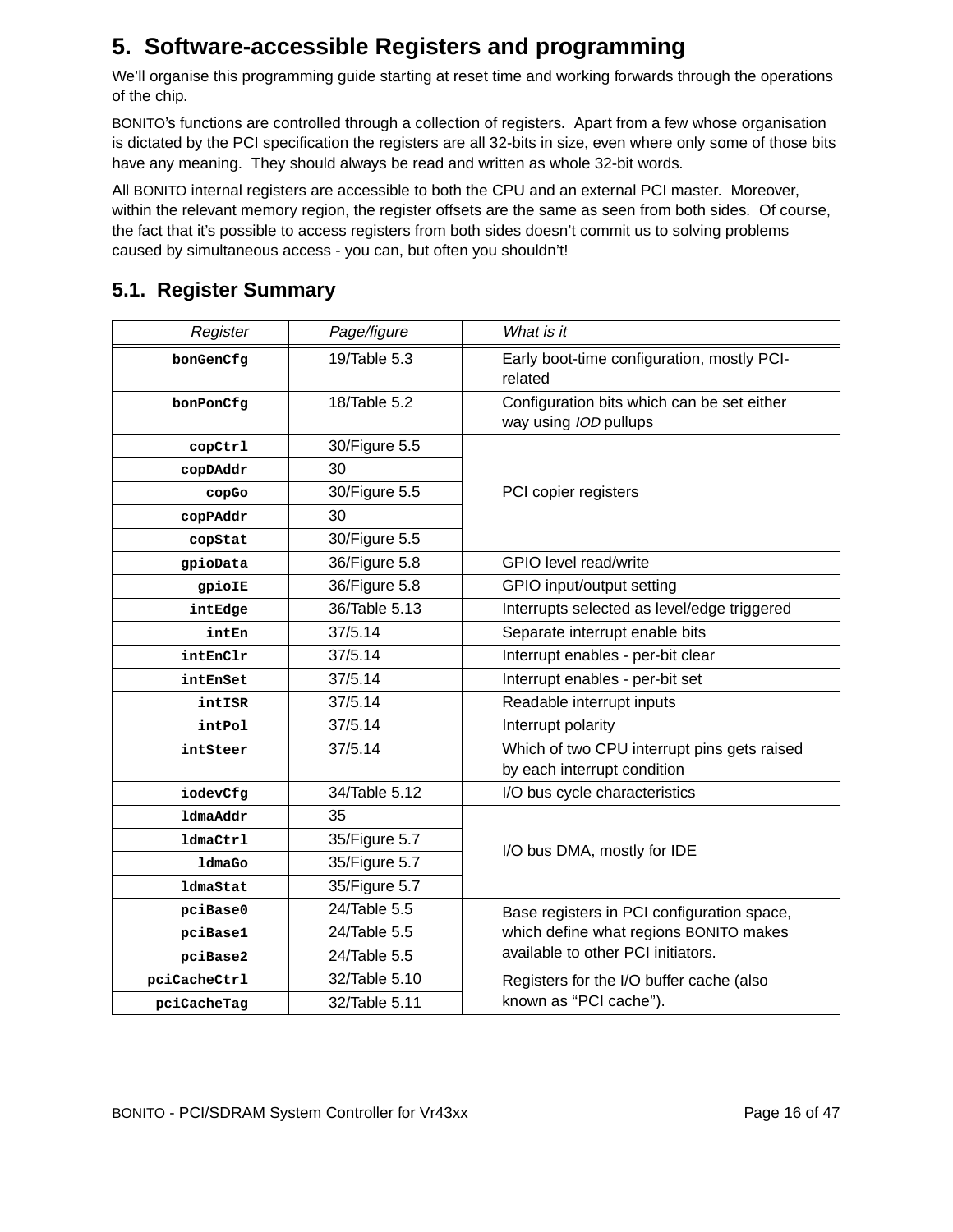| Page/figure<br>Register   |                | What is it                                                                                                         |  |  |  |
|---------------------------|----------------|--------------------------------------------------------------------------------------------------------------------|--|--|--|
| pciClass                  | $24$ Table 5.5 |                                                                                                                    |  |  |  |
| pciCmd                    | 26/Table 5.7   |                                                                                                                    |  |  |  |
| 24/Table 5.5<br>pciDid    |                | Standard PCI configuration registers                                                                               |  |  |  |
| pciExpRBase               | 24/Table 5.5   |                                                                                                                    |  |  |  |
| pciInt                    | 24/Table 5.5   |                                                                                                                    |  |  |  |
| 24/Table 5.5<br>pciLTimer |                |                                                                                                                    |  |  |  |
| pciMail0-3                | 36/5.12        | Mailbox registers                                                                                                  |  |  |  |
| pcimap                    | 28/Table 5.9   | Register to fix the windows available to the<br>local CPU to access PCI memory or devices.                         |  |  |  |
| pcimap cfg                | 29/Figure 5.4  | Used to complete the PCI address when the<br>local CPU is using BONITO to perform PCI<br>configuration cycles.     |  |  |  |
| pcimembaseCfg             | 25/Figure 5.1  | Used by local host to size and position the<br>PCI-accessible windows into BONITO's local<br>memory and local I/O. |  |  |  |
| pciMStat                  | 29/Table 5.10  | How many posted writes are still pending?                                                                          |  |  |  |
| $21$ Table 5.4<br>sdCfg   |                | Set up BONITO to match the SDRAM shape,<br>size, speed etc                                                         |  |  |  |

Table 5.1: All registers

## **5.2. General principles for BONITO registers (read this)**

Don't type in these register or field names; as we already said at the start of §4 above , go to Algorithmics' ftp site and download ftp://ftp.algor.co.uk/pub/bonito/bonito.h.

To avoid lengthening the whole manual with endless repetition, the following general rules apply to the use of BONITO's registers:

- All registers are writable unless explicitly stated to be read-only.
- Wherever it is reasonable to do so and unless the detailed description says otherwise you can read back the value you last wrote to a BONITO register.
- Some options affect BONITO's support for the CPU bootstrapping itself, so must be settable at reset time. Register fields representing these options take their values by sampling the signals IOD0-15 (the IO data bus) while the system reset SYSRESET\* is still active. BONITO has a weak internal pull-down on each IOD signal line, so to set one of these register fields to 1 your system should have an external pull-up resistor on the corresponding line; a 4.7KΩ resistor to 3.3V is recommended.

These configurable bits are gathered together into the **bonPonCfg** register.

Even earlier in reset, some MIPS CPUs use a serial data stream (''mode bits'') to load configuration information; see §4.3.1 for where those bits come from.

- Many other register bit-fields are forced to a fixed level (most often zero, occasionally 1) following reset. However, this manual will document that only when it's important to early operation. Your software should take responsibility for programming all relevant registers to reasonable values early in the bootstrap sequence.
- Register bit fields which are not defined in this manual are just that undefined; they will be marked with a "x" in the tables. They'll most often read zero, but that's not guaranteed; and they should always be written zero. Absolutely anything might happen if you write them to something other than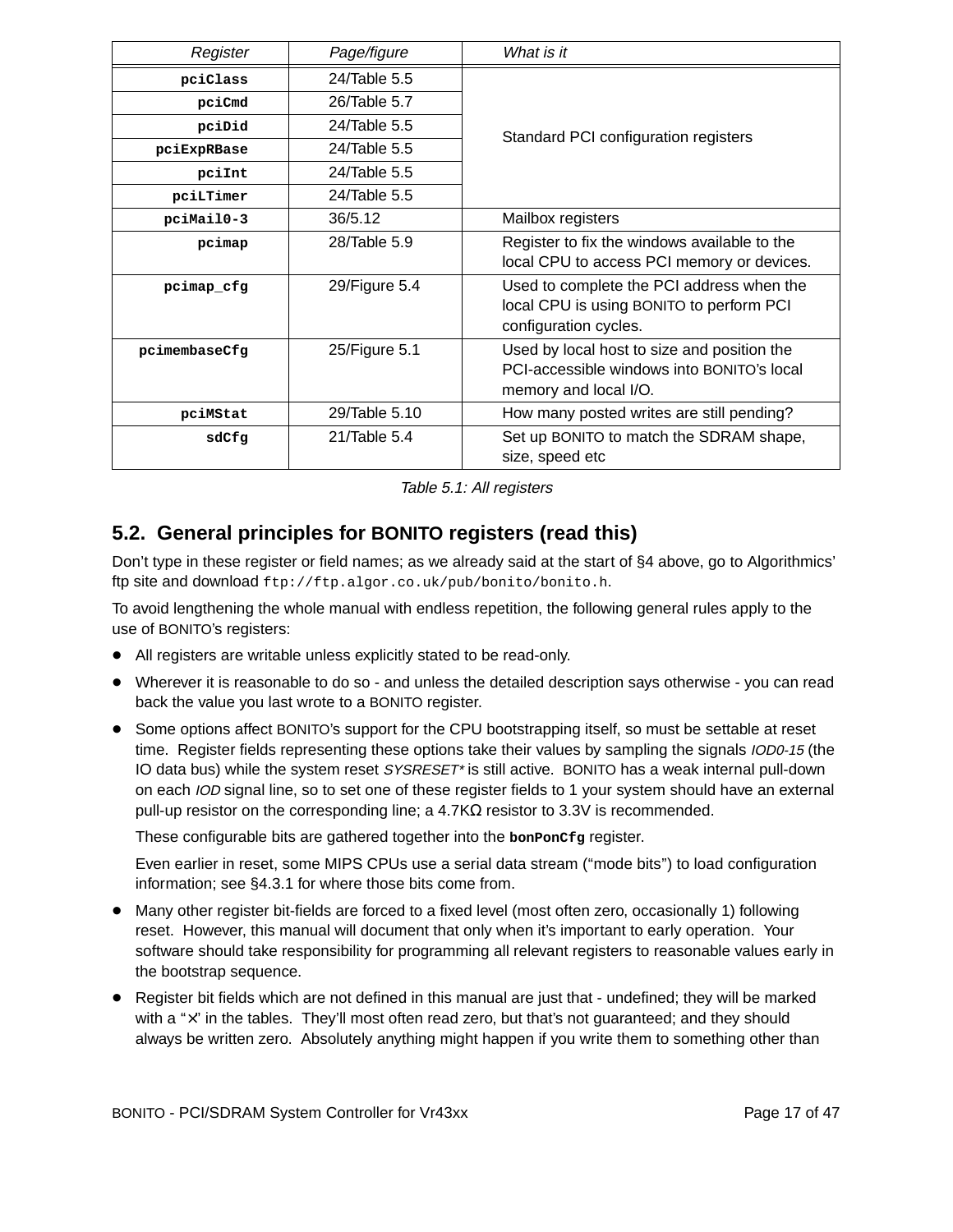zero.

We make only one promise about these values. In read/write registers it will always be safe to write an undefined field with the data you just read from it.

## **5.3. Configuration register**

The **bonPonCfg** register brings together BONITO control bits which may be set to either 1/0 at reset time. To get a 1 value following reset in a **bonPonCfg** field, you need a pull-up on the corresponding IOD0-15 signal; to get a zero, make sure that all devices connected to the line are tri-state during reset (they normally will be). In fact, **bonPonCfg** is really 18 bits long, and the two highest bits show the reset-time value of ROMCS0-1\*; like other bits in the register which have no hardware effect, they could be used for software configuration information. Here are the fields which have a hardware effect:

| bonPonCfg register |                     |                                                                                                                                                                                                                                                                                                                                                                                                                                                                                                                                                                                                                                                                            |  |  |  |  |
|--------------------|---------------------|----------------------------------------------------------------------------------------------------------------------------------------------------------------------------------------------------------------------------------------------------------------------------------------------------------------------------------------------------------------------------------------------------------------------------------------------------------------------------------------------------------------------------------------------------------------------------------------------------------------------------------------------------------------------------|--|--|--|--|
| Bit(s)             | Name                | Value / Effect                                                                                                                                                                                                                                                                                                                                                                                                                                                                                                                                                                                                                                                             |  |  |  |  |
| 14                 | CPUbigend           | 1 to support big-endian MIPS CPU; see §4.2 for a full description<br>of the consequences. A wrongly-configured BONITO is still capable<br>of being used by a MIPS CPU which avoids all sub-word accesses<br>- so it's possible for your system to leave this to the default setting<br>so long as early software changes it to match the CPU.                                                                                                                                                                                                                                                                                                                              |  |  |  |  |
| 13                 | CPUparity           | 1 to enable per-byte parity checking; 0 to disable checks. It will not<br>usually be necessary to set this bit from power-on. Note that<br>BONITO always passes SDRAM parity straight through, and<br>generates parity for I/O and PCI data.                                                                                                                                                                                                                                                                                                                                                                                                                               |  |  |  |  |
| 11                 | romCs1fast          | Select "faster" operation on the ROM attached to these select                                                                                                                                                                                                                                                                                                                                                                                                                                                                                                                                                                                                              |  |  |  |  |
| 10                 | romCs0fast          | signals; slow ROM has an access time of 12 CPU clocks, while fast<br>ROM cycles in 9 CPU clock periods. Don't change these fields<br>while running from the affected ROM.                                                                                                                                                                                                                                                                                                                                                                                                                                                                                                  |  |  |  |  |
| 9                  | romCs1width         |                                                                                                                                                                                                                                                                                                                                                                                                                                                                                                                                                                                                                                                                            |  |  |  |  |
| 8                  | romCs0width         | read-only - 1 for 16-bit ROM, 0 for 8-bit                                                                                                                                                                                                                                                                                                                                                                                                                                                                                                                                                                                                                                  |  |  |  |  |
| $7-6$              | romBoot             | read-only - where CPU boots from; picks which memory region will<br>be selected for accesses in MIPS' traditional $0x1FC0.0000$ start<br>address.<br>0 <sub>0</sub><br>from ROM attached to ROMCS1*.<br>01<br>from ROM attached to <i>ROMCS0<sup>*</sup></i> .<br>10<br>from local SDRAM. This works only if some other part of<br>the system has filled it with appropriate MIPS code, of<br>course; you'll start with the next value:<br>from local SDRAM; but also the MIPS CPU is held in reset<br>11<br>until this field is changed to another value - usually "10" as<br>above. Used for a system which expects to have software<br>uploaded into SDRAM at power-on. |  |  |  |  |
| 5                  | $\verb config-dis $ | when set 1, BONITO responds as target to any PCI bus<br>configuration cycle with a "retry" response. This allows your<br>system to hold off configuration by an external PCI host while the<br>local CPU's bootstrap software patches the standard PCI<br>configuration registers. You should not leave this set for more than<br>a few ms, or your host may give up on you; dangerous but useful.                                                                                                                                                                                                                                                                         |  |  |  |  |
| 4                  | is_arbiter          | when set 1, BONITO operates as PCI arbiter. When 0, the roles of<br>the zero-th request and grant signals are reversed, and BONITO will<br>use the services of an external arbiter.                                                                                                                                                                                                                                                                                                                                                                                                                                                                                        |  |  |  |  |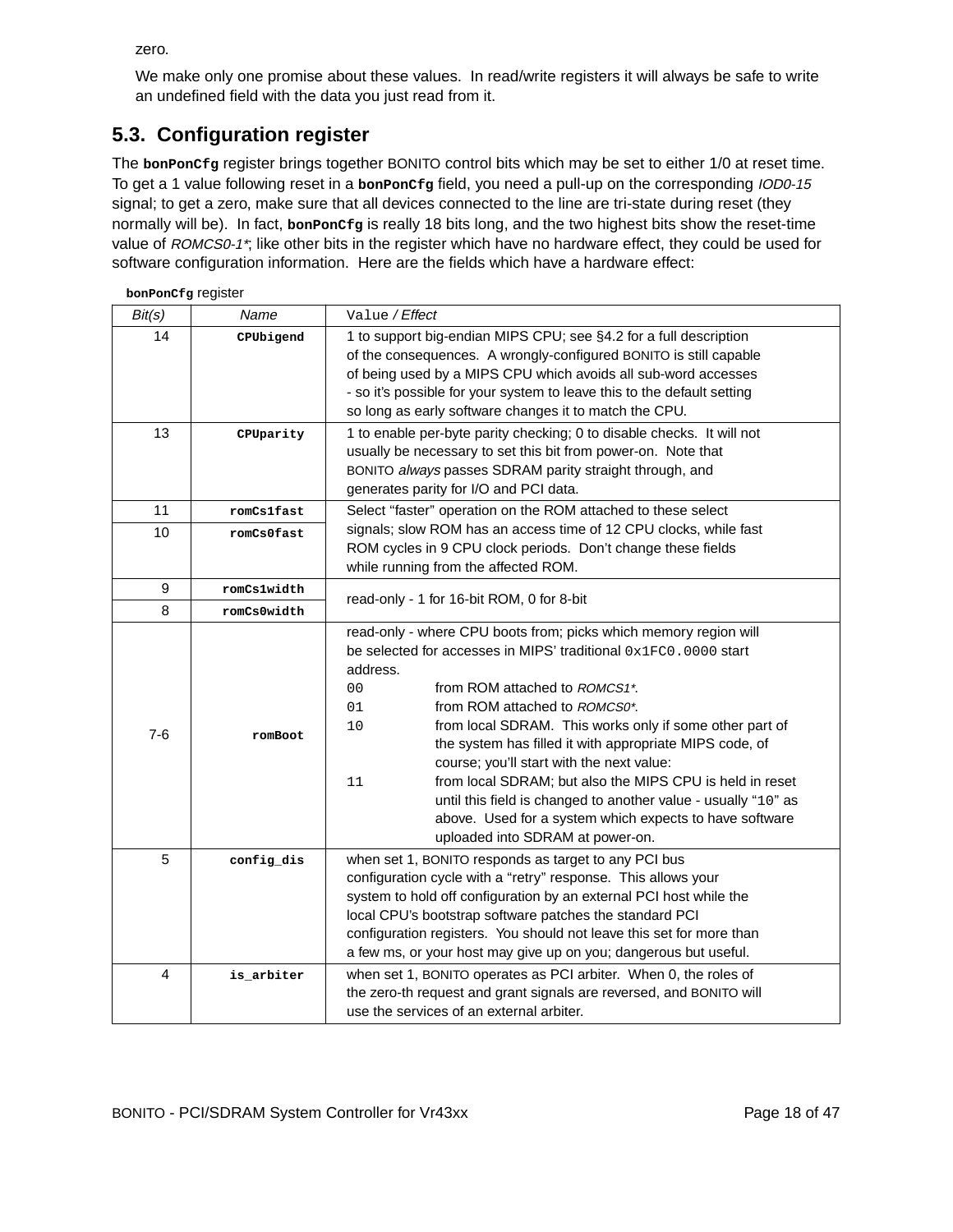**bonPonCfg** register

| Bit(s)  | Name     | Value / Effect                                                                                                                                                                                                                                                           |  |  |  |
|---------|----------|--------------------------------------------------------------------------------------------------------------------------------------------------------------------------------------------------------------------------------------------------------------------------|--|--|--|
| 3       | pcireset | If BONITO is acting as PCI bus controller (ie controlling the reset<br>signal), this is where you can set it. A zero value asserts the<br>active-low PCI Reset* signal; a "1" deasserts it.                                                                              |  |  |  |
|         |          | Note that in early specifications, this bit was used to configure<br>BONITO as PCI bus controller. But that's now done with the<br>dedicated signal SysController*.                                                                                                      |  |  |  |
| $2 - 0$ | CPUtype  | What kind of CPU is attached?<br><b>NEC Vr4300</b><br>000<br><b>NEC Vr5432</b><br>001<br>Most other compatible CPUs with wide command bus,<br>100<br>R4000-heritage reset, and "mode bits" configuration. See<br>§4.3.1 for where the configuration mode bits come from. |  |  |  |

Table 5.2: Fields in **bonPonCfg**

## **5.4. Mostly-PCI configuration - not affected by pullups**

The **bonGenCfg** register brings together early-bootstrap options, but which power-up from reset to a fixed state - most often zero. Almost all of them are PCI-related.

**bonGenCfg** register

| Bit(s)          | Name                | Value | Effect                                                                                                                                                                                                                                                                                                                               |  |  |  |
|-----------------|---------------------|-------|--------------------------------------------------------------------------------------------------------------------------------------------------------------------------------------------------------------------------------------------------------------------------------------------------------------------------------------|--|--|--|
| 16              | noretrytimeout      | 0/1   | Normally (with this field 0), BONITO will not retry indefinitely on<br>a locally-initiated PCI cycle where the target returns a "retry"<br>response; eventually BONITO gives up and returns a PCI error.<br>Sometimes the target may just be very slow, and software can<br>catch the error condition and re-try the cycle manually. |  |  |  |
|                 |                     |       | Set this field 1 to disable that timeout. This risks lock-up, but<br>makes the software simpler.                                                                                                                                                                                                                                     |  |  |  |
| 15              | buserren            | 0/1   | Set 1 to cause any CPU-initiated PCI bus read which<br>terminates without data to cause a MIPS "bus error" exception.                                                                                                                                                                                                                |  |  |  |
| 14              | mstrbyteswap        |       | Set 1 to enable the PCI byte-lane swapper for transfers<br>between PCI and local memory or CPU, when BONITO is the<br>PCI bus initiator (master).                                                                                                                                                                                    |  |  |  |
|                 |                     |       | Except in bizarre circumstances and after deep thought, this<br>should be set 1 if and only if your CPU is big-endian. Only in<br>even more bizarre circumstances should it ever be set<br>differently from the byteswap bit described below, which<br>controls transfers where BONITO acts as target on the PCI bus.                |  |  |  |
| 13              | cachestop           | 0/1   | When 1, all PCI-initiated accesses to local memory are denied<br>with a "retry" signal, so that the I/O buffer cache state can only<br>be affected by CPU activity. Probably only for IOBC test code.                                                                                                                                |  |  |  |
| 12<br>$11 - 10$ | ciqueue<br>cachealg |       | More IOBC diagnostic fields                                                                                                                                                                                                                                                                                                          |  |  |  |
|                 |                     |       | <b>IOBC</b> write-behind control                                                                                                                                                                                                                                                                                                     |  |  |  |
| 9               | wbehinden           | 0     | Data written by a PCI initiator to BONITO's local memory is<br>immediately forwarded to the memory controller.                                                                                                                                                                                                                       |  |  |  |
|                 |                     | 1     | Write data is retained in the IOBC until the line is recycled;<br>much more efficient for normal purposes.                                                                                                                                                                                                                           |  |  |  |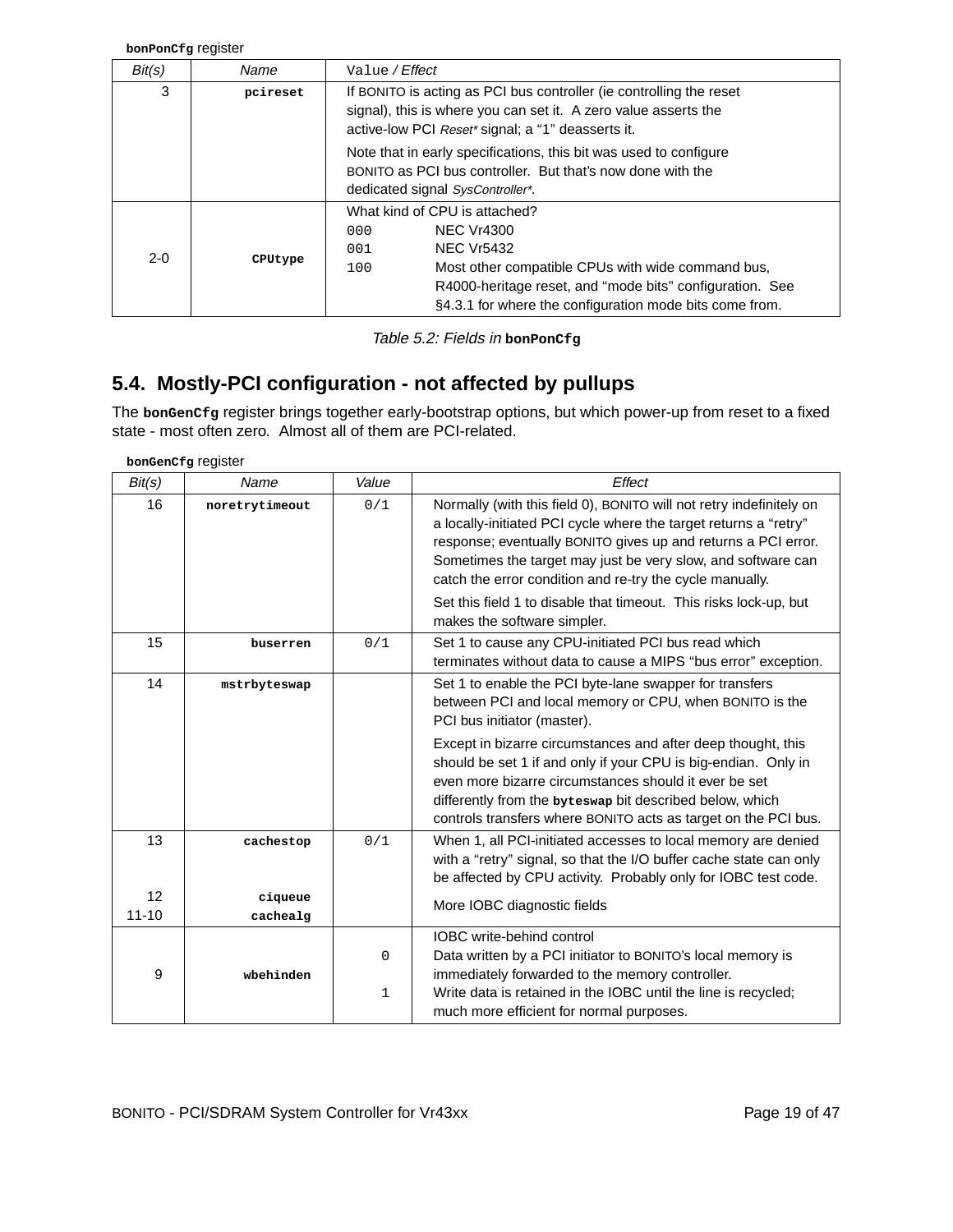| Bit(s)         | Name           | Value       | <b>Effect</b>                                                                                                                                                                                                                                                                                             |
|----------------|----------------|-------------|-----------------------------------------------------------------------------------------------------------------------------------------------------------------------------------------------------------------------------------------------------------------------------------------------------------|
| 8              | prefetchen     | 0/1         | IOBC read prefetch control. Set 1 to allow BONITO to read<br>ahead by a cache line. When a PCI initiator is reading a<br>stream of data from local memory, this greatly improves<br>performance by fetching what will probably be the next line of<br>data from memory in parallel with the PCI transfer. |
| $\overline{7}$ | uncached       | 0/1         | Set 1 to enable the IOBC. 0 is for diagnostic code only.                                                                                                                                                                                                                                                  |
| 6              | byteswap       | 0/1         | Set 1 to enable the PCI byte-lane swapper for transfers<br>between PCI and local memory or CPU, when BONITO is acting<br>as the PCI bus target (slave).<br>Like the mstrbyteswap bit described above, this should be set                                                                                  |
|                |                |             | 1 if and only if your CPU is big-endian.                                                                                                                                                                                                                                                                  |
| 5              | irqa_from_int1 | $\mathbf 0$ | Should BONITO's interrupt controller be connected to the PCI<br>interrupt signal INTA*?<br>No; INTA* (if an output at all), will be explicitly controlled by the<br>MIPS CPU.                                                                                                                             |
|                |                | 1           | Yes; INTA* (if set as output), will track the level from the<br>interrupt controller (see §5.14) which is driven on the CPU's<br>second interrupt signal, Int1*.                                                                                                                                          |
| 4              | irqa_isout     | 0/1         | 1 to drive INTA*, 0 for it to be an interrupt. It is readable as one<br>of the input conditions of the interrupt controller, see §5.14.                                                                                                                                                                   |
| 3              | force_irqa     | 0/1         | Set 1 to drive INTA* active. Note that since PCI interrupt<br>signals are defined "open-collector" they are only in fact driven<br>low; in the absence of any drive by any of possibly multiple<br>connected devices a pull-up produces a high level. So the 0<br>value means "don't drive the signal".   |
| 2              | cpuselfreset   | 0/1         | Write a "1" to cause BONITO to cold-reset the MIPS CPU.<br>Likely to be used only very soon after a real power-on reset, in<br>systems where the CPU configuration is changed by software<br>very early in bootstrap.                                                                                     |
| 1              | snoopen        | 0/1         | Set 1 to enable the IOBC to snoop uncached CPU accesses.<br>Sometimes helpful and usually harmless. Should normally be<br>set.                                                                                                                                                                            |
| 0              | debugmode      | 0/1         | Powers-up to 1. Enable debug mode, in which all CPU<br>accesses and some PCI ones become visible on an attached<br>debug board - see §2.7. There may be some cost in<br>performance or power, so turn this off in a system if you know<br>no debug board will be used.                                    |

| Table 5.3: Fields in bongenCfg |  |
|--------------------------------|--|
|--------------------------------|--|

## **5.5. SDRAM configuration**

BONITO can be configured with a range of SDRAM memory systems. We need some standard names for talking about the chunks of SDRAM you build the system out of, and the SDRAMs themselves already have "banks" and "rows" inside. So by analogy with the DIMM modules (which many designs will use) we'll talk about *modules* each of which has one or two *sides*<sup>9</sup>. Sides can be 64- or 32-bits wide; where we

<sup>&</sup>lt;sup>9</sup> Some DIMM modules provide two chunks of DRAM all soldered to the same side of the board, while others have a single chunk of DRAM split between top and bottom; but we'd still call the chunks "sides" if they share a chip select. Sorry; we have to call them something.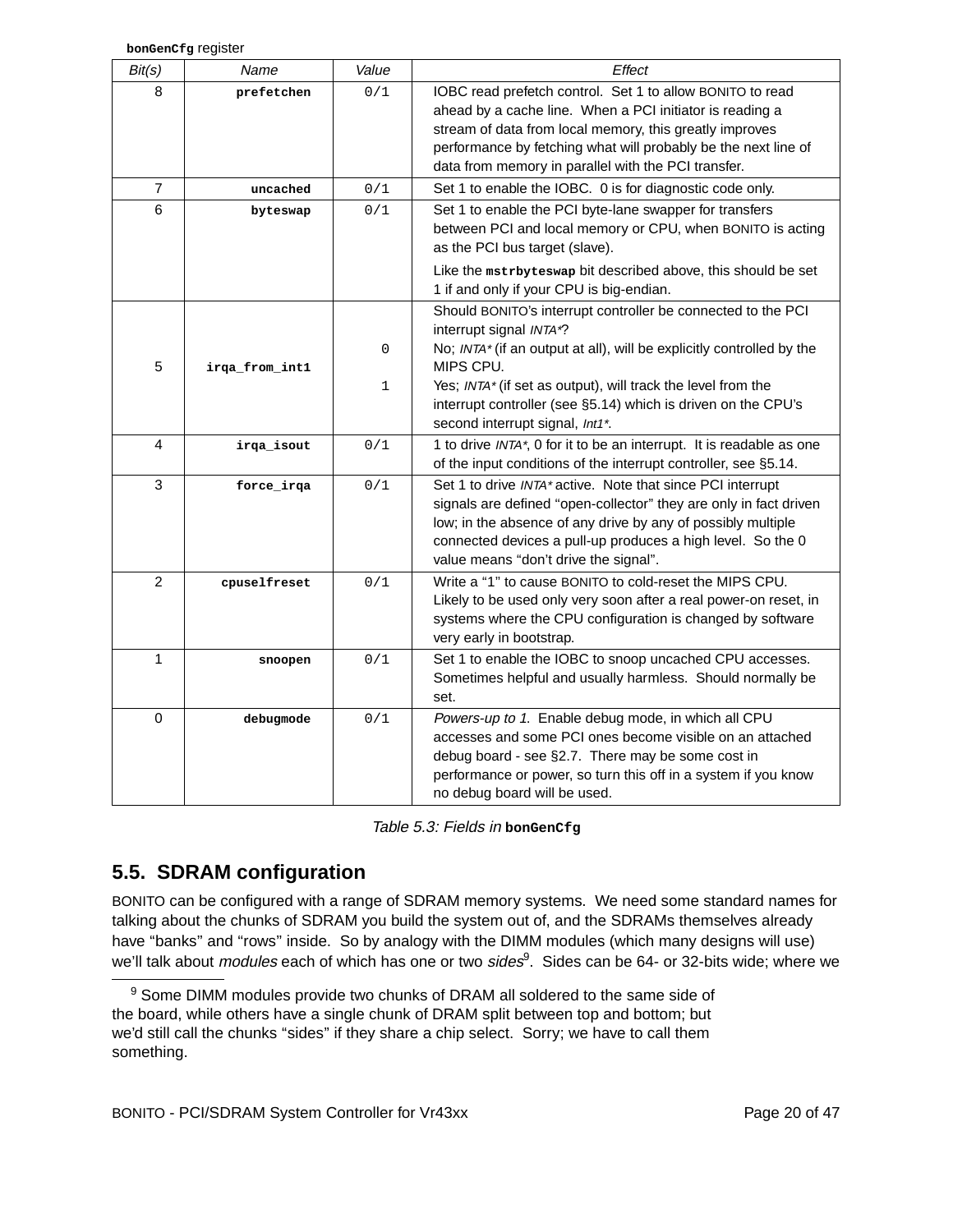want to talk about one of the 32-bit halves of a 64-bit side we'll call it a *half-side*.

If you solder the chips to the board then you may complain about the use of the word ''module'' - but it's the best we could think of.

BONITO can directly support two modules - 32- or 64-bits wide - and each may have two sides. BONITO needs to be set up so that the memory map extends from zero to the whole SDRAM system size with no holes or wrap-arounds. So the relevant parameters of the SDRAM system are:

• Is there just one, or are there two modules?

And for each module:

- $\bullet$  Is it 64- or 32-bits wide?
- Does it have one or two sides?
- How many internal banks are there in its constituent SDRAM components two or four?
- How many MuxAD addresses does the SDRAM decode in its first (Ras\*) phase? Components supported by BONITO decode between 11 and 14.
- How many MuxAD addresses does the SDRAM decode in its second (Cas\*) phase? BONITO can work with between 8 and 11.

That's quite complicated to allow for in the design, but also quite complicated for software to find out about.

By a convention initiated by IBM and sanctified by PC-100, modern DIMM modules carry "self-portrait" data encoded in a tiny on-DIMM EEROM device, accessed through a compact 2-wire interface. Software can drive BONITO's GPIO pins to access the data.

Memories built onboard or with proprietary modules will not usually have such information in EEROM the board designer should consider how much information is needed and how software should detect any variation in DRAM types.

To complete configuration of BONITO's SDRAM controller you're also going to need some timing information, determined by your hardware design engineer, such as whether the memory array uses external registers to provide higher drive for address and control signals.

The controller can handle four physical groups of SDRAMs. But inspired by the organisation of DIMMs, BONITO's registers assume that the two sides within each module are always identically organised.

The first module's sides are selected by the signals *DCS0L\*/DCS0H\** and the second module's sides by DCS1L\*/DCS1H\*.

Modules can be either 32/36- or 64/72-bits wide, but BONITO has only a 36-bit SDRAM data bus so wide modules are wired with the high and low data halves commoned together; transfers to wide modules are qualified by the assertion of only one of the two mask signals DQMBLo/DQMBHi.

BONITO always implements parity on the memory array - it passes parity through on CPU cycles, and generates/checks it on all other cycles. However, unless a 72-bit memory is set up so that half of the parity bits are always enabled with the appropriate half of the data bus (and 72-bit DIMMs don't do this) parity won't work correctly. With wide modules you can still use parity for diagnostic and test purposes parity should be correctly stored and returned for either the lower or upper half of the normal range of this memory module, according to whether DQMBLo or DQMBHi enables the parity bits on your module.

You tell BONITO about the characteristics of each module through the register sdcfg, shown in Table 5.4.

<sup>†</sup> Some SDRAM manufacturers count an internal bank-select address - the same as the BONITO signals called *DBA0-1* - into their "row" and "column" address counts, so you'll need to subtract one from those values before programming Read carefully.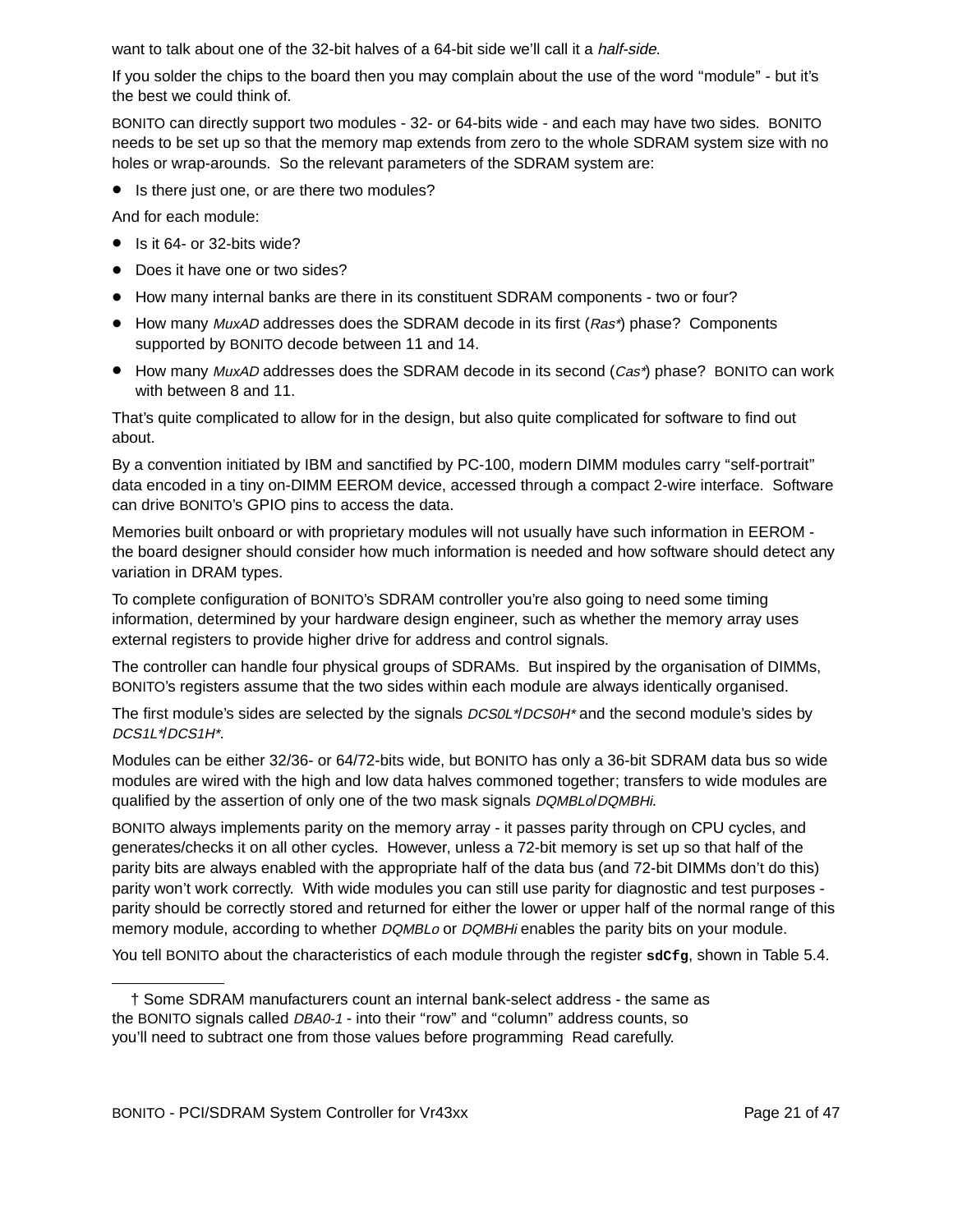| sdc£g register |
|----------------|
|                |

| Bit(s)    | Name        | Value          | Effect                                                     |  |  |  |  |
|-----------|-------------|----------------|------------------------------------------------------------|--|--|--|--|
| 23        | dramparity  | 0/1            | Set 1 to enable parity generation/checking in the DRAM     |  |  |  |  |
|           |             |                | system.                                                    |  |  |  |  |
| 22        | dramextregs | 0/1            | Set 1 if your system uses high-drive registers to boost    |  |  |  |  |
|           |             |                | multiplexed addresses and shared control signals to the    |  |  |  |  |
|           |             |                | SDRAM modules.                                             |  |  |  |  |
| 21        | dramreset   | 0              | TBD - leave 0 for now                                      |  |  |  |  |
| 20-19     | extraswidth |                | Timing option‡                                             |  |  |  |  |
| 18        | extprech    |                | Timing option‡                                             |  |  |  |  |
| 17        | extrascas   |                | Timing option‡                                             |  |  |  |  |
| 16        | extrddata   |                | Timing option‡                                             |  |  |  |  |
|           |             |                | SDRAM shape fields - 'a' for the first module, selected by |  |  |  |  |
|           |             |                | DCS0L*/DCS0H*, and 'b' for the second, selected by         |  |  |  |  |
|           |             |                | DCS1L*/DCS1H*.                                             |  |  |  |  |
| 15        | bwidth64    |                | b module data width.                                       |  |  |  |  |
| 7         | awidth64    |                | a module data width                                        |  |  |  |  |
|           |             | 0              | 32 bits wide                                               |  |  |  |  |
|           |             | $\mathbf{1}$   | 64 bits wide                                               |  |  |  |  |
| 14        | babsent     | 0/1            | Set if no memory is fitted in the B module                 |  |  |  |  |
| 6         | aabsent     |                | Not implemented yet - ignored!                             |  |  |  |  |
| 13        | bsides      |                |                                                            |  |  |  |  |
| 5         | asides      |                | "sides" in this module - separate bits for sides 0 and 1   |  |  |  |  |
|           |             | 0              | just side 0 fitted (or none)                               |  |  |  |  |
|           |             | $\mathbf{1}$   | both sides fitted                                          |  |  |  |  |
| 12        | bbankbit    |                | No of internal banks in SDRAM components                   |  |  |  |  |
| 4         | abankbit    |                |                                                            |  |  |  |  |
|           |             | $\mathbf 0$    | Two                                                        |  |  |  |  |
|           |             | $\mathbf{1}$   | four                                                       |  |  |  |  |
| $11 - 10$ | bcolbits    |                | no of column addresses at SDRAM+                           |  |  |  |  |
| $3 - 2$   | acolbits    |                |                                                            |  |  |  |  |
|           |             | 0 <sub>0</sub> | 8                                                          |  |  |  |  |
|           |             | 01             | 9                                                          |  |  |  |  |
|           |             | 10             | 10                                                         |  |  |  |  |
|           |             | 11             | 11                                                         |  |  |  |  |
| $9 - 8$   | browbits    |                | no of row addresses at SDRAM+                              |  |  |  |  |
| $1 - 0$   | arowbits    |                |                                                            |  |  |  |  |
|           |             | 0 <sub>0</sub> | 11                                                         |  |  |  |  |
|           |             | 0 <sub>0</sub> | 12                                                         |  |  |  |  |
|           |             | 00             | 13                                                         |  |  |  |  |
|           |             | 0 <sub>0</sub> | 14                                                         |  |  |  |  |

Table 5.4: Fields in **sdCfg**

The whole register is cleared to zero on power-up.

Note that from system reset sactg is cleared. This is intended to leave the SDRAM configuration in a default state which will yield 4Mbytes of functioning memory, so long as any usable devices are connected to the chip-select DCS0L<sup>\*</sup>. This can be used for some bootstrap functions - but the contents of memory in this default configuration may be scattered all over the address map by the time you've installed the

 $\ddagger$  SDRAM timing is obscure. Early users should not change the values set up by Algorithmics' power-up code.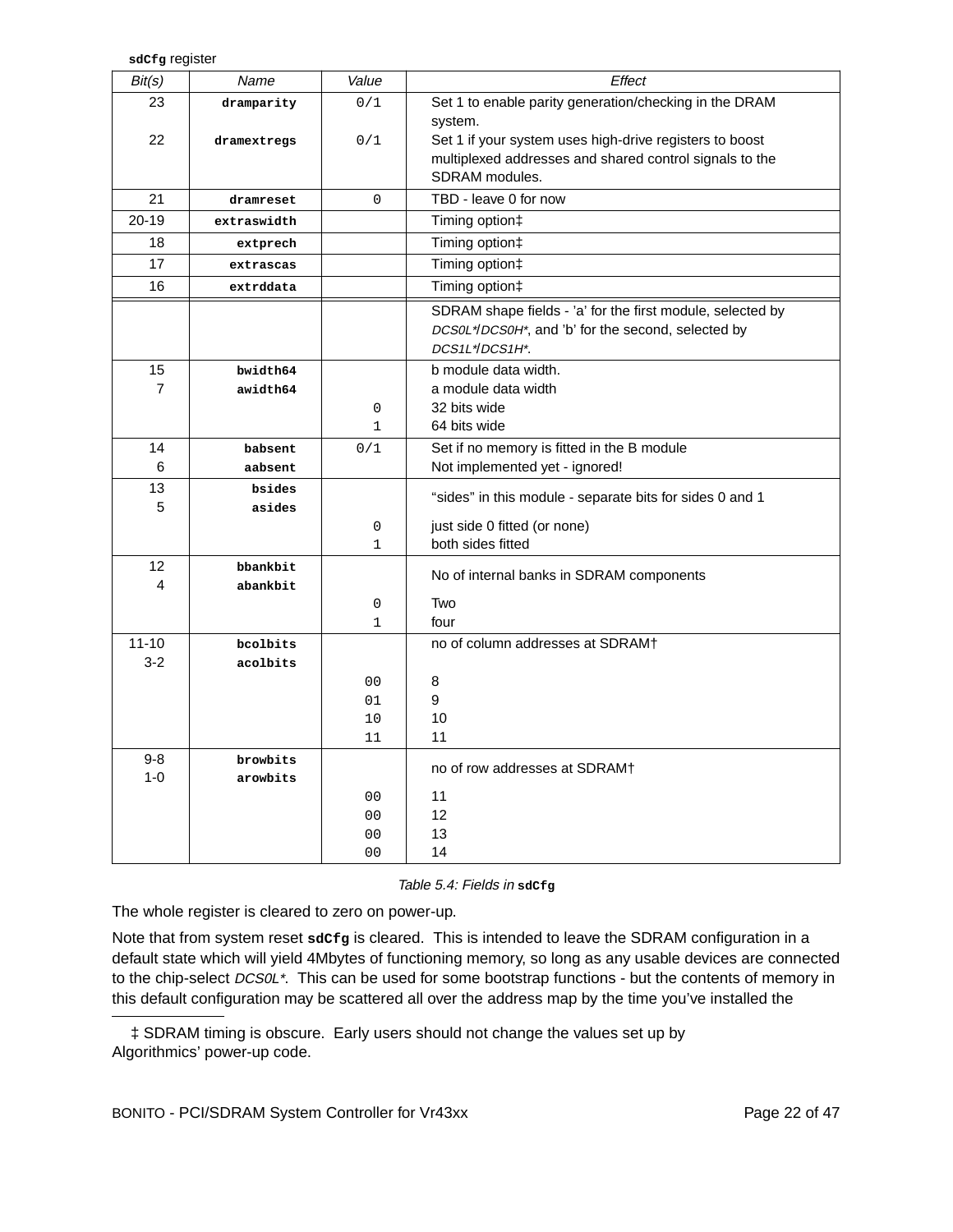correct configuration.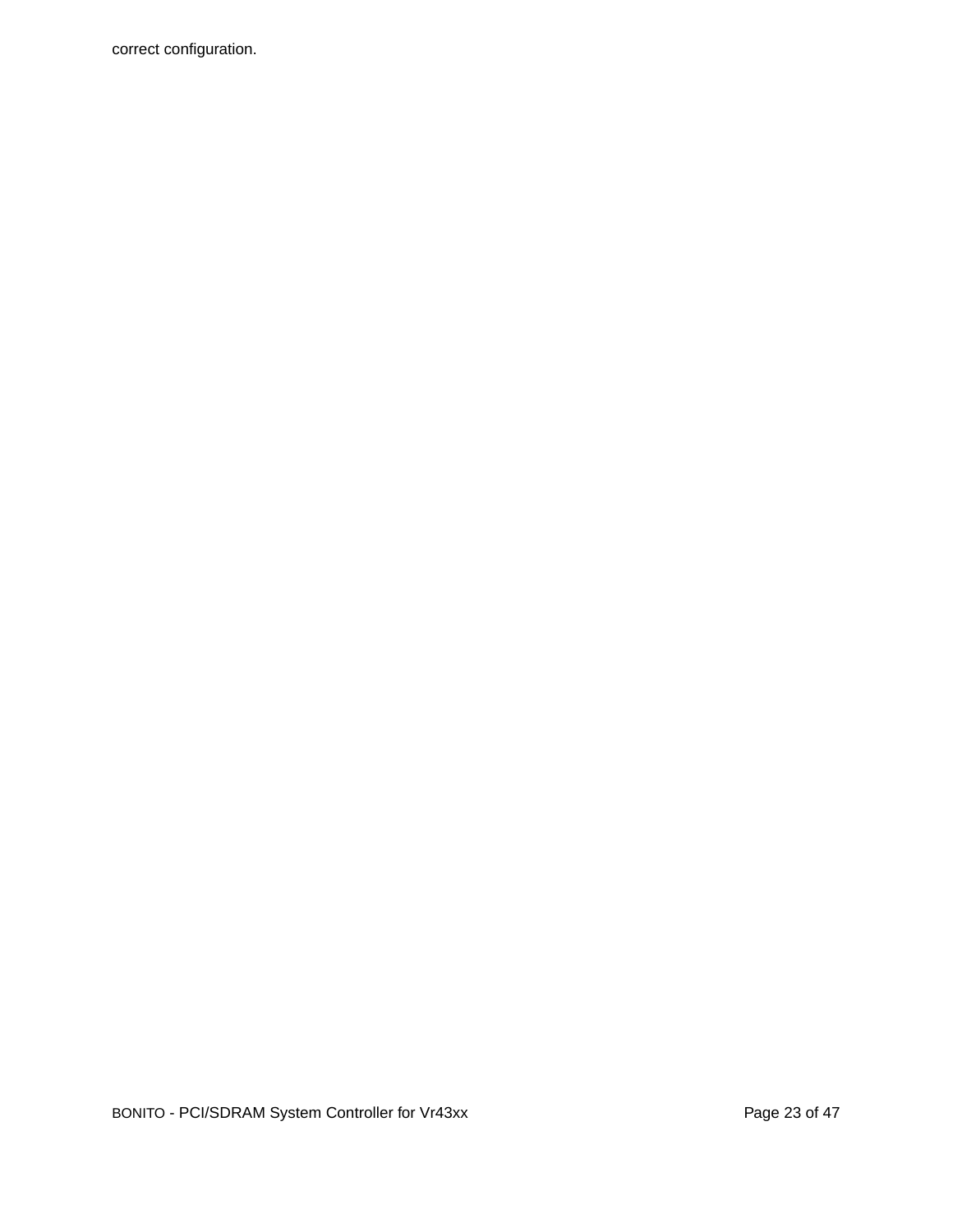## **5.6. BONITO registers available in PCI configuration space**

These registers, shown in Table 5.5 conform to the PCI 2.1 standard<sup>10</sup>. BONITO does not use any nonstandard configuration space registers; all the device-dependent programming is accessed through the ''Bonito Registers'' region, at a PCI address determined by the setting of the **pciBase2** base register.

As well as being available to other PCI initiators through PCI configuration space cycles, these registers can be read and written by the CPU; they're available to the local CPU in the lowest 256 bytes of BONITO's internal register block. Some registers which are read-only from the PCI side are writable from the local side.

By reset-time option, BONITO can be caused to initially reject configuration cycles with a "retry" response. This is intended to provide time for a local CPU to write non-standard values into the configuration registers. You need to do this very early in the bootstrap sequence, or the configuration host may time out.



Table 5.5: Standard PCI configuration space registers

#### **5.6.1. BONITO device and vendor ID**

Not yet settled. FPGA controllers have an unauthorised vendor ID of  $0xDF53$ , while we figure out something more sensible.

 $10$  Note that the FPGA version of BONITO will be delinguent; because it is a soft-logic part it will take some 40ms after power-on before it functions. If the host attempts PCI configuration during this time, BONITO will not respond.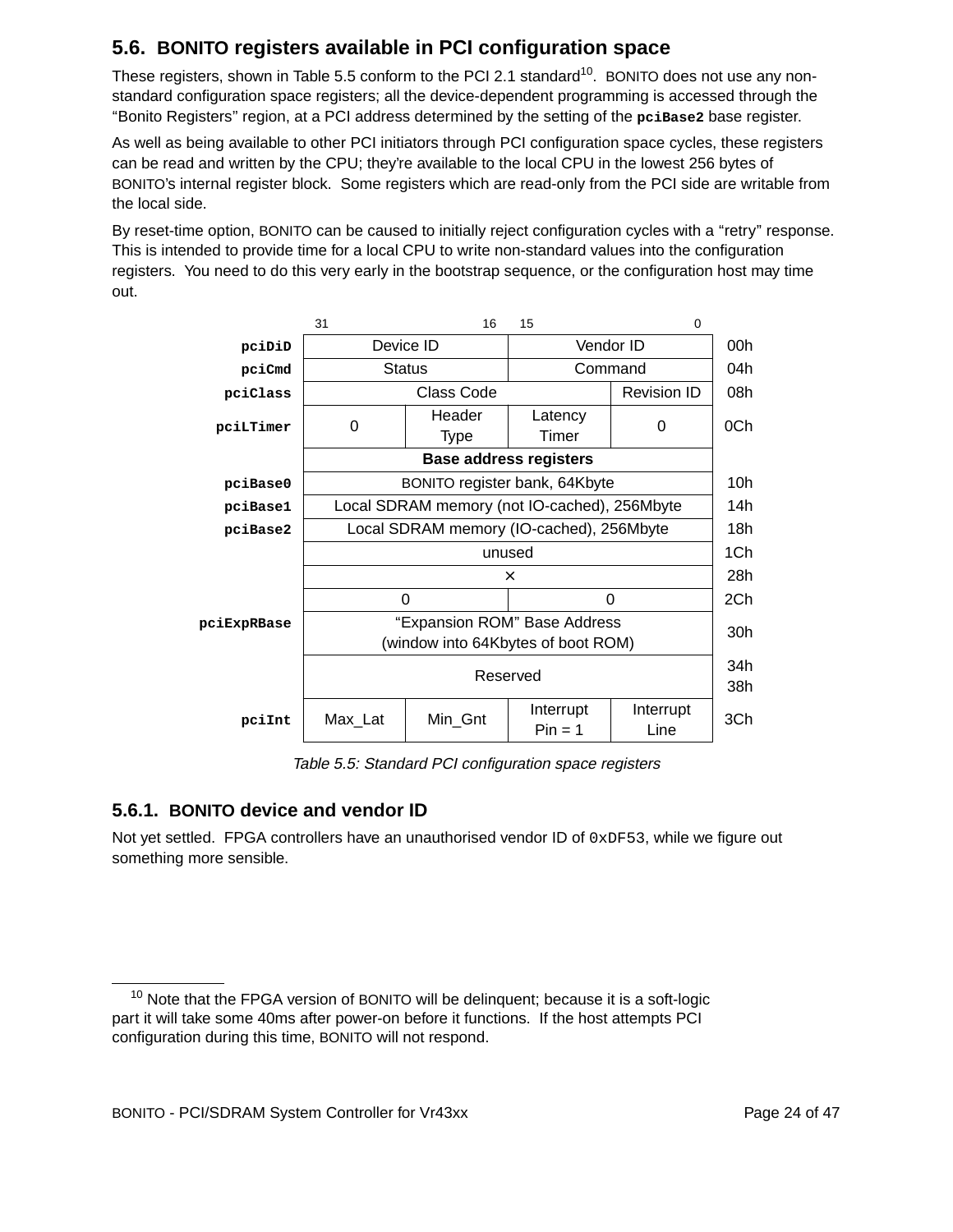#### **5.6.2. Base address registers and PCI**

The PCI specification requires that base address registers behave like this:

| <b>Base Address</b> |  |  |  |
|---------------------|--|--|--|

Table 5.6: PCI configuration space base address register

The "P" bit is set for memory regions which are memory-like (always return a whole word of data regardless of byte enables, reads have no side effects, and writes can be arbitrarily merged and combined).

Address regions on PCI are always expected to be naturally aligned by their size (being a power of 2) - a 256Mbyte memory region may only be allocated on a 256Mbyte boundary, for example. Configuration hosts figure out how much memory can be mapped by a particular base register by writing an all-ones pattern, and reading it back; address bits which are don't-care when matching the base address return 0. So for a 256Mbyte region, you write 0xFFFF. FFF0 and read back 0xF000.0000.

#### **5.6.3. BONITO base address registers**

BONITO can map regions as large as all of its local memory - up to 256Mbytes. But offering a space that big can cause problems to the configuration host, because it can't really do anything except map the whole region - and that may consume so much address space that configuration fails.

So by default BONITO's memory regions each only offer a 16Mbyte window; the window can be repositioned within BONITO's local memory using an offset programmed in the register **pcimembaseCfg**. Moreover, the local host can also change the apparent size of the windows in systems where it can change **pcimembaseCfg** before the configuration host sees it; the **bonPonCfg.config\_dis** big (see Table 5.2 on page 18) may help here.

The **pciBase2** region provides access to all the programmable registers inside BONITO - all accessible either via the PCI bus or from the local CPU.

The **pciBase0** and **pciBase1** regions' behaviour depends on the setting of the register **pcimembaseCfg**, which is shown as Figure 5.1. **pcimembaseCfg**

| ົ<br>ັ | 24<br><u>__</u> | co<br>Z. | n n<br>-- | r.<br>-<br><u>_</u> | 16 | $\sim$ |                                | 10     |                  |      |
|--------|-----------------|----------|-----------|---------------------|----|--------|--------------------------------|--------|------------------|------|
|        |                 |          |           | pciBase1 options    |    |        |                                |        | pciBase0 options |      |
|        |                 | io       | cached    | trans               |    | mask   | $\overline{\phantom{a}}$<br>טו | cached | trans            | mask |

#### Figure 5.1 Fields in **pcimembaseCfg**

Where the fields are as follows:

**io**: 0 to map this window into BONITO local SDRAM, 1 to select the upper part of the local map (which contains ROM and local I/O) - you can think of this as just setting bit 28 of the local address used for this access.

**cached**: 1 to make use of the IOBC for memory accesses - essential for good perfor mance. You can set a memory region with this bit 0 when you want local memory transfers to happen synchronously with PCI transfers; sometimes useful for diagnostics or to find problems. See the IOBC section §5.9.1 for more about this subject.

**trans/mask**: two six-bit fields which determine bits 27-22 of the local address used for accesses in this region. The PCI address is first masked to remove bits 31-28, and then PCI address bits 27-22 are first ANDed with the complement of the **mask** field, then ORed with the **trans** field.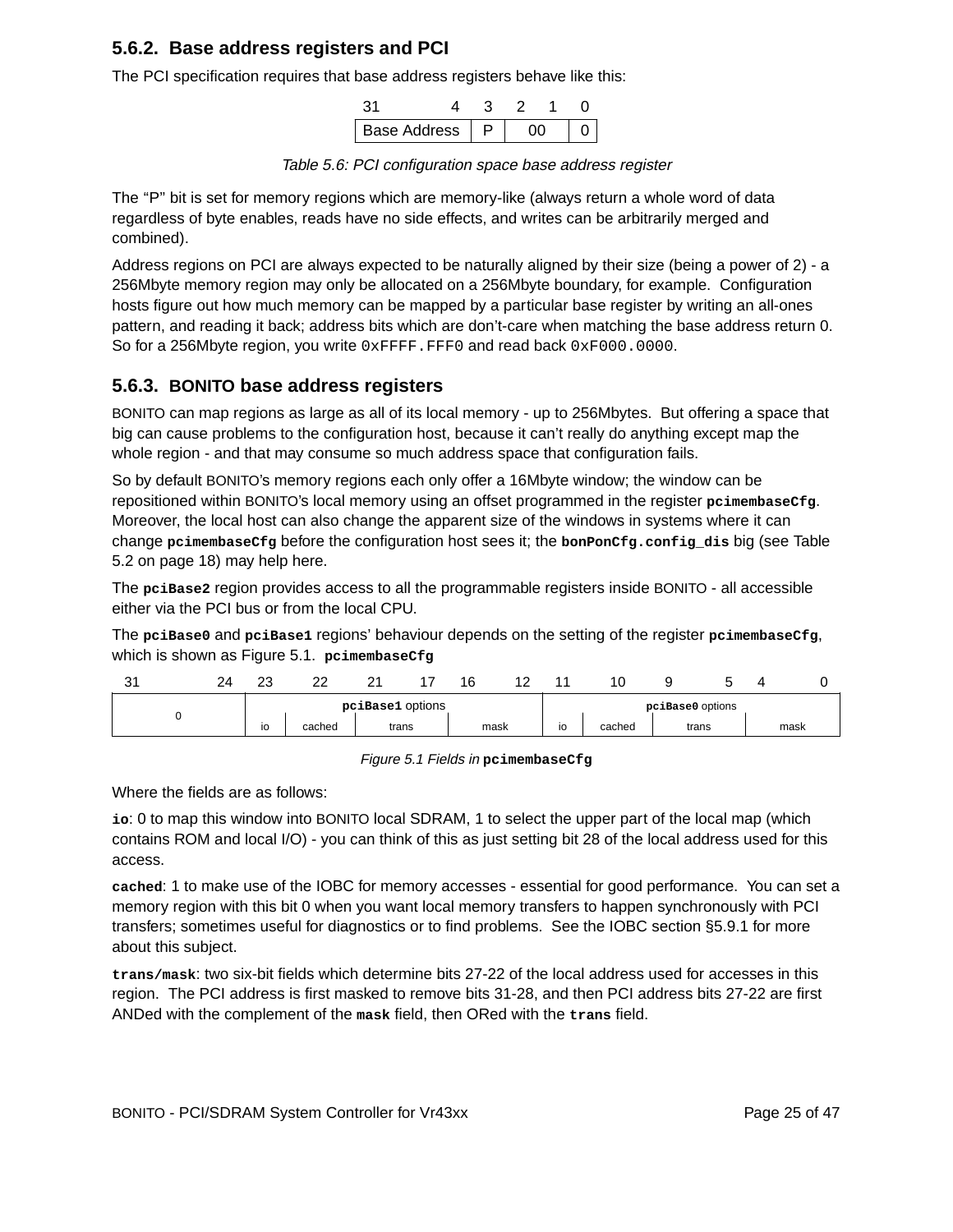The **mask** field has another effect, in that it alters the subsequent behaviour of the corresponding configuration space register. If the local CPU programs the **mask** fields in **pcimembaseCfg** before enabling incoming configuration cycles, the mask value will be fed back to the configuration host as the size of the available window.

#### **5.6.4. Command Register Options**

The PCI standard command register is used to negotiate some decisions about bus use to a PCI host, which might choose to take some actions in the light of them. A couple of these are writable. Note that the PCI standard ''Status'' register is the other half of this register, and is described in Table 5.8 below.

| pciCmd register |        |             |                                                            |
|-----------------|--------|-------------|------------------------------------------------------------|
| Bit(s)          | Name   | Value       | Effect                                                     |
| $15 - 10$       |        | $\mathbf 0$ | Unimplemented bits                                         |
| 9               |        | $\Omega$    | Fast back-to-back transfer enable - always 0, never done   |
|                 |        |             | Reporting of address-time parity errors - writable         |
| 8               |        | $\mathbf 0$ | Do nothing                                                 |
|                 |        | 1           | Drive SERR* signal when detected.                          |
| $\overline{7}$  |        | $\Omega$    | Address/data stepping - always 0, never done               |
|                 |        |             | Response to parity errors on PCI bus - writable            |
|                 |        | $\mathbf 0$ | Ignore parity errors                                       |
| 6               |        | 1           | Respond to PCI parity errors. Note them in                 |
|                 |        |             | pConfsc.status, and generate an interrupt if               |
|                 |        |             | unmasked; drive the PERR* signal.                          |
| 5               |        | $\Omega$    | "VGA graphics controller option" - PC specific, always     |
|                 |        |             | zero.                                                      |
| $\overline{4}$  |        | $\mathbf 0$ | Memory write and invalidate. Always 0, BONITO only         |
|                 |        |             | does plain writes.                                         |
| 3               |        | $\mathbf 0$ | Special cycles - always 0, BONITO doesn't issue special    |
|                 |        |             | cycles                                                     |
|                 |        |             | Master enable - writable                                   |
| $\overline{2}$  | mstren | $\mathbf 0$ | Don't initiate PCI bus cycles                              |
|                 |        | 1           | Initiator role enabled. BONITO almost certainly needs      |
|                 |        |             | this bit set.                                              |
|                 |        |             | Memory space enable - writable                             |
| 1               | memen  | 0           | Disable target functions. Host should not leave this zero. |
|                 |        | 1           | Allow BONITO to respond on PCI                             |
| $\mathbf 0$     |        | $\mathbf 0$ | PCI I/O space enable - BONITO never responds to I/O        |
|                 |        |             | space cycles.                                              |

Table 5.7: Fields in **pciCmd** - PCI configuration space ''Command'' register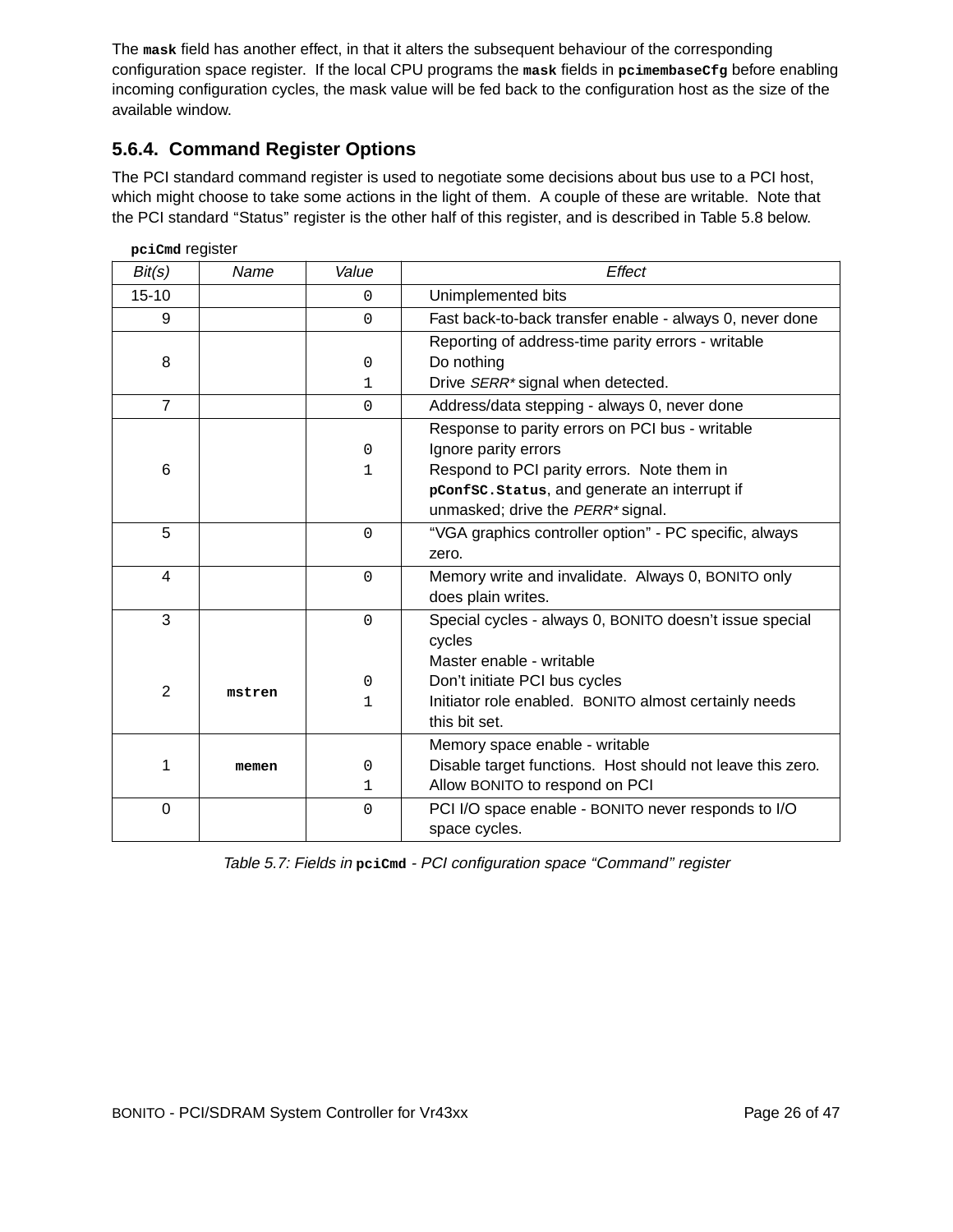### **5.6.5. Status Register**

This is also a PCI-blessed standard register. It can be read as the high bits of the **pConfsC** register.

| pciCmd register |  |
|-----------------|--|
|-----------------|--|

| Bit(s)    | Name | Value        | Effect                                                                                                                                                                                                        |
|-----------|------|--------------|---------------------------------------------------------------------------------------------------------------------------------------------------------------------------------------------------------------|
| 31        |      | 1            | Detected a parity error - as initiator (reading) or as target<br>receiving write data. Unaffected by the enable bit in<br>pConfSC(Command).                                                                   |
| 30        |      | $\mathbf{1}$ | BONITO is driving SERR <sup>*</sup> , having noticed an address<br>parity error                                                                                                                               |
| 29        |      | $\mathbf 1$  | "Master-Abort" signalled<br>BONITO initiated a read or write but no target responded<br>with DEVSEL*(Master-Abort in the PCI specification)                                                                   |
| 28        |      | $\mathbf{1}$ | Target abort received<br>BONITO initiated a read or write but the target couldn't do<br>it and doesn't want the transaction retried (STOP*<br>asserted and DEVSEL* deasserted).                               |
| 27        |      | $\Omega$     | Target abort signalled. Always 0 - BONITO never<br>responds with a target abort.                                                                                                                              |
| $26 - 25$ |      | 01           | DEVSEL* speed. Always this value - BONITO always<br>responds as target on the second clock.                                                                                                                   |
| 24        |      | $\mathbf 1$  | Initiator-noted parity error. Set when there's a parity<br>error (whether noticed by us or signalled by a receiver)<br>on one of our read/write operations, but only where the<br>enabling peicma bit is set. |
| 23        |      | $\mathbf{0}$ | Fast back-to-back transactions - not supported                                                                                                                                                                |
| 22        |      | 0            | "User-definable features" - not supported                                                                                                                                                                     |
| 21        |      | $\mathbf{0}$ | 66MHz operation - not supported                                                                                                                                                                               |
| $20 - 16$ |      | 0            | Reserved by PCI specification rev 2.1                                                                                                                                                                         |

Table 5.8: PCI configuration space "Status" register

## **5.7. CPU access to PCI**

The MIPS CPU maps all PCI-accessible registers and memory into its own address space as shown in Table 4.1 on page 9. The PCI interface does not support burst cycles for CPU cache refill and write-back, so the CPU cannot access PCI locations through cached space - the results are undefined.

**Caution**: Vr4300 and Vr5432 CPUs use burst cycles for uncached accesses when executing a load/store instruction for an integer double (long long) or floating point double (double). Such load/stores to PCI-mapped locations will have undefined effects; so don't regard PCI locations as simple program memory.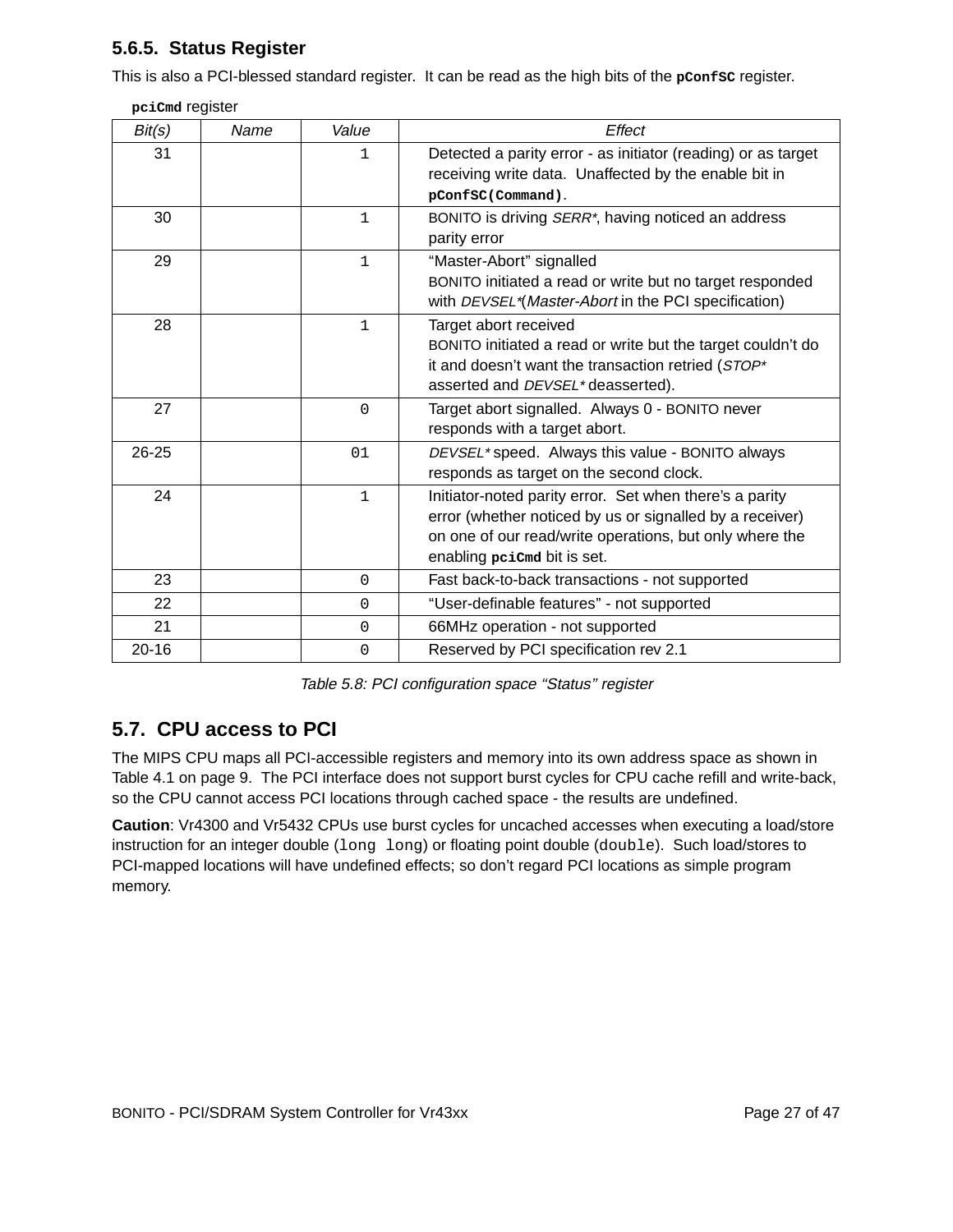### **5.7.1. PCI address regions**

The CPU's windows onto PCI space are mapped using a ''window'' register called **pcimap**, shown in Table 5.9.

| Bit(s)                         | Name                                   | Value | Effect                                                                                                                                                                                                                                                                                                                                                                                                                                                          |
|--------------------------------|----------------------------------------|-------|-----------------------------------------------------------------------------------------------------------------------------------------------------------------------------------------------------------------------------------------------------------------------------------------------------------------------------------------------------------------------------------------------------------------------------------------------------------------|
| 18                             | pcimap 2                               | 0/1   | Controls the 2Gbyte top-half-of-memory PCI region; it<br>allows you to choose only whether this 2Gbyte window is<br>to the high (1) or low (0) half of PCI address space.                                                                                                                                                                                                                                                                                       |
| $17 - 12$<br>$11 - 6$<br>$5-0$ | pcimap lo2<br>pcimap lo1<br>pcimap lo0 | base6 | Map the 64Mbyte regions marked "PCI_Lo" in the CPU's<br>memory map, each of which can be assigned to any<br>64Mbyte-aligned region of PCI memory. The address<br>appearing on the PCI bus consists of the low 26 bits of<br>the CPU physical address, with the high 6 bits coming<br>from the appropriate base6 field. Each of the three<br>regions is an independent window onto PCI memory,<br>and can be positioned on any 64Mbyte boundary in PCI<br>space. |

Table 5.9: Fields in **pcimap**

Note that the PCI I/O region is hard-wired to access the lowest 1Mbyte of PCI I/O space, and the ''PCI\_1.5'' region is not mapped at all.

### **5.7.2. PCI reads**

Normal PCI reads are synchronous; the CPU interface is held in wait states until the data is returned. Don't assume that the address presented on the PCI bus is exactly the same as that produced by the CPU pins - and since it's a MIPS CPU, remember that the address on the CPU pins is already different from the software address.

The MIPS CPU can perform 32-bit, aligned 16-bit, 8-bit and "tri-byte" single accesses to PCI space. The PCI byte enables reflect the width of the transfer; note that the relationship between the CPU width code and address on the one hand, and the PCI byte enables and lanes used on the other, depends on the endianness configuration - see section 4.2.

### **5.7.3. PCI writes**

PCI writes are always posted; the address and data for the transaction are stored inside BONITO and the CPU interface is then released for the next transaction.

There's a relatively short FIFO for posted PCI cycles; when it fills up, the CPU interface will be stalled until a PCI write can be completed.

The CPU may need to check that a particular write has actually been performed on the PCI bus; do that by reading the **pciMStat** register, see page 29.

### **5.7.4. PCI error conditions on CPU-initiated cycles**

If the PCI cycle finishes with any kind of error:

• Status bits for conditions like target aborts or master aborts (that's PCI-speak for ''nobody responded'') get set in the PCI-standard configuration space register fields - part of the **pciCmd** register and shown in Table 5.8 above.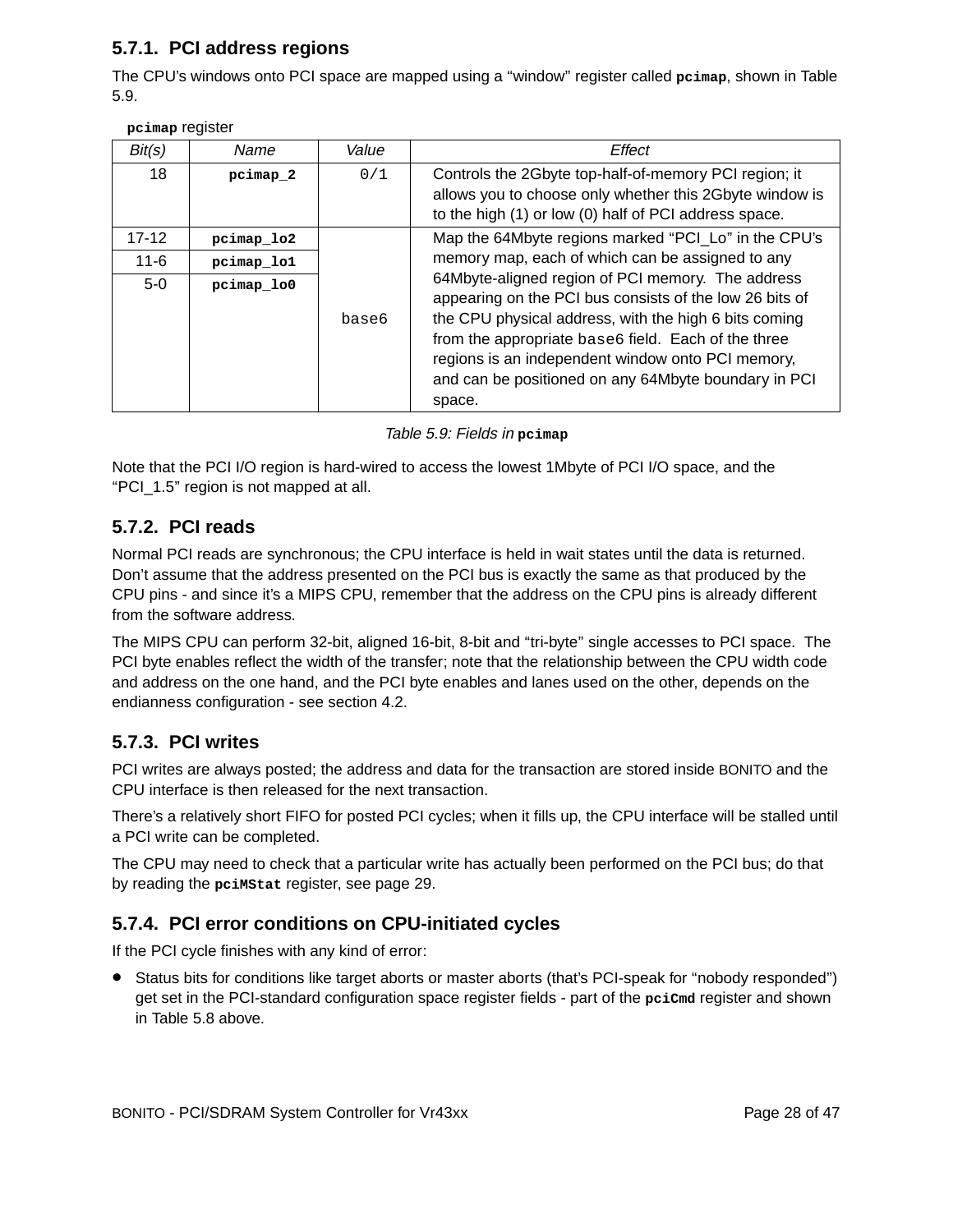• If the CPU is stalled waiting for a read it will receive a MIPS ''bus error''.

If the failing cycle was a write, an interrupt condition is indicated by pulsing the internal signal mastererr. The pulse is caught by the interrupt controller's latch and may be detected and cleared there - see §5.14.

One possible outcome of a PCI cycle is that the target terminates the cycle with a retry request; the master is supposed to just keep retrying until the transfer goes through. But that means BONITO can be deadlocked (more or less) if for some reason a defective target responds with retry forever. BONITO is therefore equipped with a retry counter; after 256 attempts at a read, or a much larger number of attempts at a write, the transaction is abandoned. The PCI error interrupt is raised, but no bit is set in **pciCmdStat**.

It's legal - within the PCI specification - for a target to signal "retry" to 256 consecutive reads and still recover later; so software can catch the condition and do more retries if appropriate. BONITO's write-retry limit is set large enough that it's occurrence should be seen as fatal.

| pciMStat |  | $\times$ 1 | <b>FIFOlevel</b> |
|----------|--|------------|------------------|

Figure 5.2 Fields in peinstat - PCI master status register

The important field here is **pciMStat.FIFOlevel** which goes to zero when BONITO has no posted writes left queued. Software will wnt to read this field when it's vital to make sure that something out in PCI space has actually been written.

**pciMStat.PME** is for diagnostic and test software only, and may not be present in production units.

### **5.7.5. Accessing PCI configuration space**

PCI configuration cycles require specially-formatted values to be driven on the bus at address time. Figure 5.3 shows what is needed:

| - 31                                                               | 24                   | 23 | 16. | 15 | 11 | 10 |        |        |  |
|--------------------------------------------------------------------|----------------------|----|-----|----|----|----|--------|--------|--|
| AD31-11 value - system dependent - to create   Function   Register | correct <i>IDSEL</i> |    |     |    |    |    | Number | Number |  |

**Fields for ''Type 0'' cycles**

| AD31-24 value as<br>needed to create<br>correct <i>IDSEL</i> | Bus<br>Number | Device<br>Number | Function<br>Number | Register<br>Number |  |  |
|--------------------------------------------------------------|---------------|------------------|--------------------|--------------------|--|--|
|--------------------------------------------------------------|---------------|------------------|--------------------|--------------------|--|--|

**Fields for ''Type 1'' cycles**

Figure 5.3 PCI address-time values for configuration cycles

To make configuration cycles happen you need to setup the register **pcimap\_cfg**, shown in Figure 5.4:

|            |  |  | 16.              |  |
|------------|--|--|------------------|--|
| pcimap_cfg |  |  | Type1   $AD16UP$ |  |

Figure 5.4 Fields in **pcimap\_cfg**

The fields are as follows:

• Type1 : should be set 0 for normal configuration cycles, and to 1 for ''type 1'' cycles (required when configuring something on the other side of a PCI-to-PCI bridge).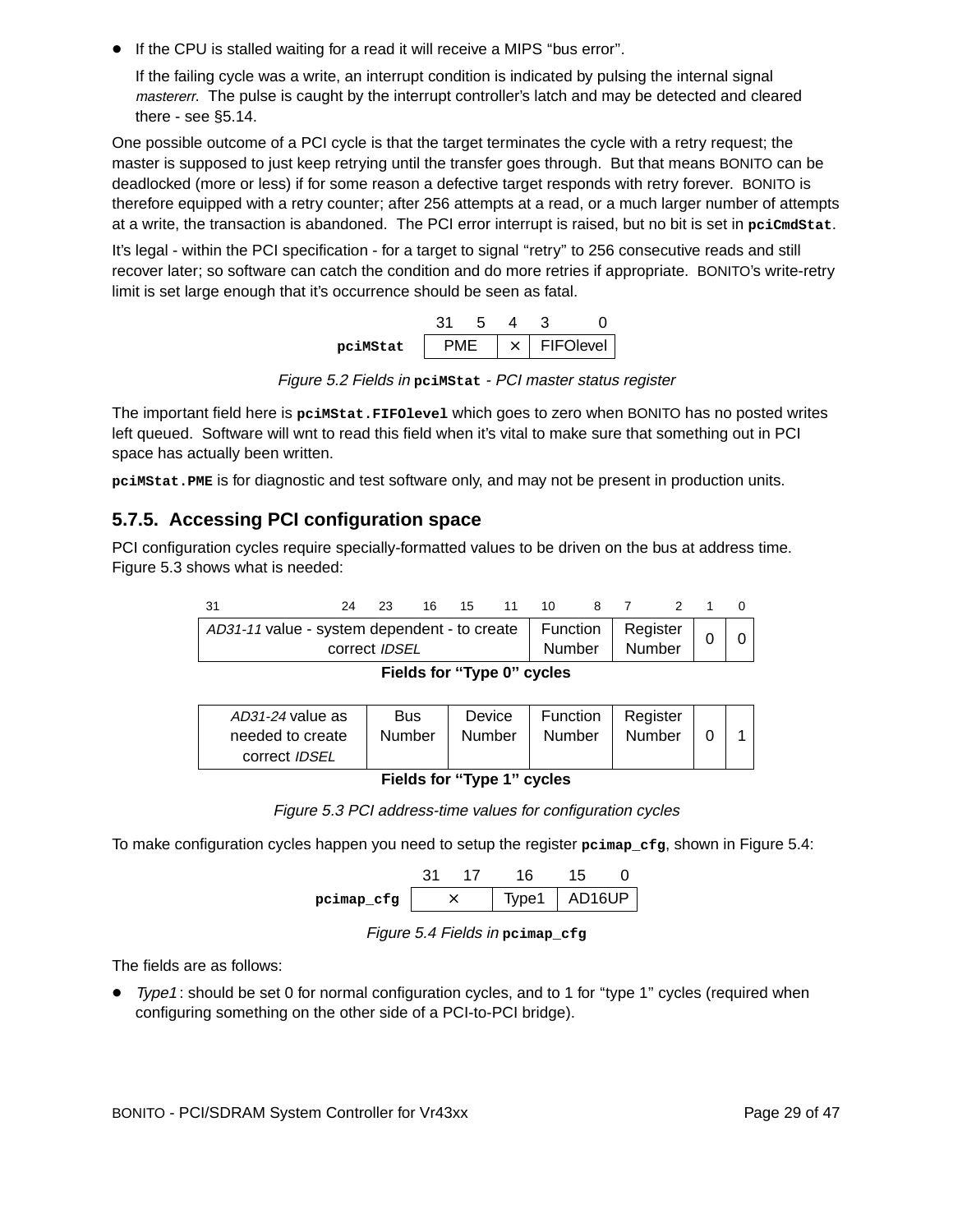• AD16UP: defines the bits written to AD31-16 during a configuration cycle.

The result is that a word read/write with MIPS physical address addr in the range  $0 \times 01FE$ . 8000 to 0x01FE.FFFC causes a configuration read/write on PCI, and the PCI AD bus will be driven to:

| $-31$ | 16 15 |  |                                                                       |
|-------|-------|--|-----------------------------------------------------------------------|
|       |       |  | $\vert$ pcimap_cfg.AD16UP $\vert$ add/15-2 $\vert$ 0 pcimap_cfg.Type1 |

#### **5.7.6. Accessing PCI I/O space**

PCI I/O space is available through a special region of CPU space. Its use is deprecated for most pur poses, and it is generally only used to make devices PC-compatible. PCI I/O space writes are posted (and reads may be posted) exactly like any other PCI accesses. BONITO's window only gives access to the first 1Mbyte of I/O space - but since this is more than enough to handle ISA bus legacy devices, that should be OK.

### **5.8. The PCI copier**

This is an autonomous engine which shuffles blocks of data between PCI-accessible memory and local DRAM. Copier transfers generally have lower priority than any other transfers, so the (potentially very long) stream defers to CPU or PCI master transfers.

The CPU can issue a second copier command at once, so that as soon as one copy is finished BONITO immediately begins the second transfer; software can use this to "chain" copier transfers to keep data flowing as fast as the PCI environment will permit. Two internal signals *copyrdy* and *copyempty* are fed through to the interrupt controller and may be read there or used to cause an interrupt; *copyempty* is high/"1" whenever the copier has no work at all to do, and *copyrdy* is high/"1" whenever the copier can accept one more request.

A third internal signal *copyerr* is generated only when the transfer encounters a PCI bus error; under these circumstances the copier freezes. At that point software can find out how much of the transfer has happened, and should then reset the copier to clear the error.

You submit a copier command by writing the copDAddr/copPAddr registers, which define the local DRAM starting address and the PCI starting address respectively. Write the direction and the number of blocks to copy into **copGo**. Finally write **copCtrl** to start the transfer.

The copier only deals in whole 32-byte blocks from local DRAM, aligned to a 32-byte memory boundary. The PCI transfer can start at any word-aligned address; note that the PCI address in the copier is not mapped like CPU→PCI cycles, but is a PCI physical address.

The **copCtrl** register is shown in Figure 5.5.

| 31      | 30    | 29    | 16     | 15 |               |
|---------|-------|-------|--------|----|---------------|
| start   | reset |       |        |    |               |
|         |       |       |        |    |               |
| stopped |       |       |        |    |               |
|         |       |       |        |    |               |
|         | ×     |       | write? |    | size (blocks) |
|         |       | reset | 17     |    | ×<br>×        |

Figure 5.5 Fields in **copCtrl**, **copStat**, **copGo**"

The register is usually called **copStat** when reading, to emphasise the fact that the fields don't just read back: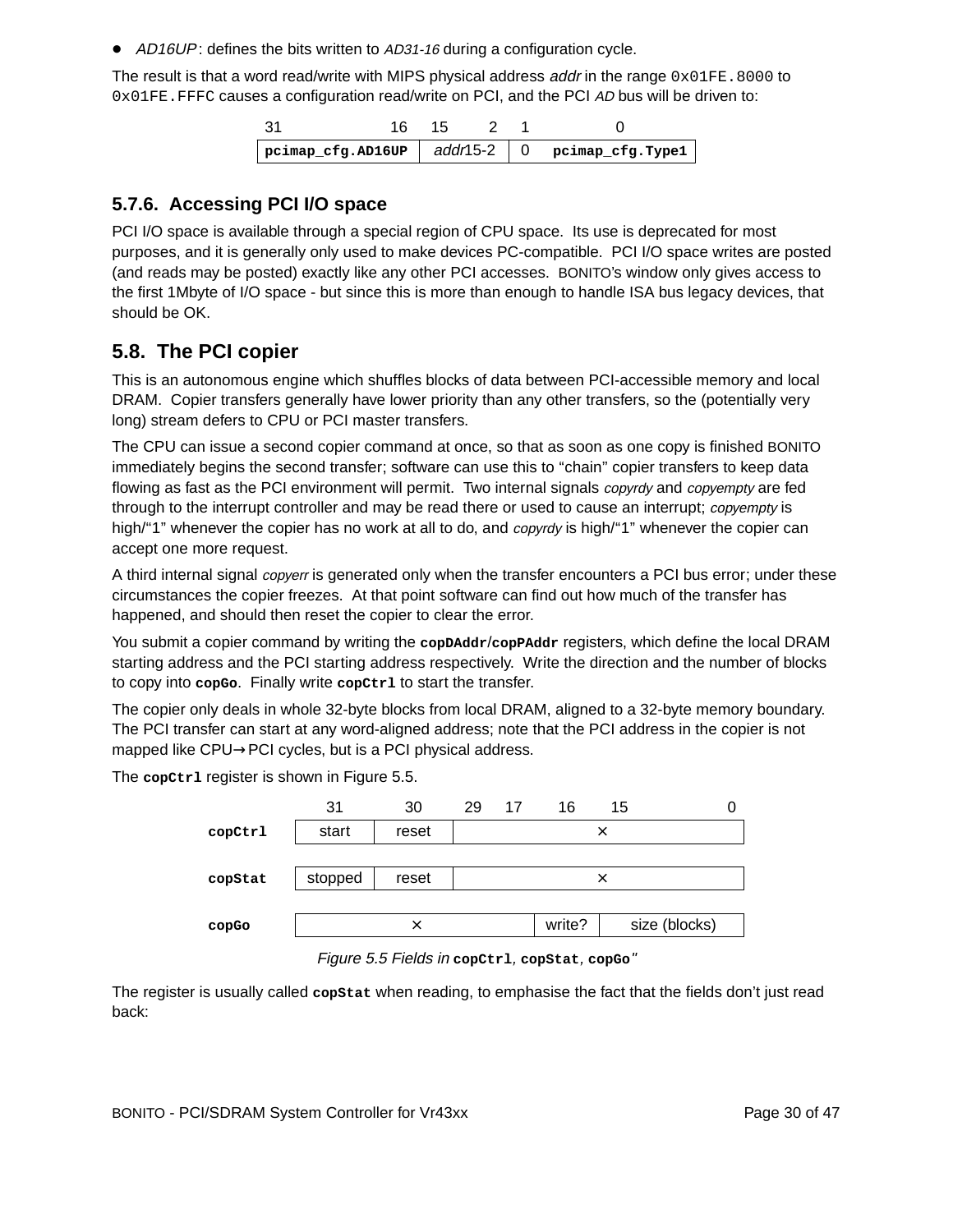- **reset**: set this bit to reset the copier halt the current transfer and discard any pending entries (after completing any committed PCI transfer of not more than 8 words). This bit is set from system reset. Write this bit zero before trying to submit a copier entry.
- **write**: direction ''1'' to transfer from DRAM to PCI.
- **copCtrl.size**: the number of 32-byte blocks to transfer.
- **copStat.size**: the number of 32-byte blocks remaining to be transferred in the request currently being processed. Note that this may not be related to the ''**size**'' field you just programmed, since your request may still be queued behind an earlier one. More precisely, only if copyrdy is active is **copStat** reporting on the transfer you last submitted.
- **copCtrl.start**: set ''1'' when writing **copCtrl** to submit an entry (you will only ever write this bit zero when un-resetting the copier).
- **copStat.stopped**: is only interesting after you've star ted a transfer, when it should go to zero; it changes to a ''1'' when the copier stops - either because your transfer is complete, or because the copier encountered an error.

## **5.9. PCI access to SDRAM**

PCI initiators can access local SDRAM through either of BONITO's two programmable regions associated with the PCI base registers  $p$ ciBase0-1. Either of these windows can be set to map the whole of the maximum possible SDRAM configuration of 256Mbytes.

PCI initiators access SDRAM through the I/O Buffer Cache - IOBC for short. You'll also sometimes see it called the ''PCI cache''. The IOBC keeps copies of local memory data in 8-word chunk, 8-word-aligned in local memory space; the chunks are the same size and alignment as CPU cache line blocks. All traffic between the local memory and the IOBC are 8-word bursts at full memory speed<sup>11</sup>. Each of the IOBC's four cache lines holds two 8-word chunks of data. One is "current" and the other may hold prefetched data (if the last PCI request in this memory region was a read) or data waiting to be written back to memory (if the last PCI request in this region was a write).

As described in §5.6.3, a window can be marked as either ''I/O cacheable'' or ''I/O uncacheable''. ''Cacheable'' accesses will trigger read-aheads and gather multiple PCI writes into a single memory write burst, which will considerably improve performance for accesses which are predominantly sequential. A window marked as "uncacheable" might be suitable for devices which are only accessing an odd word, but is probably suitable only for diagnostics.

### **5.9.1. IOBC management**

The operation of the IOBC is not software-transparent. Software intervention is required:

- 1. To ensure the IOBC is ''clean'' when the system starts up (invalidate all line);
- 2. To ensure that "stale" memory data is not retained in the IOBC after it has been overwritten by the CPU; any line matching memory locations which may be read by a PCI bus initiator should be invalidated before the initiator starts;
- 3. To ensure that the tail end of data written by a PCI initiator does not lurk invisibly inside BONITO, but is pushed out into memory; any line matching locations which may have been written by a PCI bus initiator should be written back before the CPU reads that data.

While this discipline is similar to that already required for the MIPS CPU's own caches, it's not the same; there are times when the IOBC needs attention when the MIPS caches are safe. See §5.9.2 below for

 $11$  Actually, it sometimes happens that IOBC lines must be written back to local memory even though not all the words have been written from PCI; this then produces a somewhat slower read-merge-write sequence.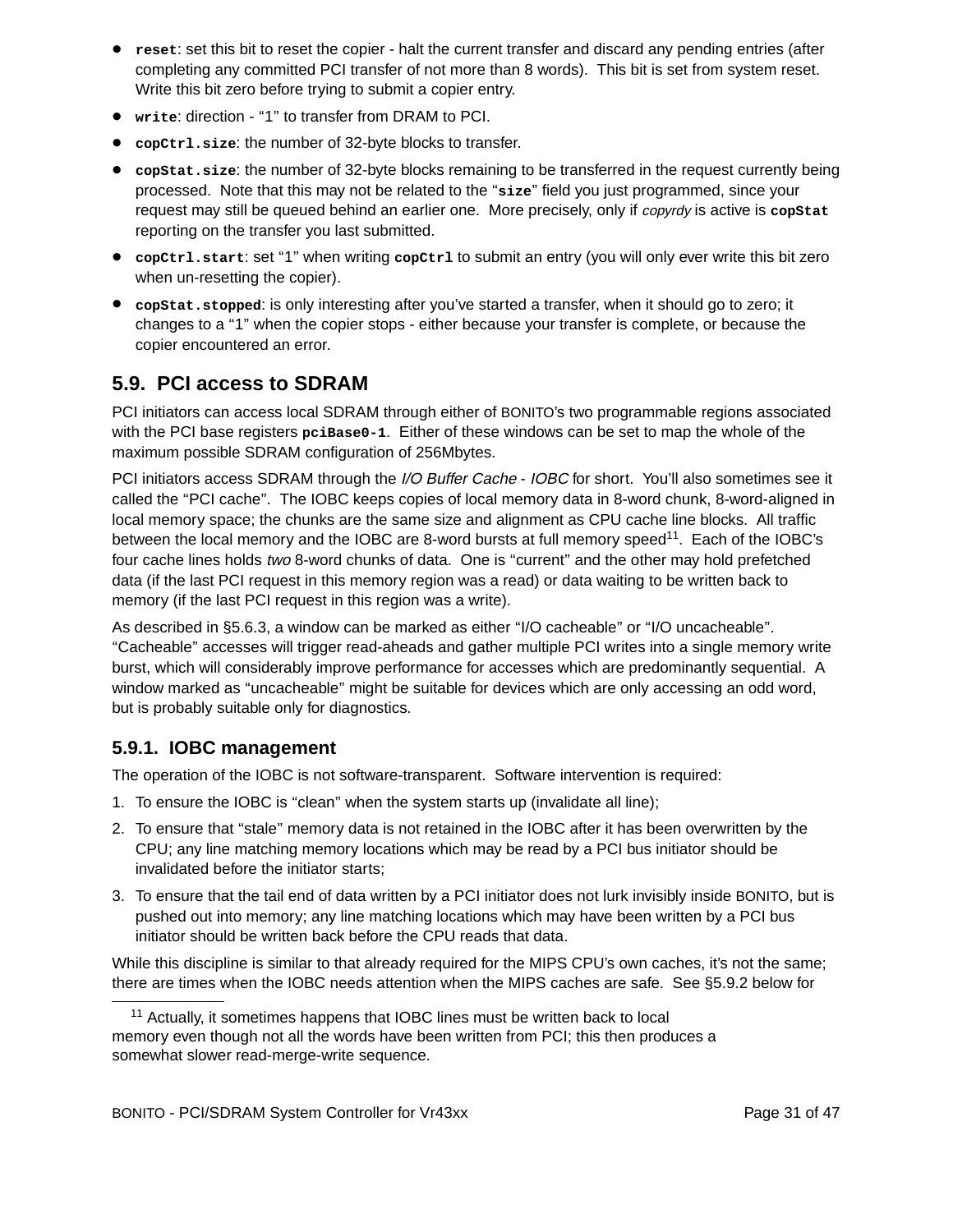some suggestions as to how and when to program devices for correct IOBC operation.

The IOBC needs to be initialised by software before it can be used. Transfers happen in the basic 8-word storage unit, which is BONITO's preferred transfer unit in and out of SDRAM. Each of the IOBC's four cache lines holds two 8-word chunks of data.

The CPU may want to be able to either *invalidate* IOBC line (ensuring that any copies of memory data held in the line are discarded, and must be re-read from SDRAM if required), or write-back an IOBC line, causing any PCI-written data held in the line to be written back to SDRAM.

Management is done with the register **pciCacheCtrl**, which is written to make something happen; and the register **pciCacheTag**, used to read or write tag fields.

The control fields are shown in Table 5.10. The register fields are somewhat different when reading or writing it.



Table 5.10: PCI Cache control register

The fields are as follows:

- **cmd**: a value encoding what kind of action to carry out:
	- 0 Invalidate
	- 1 Write-back & invalidate
	- 2 Read tag

**pciCacheTag** register

3 No-op

''No-op'' is more useful than it looks; all actions except ''invalidate'' cause a command to be sent from the IOBC to the memory controller, and the IOBC to wait until it returns, so a ''no-op'' can be used to ensure that there are no older write-backs pending.

• **cmdline**: which of the four cache lines are being operated on.

For diagnostic purposes you might want to root around in the IOBC to see what data has got stashed there. You must first issue a ''read tag'' command for a particular line, and then read the (read-only) **pciCacheTag** register, whose fields are shown in Table 5.11.

|        | beredelle lag redisier |                                                                                                    |
|--------|------------------------|----------------------------------------------------------------------------------------------------|
| Bit(s) | Name                   | Meaning when "1"                                                                                   |
| 30     | wback                  | writeback pending                                                                                  |
| 29     | pfpend                 | prefetch or write-behind pending                                                                   |
| 28     | pend                   | update pending.                                                                                    |
| 27     | mod                    | line modified, either buffer                                                                       |
| 26     | pfdval                 | read pre-fetch data valid.                                                                         |
| 25     | $d$ val                | read data valid - this line has been read from local                                               |
| 24     | aval                   | memory.<br>address valid - this line is genuinely allocated to the<br>block whose address follows. |
| $23-0$ | tagaddr28-5            | Local SDRAM address of data block being kept in this<br>cache line.                                |

Table 5.11: PCI Cache Tag register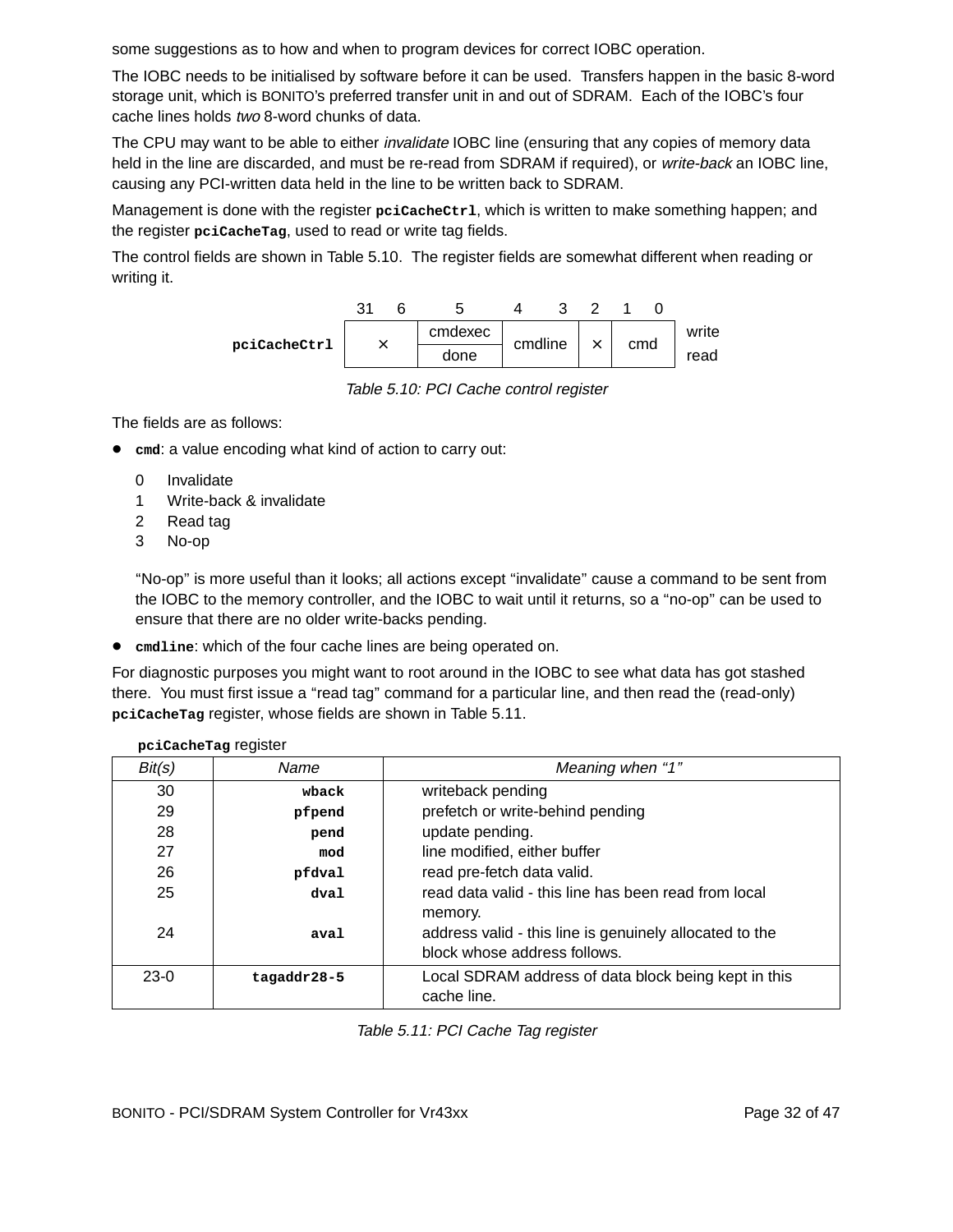You probably won't understand all of the fields in pcicache Tag; we'll only explain them in this manual as they turn out to be necessary.

#### **5.9.2. Por ting drivers to use the IOBC**

Drivers for any PCI device which reads or writes the local memory may need some adjustment to work correctly.

### **5.10. Local I/O configuration**

BONITO has a local I/O bus which is used to access ROMs, but is otherwise mostly independent of its other ports. Four CPU memory regions correspond to four different possible chip selects (IOCS0-3\*) - and of course there are the ROM regions.

The local I/O bus has a 16-bit data bus with word-orientated addresses (the I/O bus does not see CPU address bits 0-1 - ROM cycles excepted - thus evading any endianness questions). Accesses to it should always be word-wide.

The bus uses a simple Intel-style signalling system, where chip selects qualify addresses but devices respond only when they see either of the separate read and write strobes. The timing diagram Figure 5.6 shows the basic attributes of the cycle.



Figure 5.6 Local I/O bus read and write cycles

You can see that the address and chip select signal -  $10CS0<sup>*</sup>$  in this case - have a comfortable setup, nominally two CPU clock periods, to the read or write strobe *IORD\*/IOWR\**. This means that complex designs needing more decodes or a different protocol have time to decode the chip selects and addresses and provide a clean signal before the strobe is activated.

Read data is sampled by BONITO at the rising edge of the *IORD*<sup>\*</sup> signal. The chip select and address lines are held for about one CPU clock time after the rising edge.

Write data is driven by BONITO with the same timing as addresses. Devices differ on when they sample the write data; at latest, they will accept data on the rising (deasserting) edge of *IOWR\**, but many devices will acquire data sometime during the strobe.

The only configurable timing in this structure is the width of the read/write pulse. This may be one of two values; nominally 200ns and 800ns, corresponding to "fast" and "slow" devices.

In addition, the read/write pulse can be extended by using the *IORDY* signal. It should be taken low at least two CPU clock times before the cycle would normally have ended - the cycle will end quite quickly once IORDY is returned to the high state, but note that BONITO still samples data on the rising edge of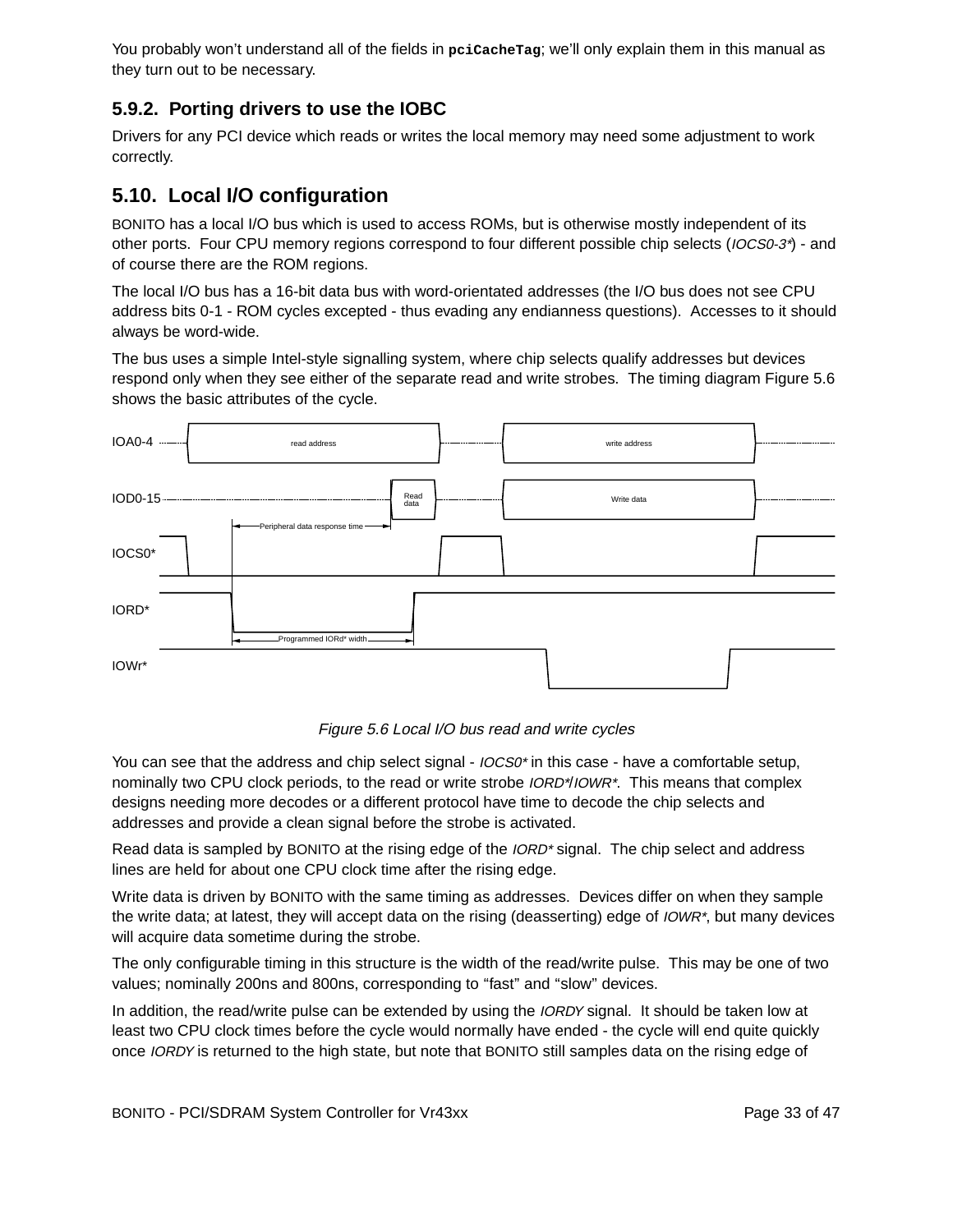IORD\* for normal cycles.

Configuration for the different local I/O bus decodes is handled by registers as shown in Table 5.12:

```
iodevCfg register
```

| Bit(s)                         | Name                                                             | Value                                          | Effect                                                                                                                                                                                                                |
|--------------------------------|------------------------------------------------------------------|------------------------------------------------|-----------------------------------------------------------------------------------------------------------------------------------------------------------------------------------------------------------------------|
| 24-21                          | dmaoff ide                                                       | $0 - 2$                                        | Another UDMA transfer rate; set same as dmaon_ide.                                                                                                                                                                    |
| $20 - 16$                      | dmaon ide                                                        | $0 - 2$<br>$\mathbf{0}$<br>1<br>$\overline{2}$ | UDMA "mode" - transfer rate from BONITO→disk,<br>defined by the half-clock time (since UDMA uses both<br>edges of the clock):<br>120ns (mode 0, 16Mbytes/s)<br>80ns (mode 1, 25Mbytes/s)<br>60ns (mode 2, 33Mbytes/s) |
| 15                             | modebit ide                                                      | 0/1                                            | Set 1 to enable "UDMA" transfers to an IDE disk. Set 0<br>to use conventional DMA. The disk may be programmed<br>for either word-at-a-time or multiple DMA.                                                           |
| 14                             | wordswapbit_ide                                                  | 0/1                                            | Set 1 to swap bytes when DMA'ing from the I/O data<br>bus. You should probably set this when using an IDE<br>disk with a big-endian MIPS CPU.                                                                         |
| 11<br>8<br>5<br>$\overline{2}$ | moreabits cs3<br>moreabits cs2<br>moreabits cs1<br>moreabits cs0 | 0/1<br>0/1<br>0/1<br>0/1                       | set 1 to drive the whole CPU address on DD31-0 during<br>an I/O access; set 0 to rely on the addresses on IOA4-0.                                                                                                     |
| 9<br>6<br>3<br>$\Omega$        | buffbit cs3<br>buffbit cs2<br>buffbit_cs1<br>buffbit_cs0         | 0/1<br>0/1<br>0/1<br>0/1                       | set 1 if the device selected by this chip select is located<br>behind a '245-type bidirectional buffer controlled by<br>IODIR and IODEN*; 0 otherwise.                                                                |
| 10<br>7<br>4<br>1              | $speedbit_ccs3$<br>speedbit cs2<br>speedbit_cs1<br>speedbit_cs0  | 0/1<br>0/1<br>0/1<br>0/1                       | set 1 if this is a "fast" device (nominal 200ns read/write<br>strobe); 0 for a "slow" device (nominal 800ns).                                                                                                         |

#### Table 5.12: Fields in **iodevCfg**

ROM cycles are different. The IORD\* pulse width for ROM is nominally 120ns, since flash memories are faster than most peripherals. Secondly, the address bits IOA0-4 are not only valid for ROM cycles but count up to support burst reads from ROM when the CPU is running cached. During ROM cycles the whole ROM address is always available on the SDRAM data bus DD0-31. See the note in the endianness section (§4.2) on how I/O byte addresses relate to CPU addresses.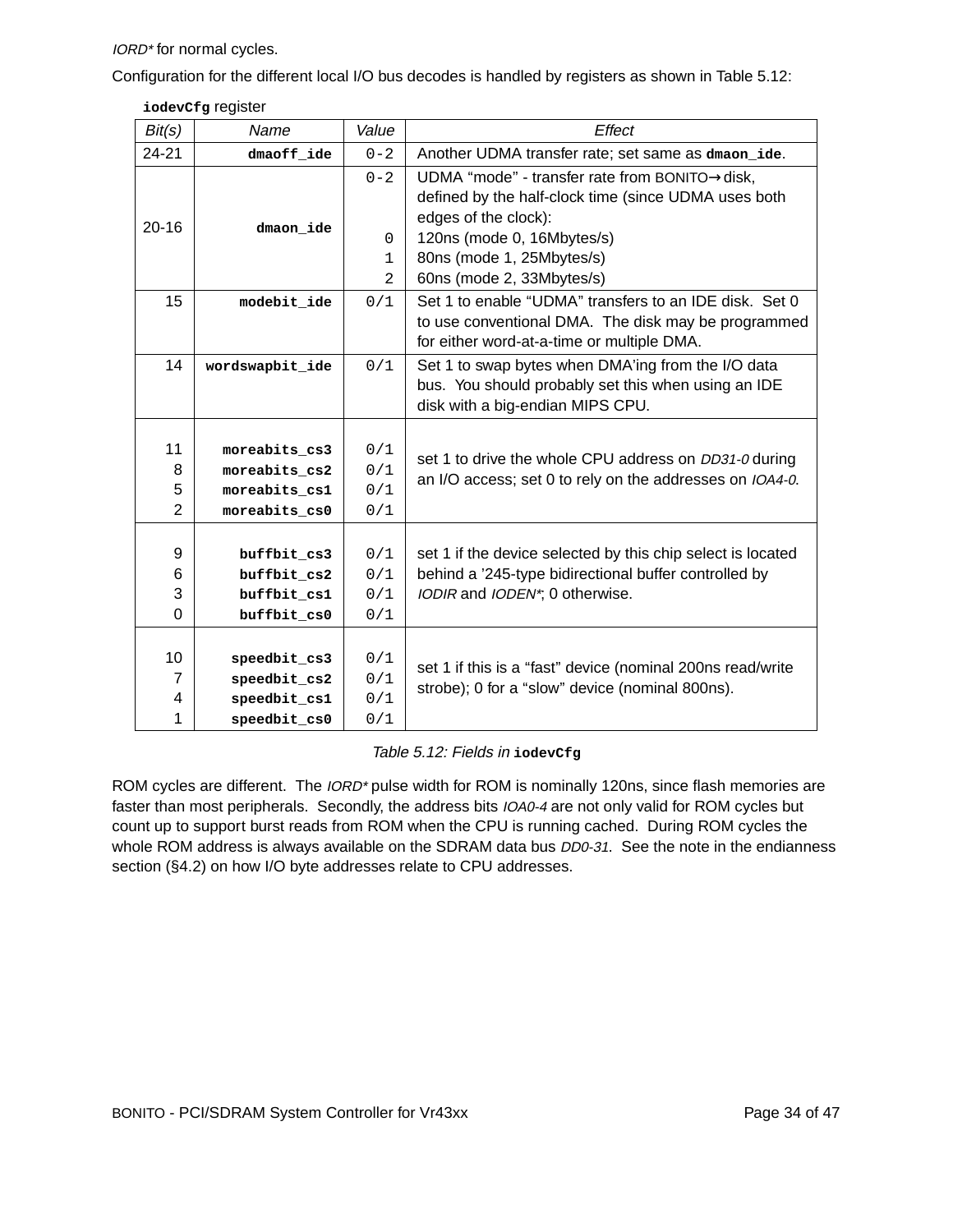## **5.11. Local I/O DMA control**

BONITO provides a DMA facility on its local I/O bus, strongly - if not quite solely - orientated to the needs of an attached "IDE" bus. BONITO can read or write a stream of (16-bit) half-words on the IOD bus, collecting them up for transfer in or out of local SDRAM. Devices taking advantage of this facility must be able to use the DMARQ/DMACK\* signals as prescribed by IDE bus specifications and folklore. No ''ter minal count'' signal is provided.

DMA is under the control of a set of registers, whose names all start with  $1dma-$ . To start a transfer:

- Make sure the DMA controller is out of reset see **ldmaCtrl**;
- Write the starting address in local SDRAM into 1dmaAddr;
- Wr ite the transfer count and direction into **ldmaGo**.
- Wr ite **ldmaCtrl** to set the **start** bit. But nothing happens yet unless the device has already asserted DMARQ.
- Program your mysterious device to do its thing and transfer data.

Like the copier, the DMA controller allows two transfers to be outstanding at any one time, and when the hardware finishes one transfer it will automatically proceed with the queued one. You can track its progress, or arrange to get interrupts, from the internal signals dmardy/dmaempty, which are wired to the interrupt controller. dmardy is high when the DMA controller could accept another entry (even if one is already in progress), and *dmaempty* is high when the DMA controller has finished all outstanding transfers.

The registers **ldmaCtrl** and its alias (for reading) **ldmaStat** are shown in Figure 5.7.

|                 | 31      | 30    | 29 17 | 16     | 15       |              |
|-----------------|---------|-------|-------|--------|----------|--------------|
| <b>ldmaCtrl</b> | start   | reset |       |        | $\times$ |              |
|                 |         |       |       |        |          |              |
| ldmaStat        | stopped | reset |       |        | ×        |              |
|                 |         |       |       |        |          |              |
| ldmaGo          |         |       |       | write? |          | size (words) |

Figure 5.7 ldmaStat and ldmaCtrl register layouts

The fields in both registers as shown in Figure 5.7 are as follows:

- **ldmaCtrl.reset**: write a ''1'' here to reset the DMA subsystem, stop everything, and discard any queued entries. This bit is set "1" from system reset, and must be written zero to use DMA.
- **ldmaCtrl.start:** write a "1" to start a transfer you must have set up the address first! In fact you only ever write a zero to this bit when resetting or un-resetting DMA.
- **ldmaStat.stopped**: reads ''0'' when you've star ted a DMA, but it hasn't finished; and changes to ''1'' when the DMA completes.
- **write**: direction bit set ''1'' for a transfer from SDRAM to the I/O bus.
- **size**: holds the transfer count as a number of half-words. When you read the **ldmaStat.size** field it returns the current transfer count of the active entry; note that because you can queue a transfer request, this may not be the transfer you just programmed.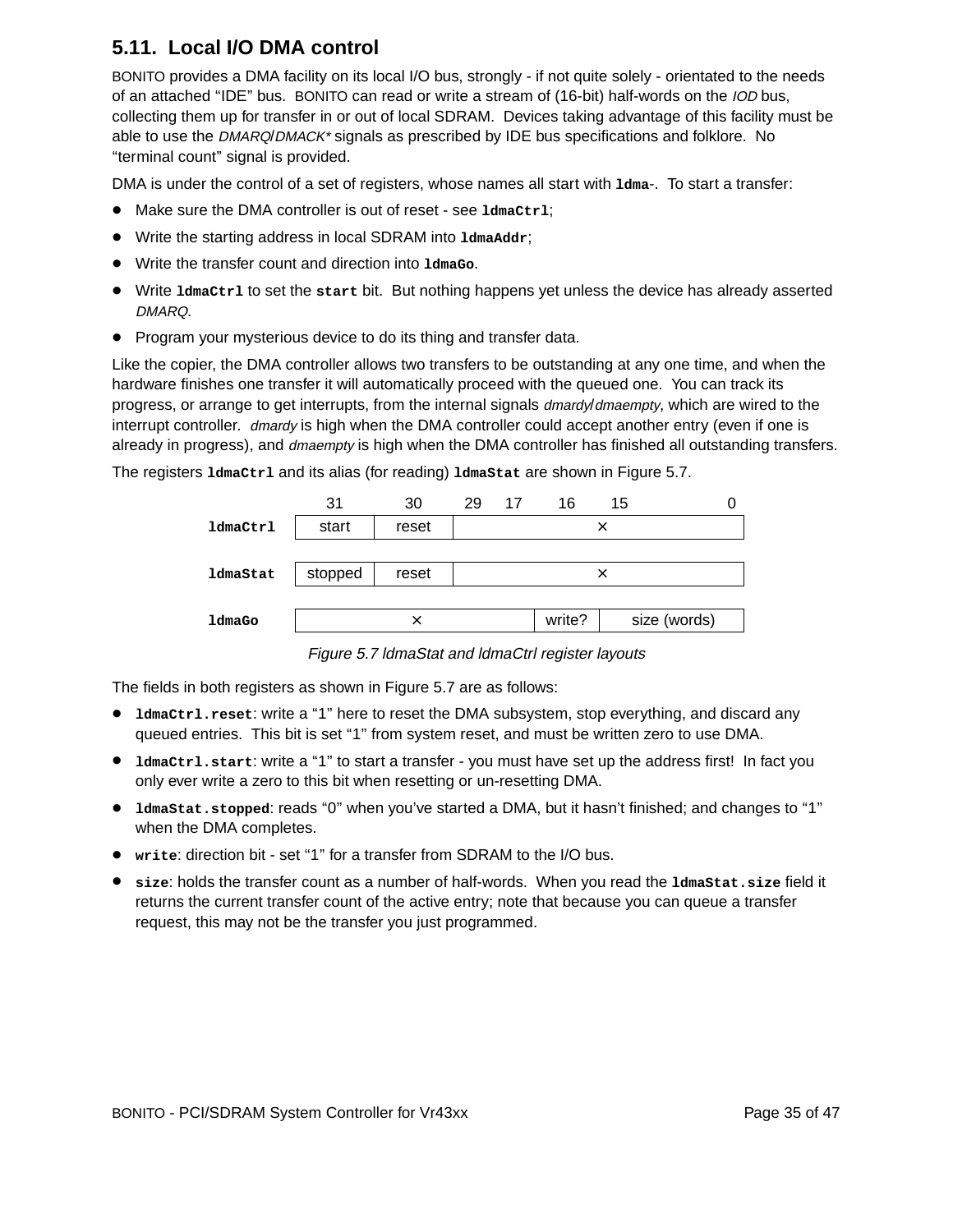## **5.12. PCI Mailbox registers**

Four mailbox registers pcimail0-3 may be read and written; only the lowest 3 bits are implemented, and carry data between the parties. Any write to one of these registers pulses the corresponding internal 'signal', which can be caught in the interrupt controller as an interrupt; you'll need to program the interrupt controller to respond to a positive-going edge, and to clear down the stored interrupt when you've done with it. See §5.14 for details.

## **5.13. GPIO pins**

Are programmed simply through a pair of bit-per-signal registers, one for read/writing each pin's logic level, and one for controlling the direction of each signal.



Figure 5.8 Fields in **gpioData** and **gpioIE**

The input-only *GPIN* pins are handled at the same time, though the corresponding *g*pioIE bits (where writing a 1 makes the corresponding bit an input) are hard-wired to 1.

The GPIO pins appear twice in the read-data register; the high-order bits reflect the logic level at the pin, while the low-order bits is a readback from the GPIO register. The two will be different when the corresponding **gpioIE** (input enable) bit is a 1, or may be different because of logic-level contention.

## **5.14. Interrupt control**

BONITO contains a simple, flexible interrupt controller. In addition to a number of input interrupts signalled through the GPIn and GPIO inputs, it also manages interrupts caused by internally-detected events.

All the interrupt registers have the same layout, in which each potential interrupt source has one bit:

|                   | <b>THLAAA TUGIOIGI</b> |                                                                                           |
|-------------------|------------------------|-------------------------------------------------------------------------------------------|
| Bit(s)            | Name                   | What are they?                                                                            |
| $30 - 25$         | gpins                  | The general-purpose input pins GPIN5-0.                                                   |
| $24 - 20$         |                        | Not connected                                                                             |
| $29 - 16$         | gpios                  | The general-purpose I/O pins GPIO3-0.                                                     |
| $15 - 14$         |                        | Not connected                                                                             |
| 13                | pciMTimeout            | A PCI cycle initiated by BONITO has been abandoned after too many<br>retries. See §5.7.4. |
|                   |                        |                                                                                           |
| $12 \overline{ }$ | dramperr               | Parity error detected by SDRAM controller, when enabled.                                  |
| 11                | systemerr              | PCI error in cycle when BONITO is target.                                                 |
| 10                | mastererr              | PCI error in cycle when BONITO is initiator.                                              |
| 9                 | pciirq                 | Active level on PCI interrupt pin IRQA*.                                                  |

**intXXX** register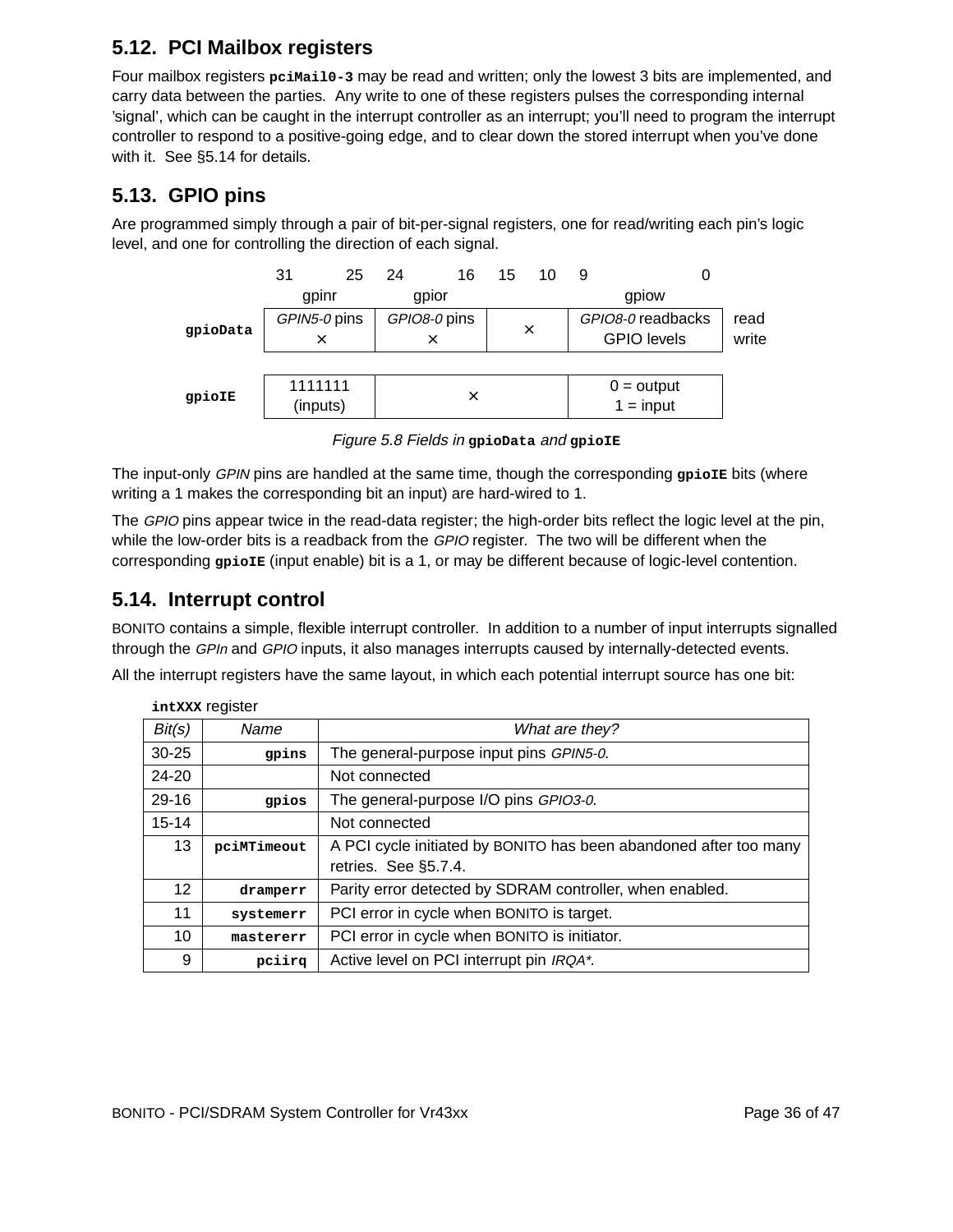**intXXX** register

| Bit(s) | Name      | What are they?                                                     |
|--------|-----------|--------------------------------------------------------------------|
| 8      | copyerr   | Copier (see §5.8) internal signals, all reported as levels.        |
| 7      | copyempty | copyerr indicates a PCI error on a copier transfer; the copier has |
| 6      | copyrdy   | stopped and and can only be restarted after a software reset.      |
|        |           | copyempty is asserted when the copier has finished all requested   |
|        |           | transfers.                                                         |
|        |           | copyrdy is asserted as soon as it's possible to program another    |
|        |           | copier transfer.                                                   |
| 5      | dmaempty  | DMA (see §5.11) internal signals, all levels.                      |
| 4      | dmardy    | dmaempty means that all programmed DMA has finished, whereas       |
|        |           | dmardy just invites you to give it some more work.                 |
| $3-0$  | mboxes    | Interrupts caused by non-zero data in one of the four PCI mailbox  |
|        |           | registers                                                          |

Table 5.13: Fields in **intXXX** registers

The interrupts are configured for polarity and edge/level sensing as follows.

• **intISR** (read-only) has a bit set for any interrupt condition which is active - in the case of external interrupts configured as edge-sensitive, it returns the state of the internal latch.

When you're just using the signal as a program-readable input, you read its value here and leave the corresponding **intEn** bit clear so it takes no further part in the interrupt system.

• inten (which may not be directly writable) has a bit set for any interrupt which is enabled. You most often manipulate the interrupt enables by writing either **intEnSet** which sets only **intEn** bits corresponding to a "1" data bit, or *intEnClr* which zeroes any bits corresponding to a "1" data bit.

As a useful side effect, writing *intEnClr* also resets the edge-detecting latch of any external interrupt.

- intPol can be used to invert selected external interrupts. The inversion happens before the edgedetecting latch.
- intedge can be used to program each external interrupt source from level (bit 0) to edge (bit 1). Effectively it does this by selecting either the direct pin input, or the state of the edge-detecting latch. The latch is still there, and its state is not affected by the programming of this register.
- **intSteer** causes an active, enabled interrupt condition to affect either of two outputs intended for MIPS CPU interrupt inputs: either Int0\* (corresponding bit 0), or Int1\* when the corresponding bit is set to 1. Note that the interrupt output can also appear on the PCI line INTA\* by setting the **bonGenCfg(irqa\_from\_int1)** register bit, shown in Table 5.3 above .

Some BONITO implementations may not offer all options on all interrupts. As for the GPIO system, some register bits may become quietly read-only. For example, interal bits corresponding to internal interrupt sources (whose activity level is always nominally high) will always read 0. Similarly, intedge bits corresponding to interrupt sources which must always be latched may always read 1.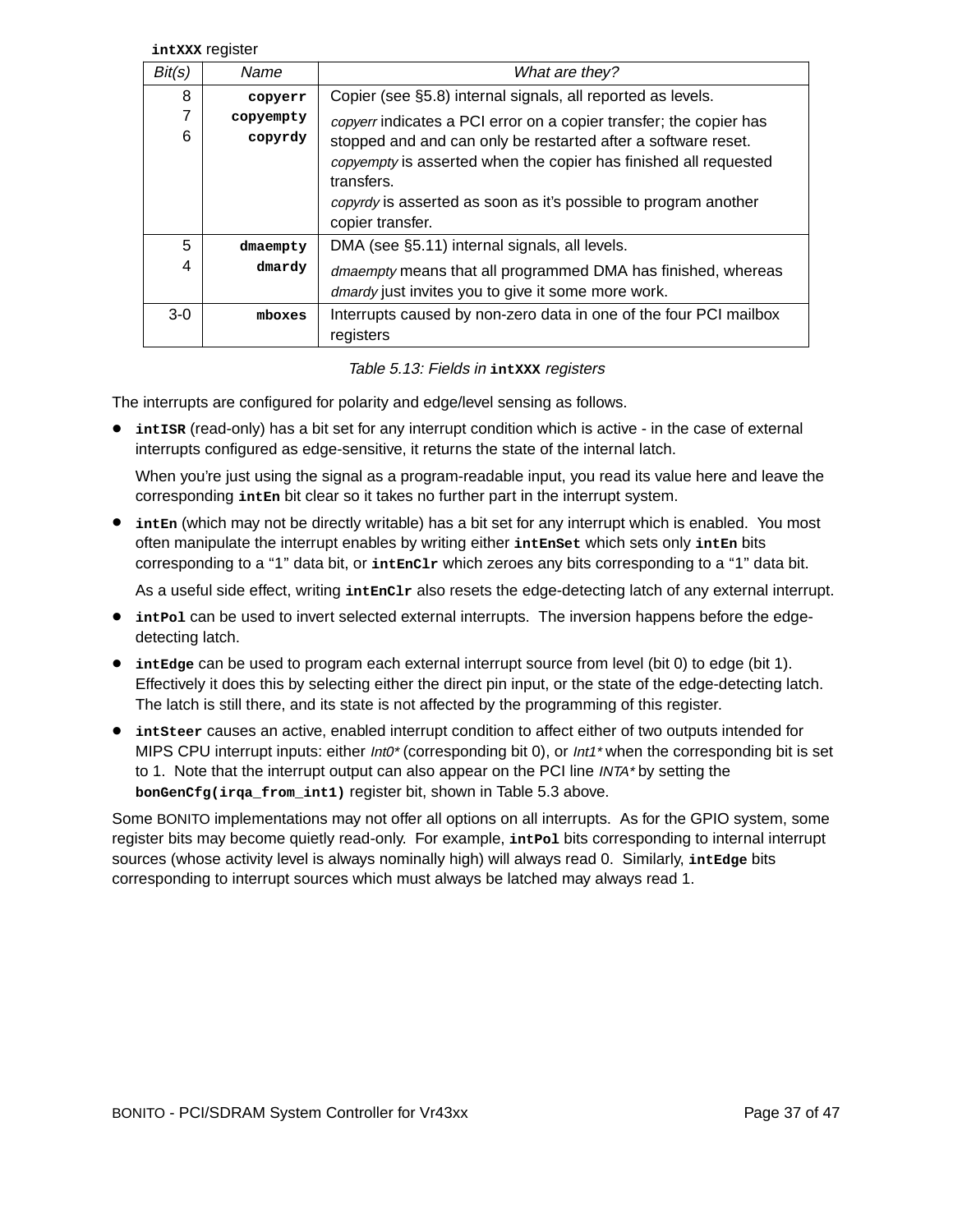# **6. Hardware description**

## **6.1. Signals**

The controller has about 235 active pins, and is accommodated in a 352-pin BGA package<sup>12</sup>. The signals on this chip are as follows:

| Signal Name                  | Type | Description                                                                                                                                                                                                                                                                                                                                                                                                        |
|------------------------------|------|--------------------------------------------------------------------------------------------------------------------------------------------------------------------------------------------------------------------------------------------------------------------------------------------------------------------------------------------------------------------------------------------------------------------|
| <b>Clock buffer signals</b>  |      |                                                                                                                                                                                                                                                                                                                                                                                                                    |
| Clockin                      | In.  | Raw clock input when BONITO is acting as clock buffer. Not connected to anything else, so<br>an external clock buffer could be used instead.                                                                                                                                                                                                                                                                       |
| ClockOut0-5                  | Out  | Six identical buffered versions of Clockin; they should inherently have low skew between<br>themselves, but have no defined relationship to Clockin. They should each have only one<br>load, and should be arranged to be the same length of track. One of them should be<br>connected (only) back into BONITO's own MasterClock input, one to the CPU's clock input;<br>the others are available for SDRAM banks. |
| <b>CPU interface signals</b> |      |                                                                                                                                                                                                                                                                                                                                                                                                                    |
| SysAD0-31                    |      | MIPS multiplexed bus, parity check bits (SysADC), and transfer type code (SysCmd).                                                                                                                                                                                                                                                                                                                                 |
| SysADC0-3                    | Bi   | Note that Vr4300 systems and others which make no use of parity won't connect SysADC.                                                                                                                                                                                                                                                                                                                              |
| SysCmd0-8                    |      |                                                                                                                                                                                                                                                                                                                                                                                                                    |
| EValid*/<br>ValidIn*         | Out  | Pulsed when BONITO is driving the CPU bus.                                                                                                                                                                                                                                                                                                                                                                         |
| PValid*/<br>ValidOut*        | In.  | Pulsed when CPU is driving the CPU bus                                                                                                                                                                                                                                                                                                                                                                             |
| EOK*                         | Out  | CPU cycle flow control. For CPU with separate RdRdy* and WrRdy* pins, RdRdy* should be<br>held permanently active and this signal connected to WrRdy*.                                                                                                                                                                                                                                                             |
| PMaster*/<br>Release*        | In   | Shows when CPU stops driving the bus in a read cycle                                                                                                                                                                                                                                                                                                                                                               |
| <b>CPUClock</b>              | In.  | Identical to CPU's MasterClock.                                                                                                                                                                                                                                                                                                                                                                                    |
| SysReset*                    | In.  | Reset for BONITO and perhaps other circuits. Often connected to the active-high power-<br>good signal from a power supply.                                                                                                                                                                                                                                                                                         |
| SysController*               | In   | Dedicated configuration signal. If it's low, BONITO drives the PCI Reset* signal; if it's high,<br>PCI Reset* becomes an input and itself resets all functions in BONITO. Unlike all other<br>BONITO configuration signals, it must be stable at all times.                                                                                                                                                        |
| CPUColdReset*                |      |                                                                                                                                                                                                                                                                                                                                                                                                                    |
| CPUReset*                    | out  | Controls for CPU's two-stage reset sequence.                                                                                                                                                                                                                                                                                                                                                                       |
| <b>VCCOk</b>                 | Out  | Some MIPS CPUs use this (active-high) signal in their reset sequence. For CPUs without<br>such an input, it can be ignored.                                                                                                                                                                                                                                                                                        |
|                              |      | Warning: designated as an input in versions of this spec up to and including v2.1.                                                                                                                                                                                                                                                                                                                                 |
| <b>ModeClock</b>             | In   | Clock from some CPUs, used to shift out "mode bits" to select reset options. The mode                                                                                                                                                                                                                                                                                                                              |
| Modeln                       | out  | bits themselves are fetched from the boot ROM, and are presented in turn on Modeln.                                                                                                                                                                                                                                                                                                                                |
| $Int0-1*$                    | Out  | BONITO's interrupt lines to CPU                                                                                                                                                                                                                                                                                                                                                                                    |
| <b>PCI interface signals</b> |      |                                                                                                                                                                                                                                                                                                                                                                                                                    |
| CLK                          | In   | PCI bus clock, 33MHz nominal                                                                                                                                                                                                                                                                                                                                                                                       |

<sup>12</sup> FPGA prototypes are in a larger package with a completely different pin-out.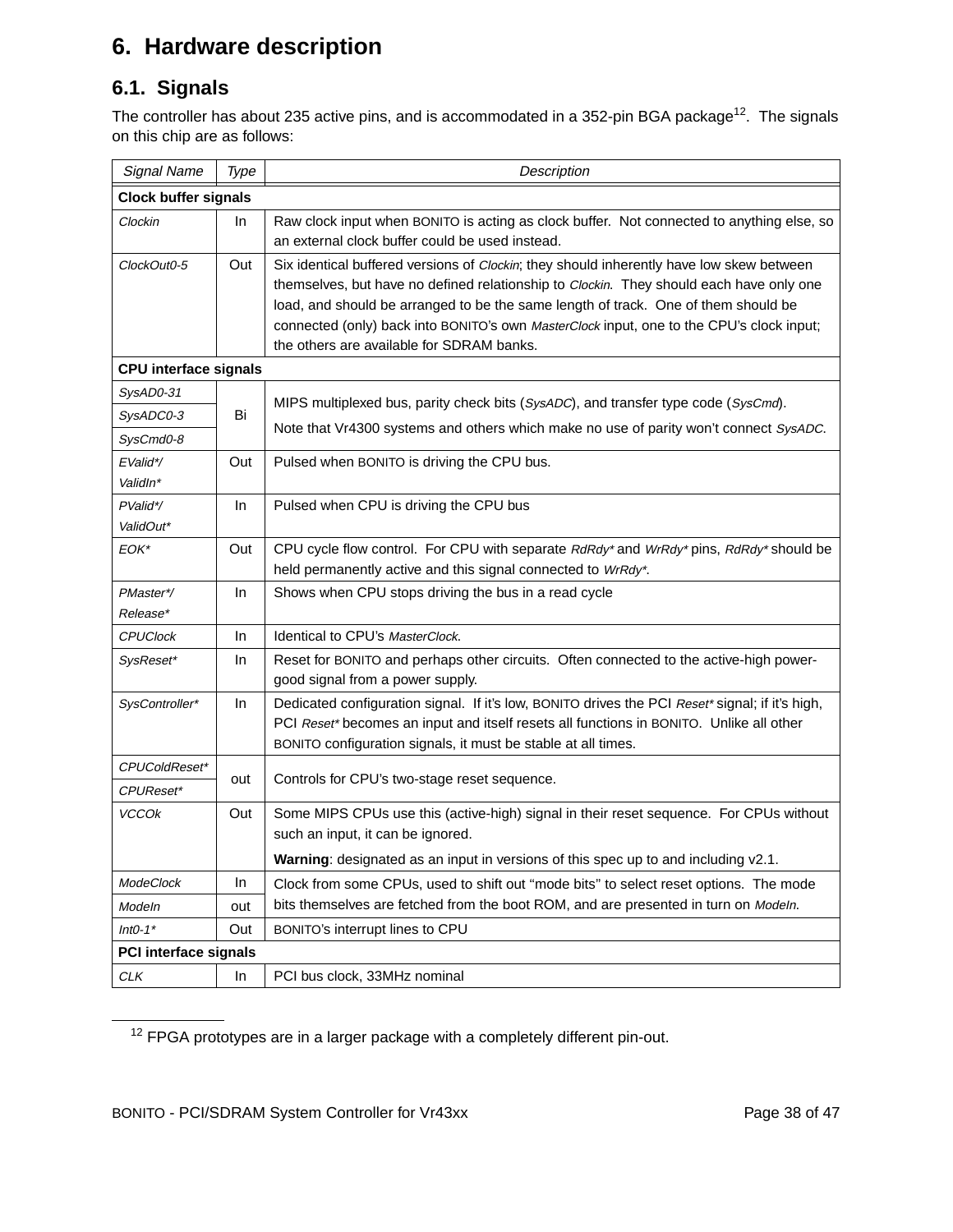| <b>Signal Name</b>             | Type | Description                                                                                                                                                                                                                                                       |  |  |  |  |  |  |  |
|--------------------------------|------|-------------------------------------------------------------------------------------------------------------------------------------------------------------------------------------------------------------------------------------------------------------------|--|--|--|--|--|--|--|
| AD0-31                         |      |                                                                                                                                                                                                                                                                   |  |  |  |  |  |  |  |
| PAR                            | Bi   | PCI address/data plus parity                                                                                                                                                                                                                                      |  |  |  |  |  |  |  |
| $CBE0-3*$                      |      | PCI cycle type (address time) and active-low byte enables (data time)                                                                                                                                                                                             |  |  |  |  |  |  |  |
| <i>DEVSEL*</i>                 |      |                                                                                                                                                                                                                                                                   |  |  |  |  |  |  |  |
| <i>FRAME*</i>                  |      |                                                                                                                                                                                                                                                                   |  |  |  |  |  |  |  |
| IRDY*                          | Bi   | PCI cycle control signals                                                                                                                                                                                                                                         |  |  |  |  |  |  |  |
| STOP*                          |      |                                                                                                                                                                                                                                                                   |  |  |  |  |  |  |  |
| TRDY*                          |      |                                                                                                                                                                                                                                                                   |  |  |  |  |  |  |  |
| LOCK*                          | In.  | PCI exclusive-access control. Not provided as an output - MIPS CPUs have no notion of<br>an atomic read-modify-write sequence. Nor is anything done with it as an input.                                                                                          |  |  |  |  |  |  |  |
| PERR*                          | Bi   | PCI parity reporting signal. A parity error during one of our cycles causes an interrupt or                                                                                                                                                                       |  |  |  |  |  |  |  |
|                                |      | bus error to be returned to the MIPS CPU.                                                                                                                                                                                                                         |  |  |  |  |  |  |  |
| SERR*                          | Bi   | PCI general error reporting signal. Can generate an interrupt to the MIPS CPU.                                                                                                                                                                                    |  |  |  |  |  |  |  |
| RESET*                         | Bi   | PCI bus reset. Can be configured as an output, normally when BONITO is responsible for<br>host functions on the PCI bus; in this mode it is asserted from system reset and<br>subsequently controlled by software.                                                |  |  |  |  |  |  |  |
|                                |      | When active, the PCI bus interface is held in reset, and no PCI shared signals are driven.                                                                                                                                                                        |  |  |  |  |  |  |  |
| <b>IDSEL</b>                   | In.  | Marks incoming configuration cycles                                                                                                                                                                                                                               |  |  |  |  |  |  |  |
| IRQA*                          | Bi   | May be driven by CPU command. Useful to peripherals wishing to generate an attention<br>interrupt to a remote CPU.                                                                                                                                                |  |  |  |  |  |  |  |
| <b>REQ0-5*</b>                 | In.  | When BONITO is serving as PCI bus arbiter, these are the PCI request/grant signals for                                                                                                                                                                            |  |  |  |  |  |  |  |
| $GNT0-5*$                      | Out  | use by other potential PCI initiators.                                                                                                                                                                                                                            |  |  |  |  |  |  |  |
|                                |      | When we're using an external arbiter, GNT0* acts as BONITO's PCI request, and REQ0*                                                                                                                                                                               |  |  |  |  |  |  |  |
|                                |      | acts as its grant (swapping roles means we can leave some signals as pure inputs).                                                                                                                                                                                |  |  |  |  |  |  |  |
| <b>SDRAM</b> interface signals |      |                                                                                                                                                                                                                                                                   |  |  |  |  |  |  |  |
| <b>MUX0-13</b>                 | Out  | Multiplexed addresses.                                                                                                                                                                                                                                            |  |  |  |  |  |  |  |
|                                |      | If you configure BONITO to use an external FCT374 high-drive register (or similar<br>component) to drive more SDRAM loads you should pass all the shared signals through<br>the register - that's MUX0-13, DBA0-1, DRAS*, DCAS*, DWE*, DCKE, DCS0-1H*and DCS0-1L. |  |  |  |  |  |  |  |
| DBA0-1                         | Out  | Bank select - an additional address line into SDRAM components                                                                                                                                                                                                    |  |  |  |  |  |  |  |
| DD0-31                         |      | SDRAM data bus.                                                                                                                                                                                                                                                   |  |  |  |  |  |  |  |
|                                | Bi   | During ROM or I/O accesses these signals act as an address bus (but they don't count up<br>during "burst" ROM cycles - you need to connect your ROM to IOA0-4 for that.)                                                                                          |  |  |  |  |  |  |  |
| DDP0-3                         |      | Parity/check bits for data bus                                                                                                                                                                                                                                    |  |  |  |  |  |  |  |
| DRAS*                          |      |                                                                                                                                                                                                                                                                   |  |  |  |  |  |  |  |
| DCAS*                          | Out  | SDRAM cycle control signals: RAS, CAS, write-enable and clock enable. Typically                                                                                                                                                                                   |  |  |  |  |  |  |  |
| $DWE^*$                        |      | common to all DRAMs.                                                                                                                                                                                                                                              |  |  |  |  |  |  |  |
| <b>DCKE</b>                    |      |                                                                                                                                                                                                                                                                   |  |  |  |  |  |  |  |
| DCS0-1H*                       | Out  | DRAM chip selects, typically driven in pairs                                                                                                                                                                                                                      |  |  |  |  |  |  |  |
| $DCSO-1L^*$                    |      |                                                                                                                                                                                                                                                                   |  |  |  |  |  |  |  |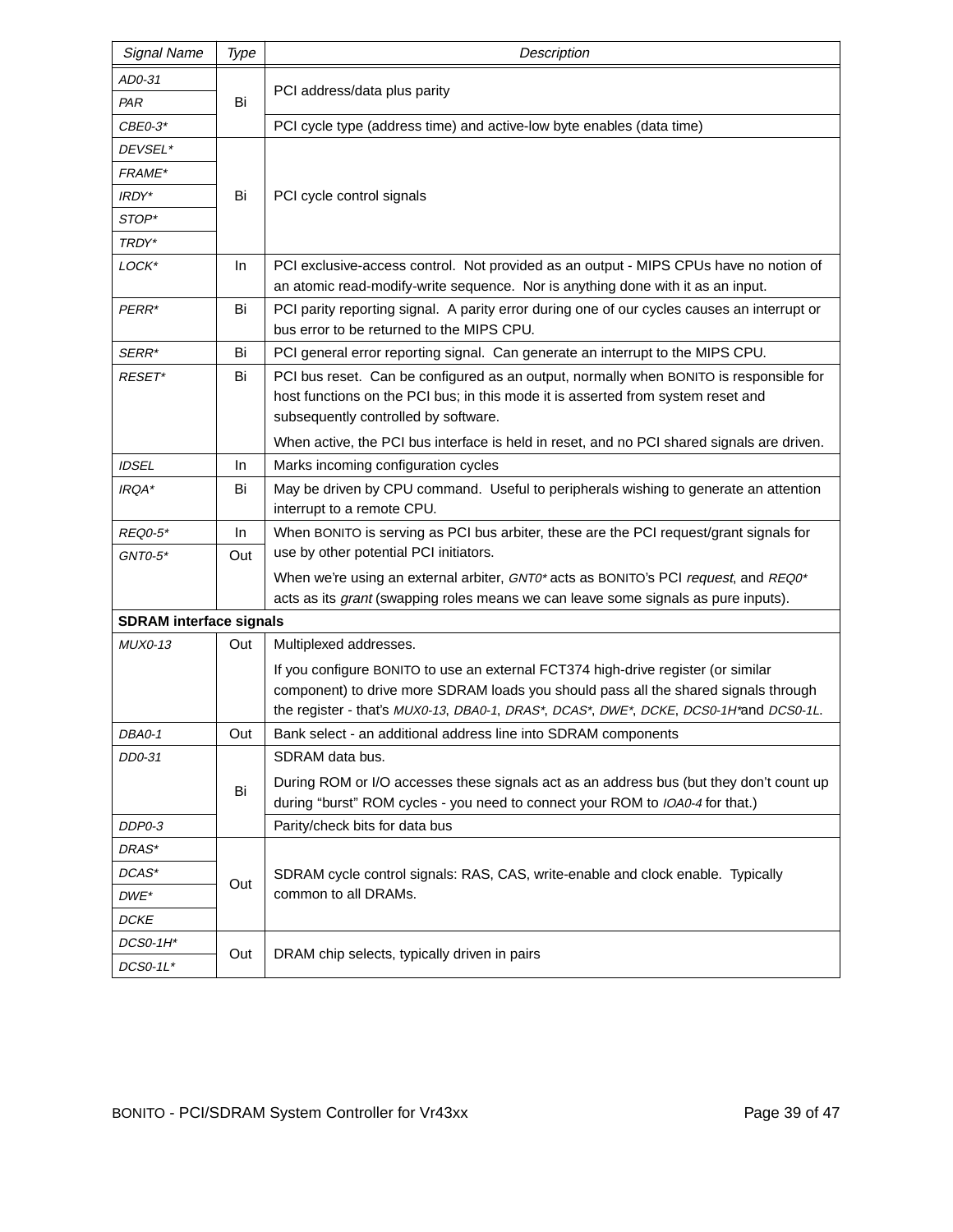| <b>Signal Name</b>            | Type | Description                                                                                                                                                                             |
|-------------------------------|------|-----------------------------------------------------------------------------------------------------------------------------------------------------------------------------------------|
| DQMBLo                        |      | Byte "masks" - that is, byte enables. Used to select one or other 32-bit half of the                                                                                                    |
| <i>DQMBHi</i>                 | Out  | SDRAM. Partial-word writes to memory are actually implemented inside BONITO using a<br>read-modify-write cycle.                                                                         |
|                               |      | Each signal is attached to four of the byte masks going into the DIMM.                                                                                                                  |
| DDMuxHi*<br>DDMuxLo*          | Out  | Output signal to enable DRAM data to come from the high/low half of a 64-bit DIMM's data<br>bus respectively. Wire to the select pins of a QS3390 or compatible component.              |
| I/O and ROM interface signals |      |                                                                                                                                                                                         |
| IOD0-15                       | Bi   | Separate data bus enables some I/O transactions (particularly DMA) to be completed<br>without using the SDRAM signals.                                                                  |
|                               |      | Note these signals are inputs while SysReset* is active, and are then used to make pre-<br>reset chip configuration choices.                                                            |
| <b>IOA0-4</b>                 | Out  | CPU address bits 0-4, valid during I/O (including ROM) cycles. IOA0-4 count during ROM<br>bursts, and are thus the only correct signals to use for low ROM address bits.                |
| Isolate                       | Out  | High to isolate ROM signals from the high-speed SDRAM data bus. Suitable for use as<br>input to a QS3245 or similar switch.                                                             |
|                               |      | Also usable as an enable for a buffer for address-time signals on the local I/O data bus.                                                                                               |
| RomCS0-1*                     | Bi   | Chip selects for 2 memory devices - often one ROM socket (for first-time bootstrap) and                                                                                                 |
| IOCS0-3*                      | Out  | one flash ROM - and some I/O devices.                                                                                                                                                   |
|                               |      | If you need more ROM chip selects, you can generate them by qualifying ROMCS1* with<br>some high address bits - which during ROM cycles are available on DD0-31. The ROM                |
|                               |      | timings are sloppy enough to give you 10-15ns to do this while still maintaining setup time<br>before the IORD*/IOWR* strobe.                                                           |
|                               |      | ROMCS1* is the "default" bootstrap region, and the natural place for your standard<br>bootstrap memory.                                                                                 |
| IORd*                         | Out  | Intel-style read and write strobes for ROM and I/O. Addresses and chip selects have                                                                                                     |
| IOWr*                         | Out  | enough setup and hold time from the active strobes to allow external logic to generate<br>more chip selects from the addresses.                                                         |
| <i><b>IORDY</b></i>           | In   | "I/O channel ready" - perhaps more clearly seen as an active-low request for extra wait<br>states. If you don't want this facility, this signal must be pulled up or connected to 3.3V. |
|                               |      | In a DMA mode intended for support of Ultra DMA IDE, this signal becomes a source-<br>synchronous clock for DMA read data.                                                              |
| I/O bus DMA and IDE support   |      |                                                                                                                                                                                         |
| <b>DMARQ</b>                  | In   | DMA peripheral is ready to transfer data.                                                                                                                                               |
| <b>DMACK*</b>                 | Out  | Identifies a cycle as being DMA with a particular peripheral; operates much like an extra                                                                                               |
|                               |      | chip select.                                                                                                                                                                            |
| <b>IODIR</b>                  | Out  | Direction control (high for write) suitable for a '245 buffer used to buffer the data bus.                                                                                              |
| IODEN*                        | Out  | Enable control for an IOD data buffer.                                                                                                                                                  |
| Programmable IO signals       |      |                                                                                                                                                                                         |
| GPIO0-8                       | Bi   | General purpose programmable I/O                                                                                                                                                        |
| GPIn0-5                       | In   | Interrupt/General purpose input pins. These signals are weakly pulled down and with a<br>link to VDD can be used to implement software-readable link or switch settings.                |
|                               |      | GPIn5 is reserved in anticipation of being connected to internal logic to implement a                                                                                                   |
|                               |      | reference clock, for systems which have significant configurability of the master clock rate.                                                                                           |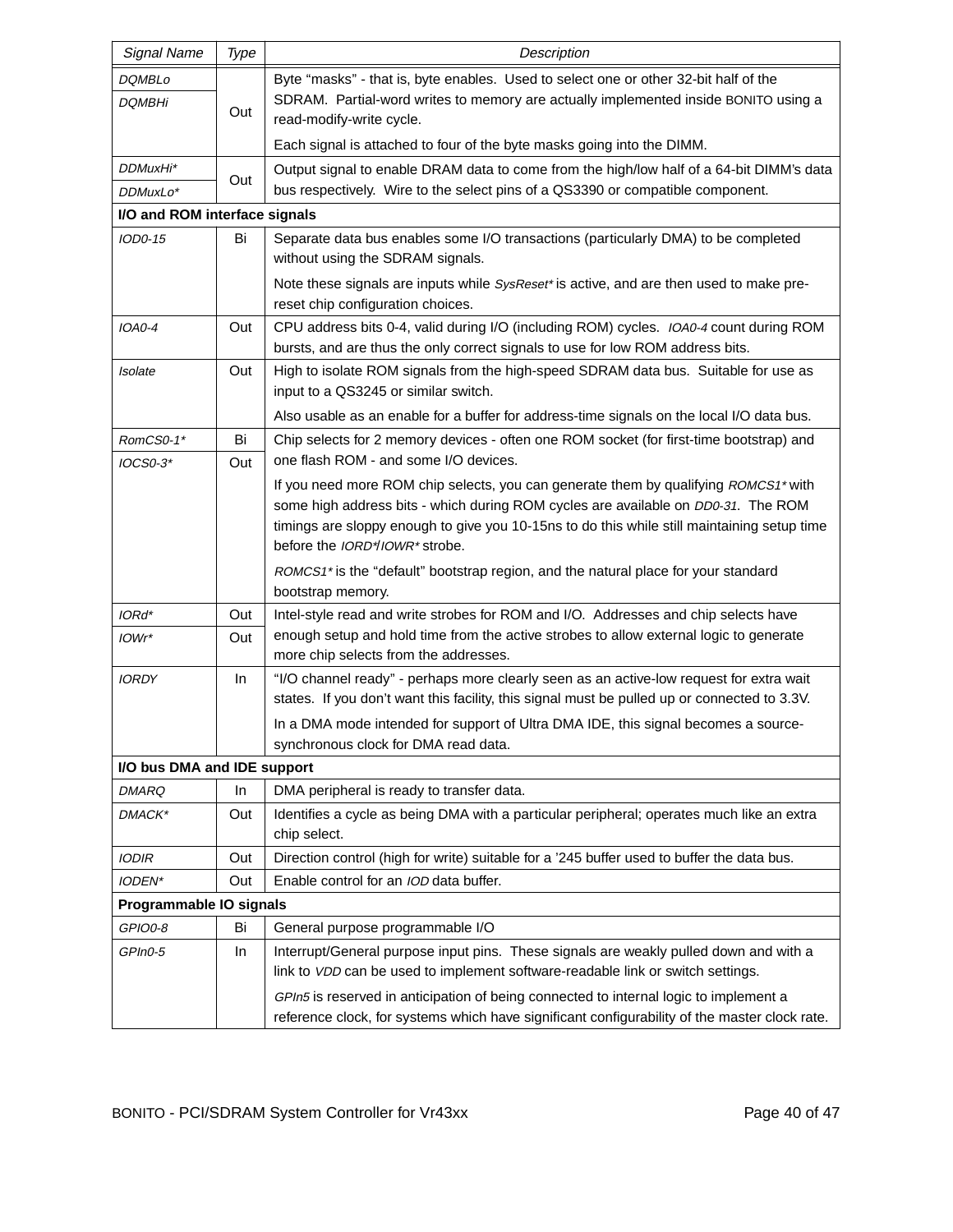| Signal Name               | Type | Description                                                                            |  |  |  |  |  |  |  |
|---------------------------|------|----------------------------------------------------------------------------------------|--|--|--|--|--|--|--|
| <b>JTCK</b>               | In.  |                                                                                        |  |  |  |  |  |  |  |
| <b>JTDI</b>               | In.  |                                                                                        |  |  |  |  |  |  |  |
| <b>JTDO</b>               | Out  | JTAG test pins. In FPGA version, double up as device programming inputs.               |  |  |  |  |  |  |  |
| <b>JTMS</b>               | In   |                                                                                        |  |  |  |  |  |  |  |
| Power and generic signals |      |                                                                                        |  |  |  |  |  |  |  |
| <b>GND</b>                |      | System ground                                                                          |  |  |  |  |  |  |  |
| <b>VDD</b>                |      | Power signal - this is a pure 3.3V part                                                |  |  |  |  |  |  |  |
| VD <sub>5</sub>           |      | Separate power for PC bus I/Os. Can be either 5V or 3.3V, to match your PCI signalling |  |  |  |  |  |  |  |
|                           |      | environment.                                                                           |  |  |  |  |  |  |  |

Table 6.1: Signals definitions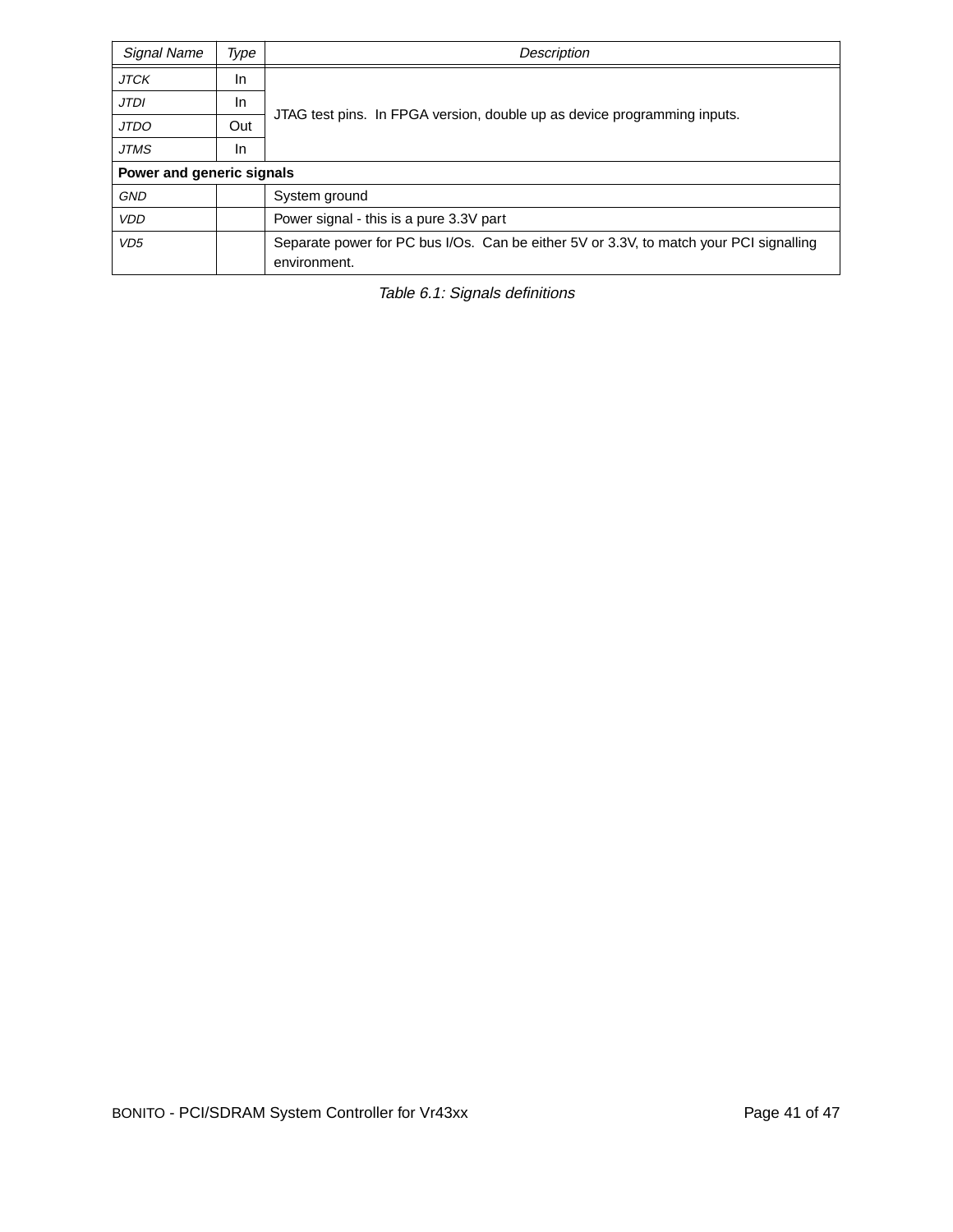## **6.2. Pinout**

Figure 6.1 shows the connections to BONITO. The layout corresponds to a PCB pad layout, looking at it from the BGA's point of view. The table is (inevitably) too big to print comfortably, even with very small print; so we've shortened many signal names, as shown in Table 6.2.

| A1                             | A <sub>2</sub>         | A3                      | A4                                  | A <sub>5</sub>                     | A6                     | A7          | A8                     | A <sub>9</sub>                      | A10                | A11                | A12                     | A13                     | A14               | A15                             | A16               | A17               | A18                            | A19                            | A20                            | A21                | A22                 | A23                      | A24                       | A25                       | A26                |
|--------------------------------|------------------------|-------------------------|-------------------------------------|------------------------------------|------------------------|-------------|------------------------|-------------------------------------|--------------------|--------------------|-------------------------|-------------------------|-------------------|---------------------------------|-------------------|-------------------|--------------------------------|--------------------------------|--------------------------------|--------------------|---------------------|--------------------------|---------------------------|---------------------------|--------------------|
| gnd                            | gnd                    | pclk                    | vdd                                 | vd5                                | ad19                   | ad16        | trdy                   | devsľ                               | perr               | cbe1               | gnd                     | ad11                    | gnd               | vd5                             | ad5               | ad <sub>2</sub>   | gnd                            | iod3                           | iod6                           | iod9               | iod12               | iod14                    | iod15                     | gpio0                     | gnd                |
| <b>B1</b><br>cbe3 <sup>-</sup> | B <sub>2</sub><br>gnd  | B <sub>3</sub><br>gnd   | <b>B4</b><br>ad <sub>23</sub>       | B <sub>5</sub><br>ad <sub>20</sub> | B <sub>6</sub><br>ad18 | B7<br>cbe2  | B <sub>8</sub><br>gnd  | B <sub>9</sub><br>stop <sup>®</sup> | <b>B10</b><br>serr | <b>B11</b><br>ad15 | <b>B12</b><br>ad14      | <b>B13</b><br>ad10      | <b>B14</b><br>vdd | <b>B15</b><br>cbe0 <sup>"</sup> | <b>B16</b><br>ad4 | <b>B17</b><br>vdd | <b>B18</b><br>iod <sub>0</sub> | <b>B19</b><br>iod <sub>2</sub> | <b>B20</b><br>iod <sub>5</sub> | <b>B21</b><br>iod8 | <b>B22</b><br>iod11 | <b>B23</b><br>gpio1      | <b>B24</b><br>gpio2       | <b>B25</b><br>gnd         | <b>B26</b><br>gnd  |
| C <sub>1</sub>                 | C <sub>2</sub>         | C <sub>3</sub>          | C <sub>4</sub>                      | C <sub>5</sub>                     | C <sub>6</sub>         | C7          | C <sub>8</sub>         | C <sub>9</sub>                      | C10                | C11                | C12                     | C13                     | C <sub>14</sub>   | C <sub>15</sub>                 | C16               | C17               | C18                            | C19                            | C <sub>20</sub>                | C <sub>21</sub>    | C <sub>22</sub>     | C <sub>23</sub>          | C <sub>24</sub>           | C <sub>25</sub>           | C <sub>26</sub>    |
| ad <sub>24</sub>               | vd5                    | gnd                     | ad22                                | ad21                               | ad17                   | frame       | vdd                    | vd5                                 | par                | vdd                | ad13                    | ad9                     | vd5               | ad7                             | ad3               | ad1               | vd5                            | iod1                           | vdd                            | iod7               | iod10               | iod13                    | gnd                       | gpio3                     | gpio4              |
| D <sub>1</sub>                 | D <sub>2</sub>         | D <sub>3</sub>          | D <sub>4</sub>                      | D <sub>5</sub>                     | D <sub>6</sub>         | D7          | D <sub>8</sub>         | D <sub>9</sub>                      | D <sub>10</sub>    | D11                | D <sub>12</sub>         | D13                     | D14               | D15                             | D16               | D17               | D <sub>18</sub>                | D19                            | D <sub>20</sub>                | D <sub>21</sub>    | D <sub>22</sub>     | D <sub>23</sub>          | D24                       | D <sub>25</sub>           | D <sub>26</sub>    |
| ad <sub>26</sub>               | ad <sub>25</sub>       | gnd                     | gnd                                 | gnd                                | vdd                    | irdy        | gnd                    | gnd                                 | vd5                | vdd                | ad12                    | ad8                     | gnd               | ad6                             | vdd               | gnd               | ad <sub>0</sub>                | gnd                            | iod4                           | vdd                | gnd                 | gnd                      | gpio5                     | gpin <sub>0</sub>         | gpio6              |
| E <sub>1</sub>                 | E <sub>2</sub>         | E <sub>3</sub>          | E4                                  |                                    |                        |             |                        |                                     |                    |                    |                         |                         |                   |                                 |                   |                   |                                |                                |                                |                    |                     | E23                      | E24                       | E25                       | E26                |
| ad29                           | ad28                   | ad27                    | vd5<br>F4                           |                                    |                        |             |                        |                                     |                    |                    |                         |                         |                   |                                 |                   |                   |                                |                                |                                |                    |                     | gpin1<br>F <sub>23</sub> | gpio7                     | gpin2                     | gpin3              |
| F <sub>1</sub><br>ad31         | F <sub>2</sub><br>ad30 | F <sub>3</sub><br>vdd   | vdd                                 |                                    |                        |             |                        |                                     |                    |                    |                         |                         |                   |                                 |                   |                   |                                |                                |                                |                    |                     | vdd                      | F24<br>gpio8              | F <sub>25</sub><br>tck    | F26<br>smc         |
| G <sub>1</sub>                 | G <sub>2</sub>         | G <sub>3</sub>          | G <sub>4</sub>                      |                                    |                        |             |                        |                                     |                    |                    |                         |                         |                   |                                 |                   |                   |                                |                                |                                |                    |                     | G23                      | G24                       | G25                       | G26                |
| $req2^$                        | req1                   | reg0 <sup>-</sup>       | gnd                                 |                                    |                        |             |                        |                                     |                    |                    |                         |                         |                   |                                 |                   |                   |                                |                                |                                |                    |                     | gpin4                    | gpin5                     | trst                      | vdd                |
| H1                             | H2                     | H <sub>3</sub>          | H <sub>4</sub>                      |                                    |                        |             |                        |                                     |                    |                    |                         |                         |                   |                                 |                   |                   |                                |                                |                                |                    |                     | H <sub>23</sub>          | H <sub>24</sub>           | H <sub>25</sub>           | H <sub>26</sub>    |
| req4 <sup>-</sup>              | vd5                    | req3 <sup>-</sup>       | gnd                                 |                                    |                        |             |                        |                                     |                    |                    |                         |                         |                   |                                 |                   |                   |                                |                                |                                |                    |                     | iocs0 <sup>°</sup>       | tms                       | isolat                    | tdo                |
| J1<br>gnt1 <sup>-</sup>        | J2<br>vdd              | J3<br>gnt0 <sup>-</sup> | J <sub>4</sub><br>req5 <sup>®</sup> |                                    |                        |             |                        |                                     |                    |                    |                         |                         |                   |                                 |                   |                   |                                |                                |                                |                    |                     | J23<br>gnd               | J24<br>tdi                | J25<br>iocs1 <sup>°</sup> | J26<br>iodir       |
| K <sub>1</sub>                 | K <sub>2</sub>         | K <sub>3</sub>          | K4                                  |                                    |                        |             |                        |                                     |                    |                    |                         |                         |                   |                                 |                   |                   |                                |                                |                                |                    |                     | K23                      | K24                       | K25                       | K26                |
| gnt3"                          | gnd                    | gnt2"                   | gnd                                 |                                    |                        |             |                        |                                     |                    |                    |                         |                         |                   |                                 |                   |                   |                                |                                |                                |                    |                     | gnd                      | ioden <sup>-</sup>        | rmcs1                     | iocs2 <sup>-</sup> |
| L1                             | L2                     | L <sub>3</sub>          | L4                                  |                                    |                        |             |                        |                                     |                    |                    |                         |                         |                   |                                 |                   |                   |                                |                                |                                |                    |                     | L <sub>23</sub>          | L24                       | L25                       | L26                |
| qnt5 <sup>®</sup>              | vd5                    | qnt4 <sup>-</sup>       | vdd                                 |                                    |                        |             |                        |                                     |                    |                    |                         |                         |                   |                                 |                   |                   |                                |                                |                                |                    |                     | vdd                      | iocs3                     | iord"                     | mcs0 <sup>-</sup>  |
| M <sub>1</sub>                 | M <sub>2</sub>         | M <sub>3</sub>          | M <sub>4</sub>                      |                                    |                        |             |                        |                                     |                    |                    |                         |                         |                   |                                 |                   |                   |                                |                                |                                |                    |                     | M23                      | M24                       | M25                       | M26                |
| irqa <sup>o</sup>              | reset <sup>-</sup>     | lock <sup>®</sup>       | vdd                                 |                                    |                        |             |                        |                                     |                    |                    |                         |                         |                   |                                 |                   |                   |                                |                                |                                |                    |                     | ioa1                     | dmack <sup>-</sup>        | ioa0                      | iowr <sup>-</sup>  |
| N <sub>1</sub><br>nc           | N <sub>2</sub><br>vd5  | N <sub>3</sub><br>ma13  | N <sub>4</sub><br>gnd               |                                    |                        |             |                        |                                     |                    |                    |                         |                         |                   |                                 |                   |                   |                                |                                |                                |                    |                     | N23<br>clckt1            | N24<br>ioa3               | N <sub>25</sub><br>clckt0 | N26<br>ioa2        |
| P <sub>1</sub>                 | P <sub>2</sub>         | P <sub>3</sub>          | P <sub>4</sub>                      |                                    |                        |             |                        |                                     |                    |                    |                         |                         |                   |                                 |                   |                   |                                |                                |                                |                    |                     | P <sub>23</sub>          | P <sub>24</sub>           | P <sub>25</sub>           | P <sub>26</sub>    |
|                                | idsel                  | ma12                    | vd5                                 |                                    |                        |             |                        |                                     |                    |                    |                         |                         |                   |                                 |                   |                   |                                |                                |                                |                    |                     | gnd                      | ioa4                      | clckt3                    | clckt2             |
| R <sub>1</sub>                 | R <sub>2</sub>         | R <sub>3</sub>          | R4                                  |                                    |                        |             |                        |                                     |                    |                    |                         |                         |                   |                                 |                   |                   |                                |                                |                                |                    |                     | R23                      | R24                       | R <sub>25</sub>           | R <sub>26</sub>    |
| ma11                           | ma10                   | ma9                     | ma8                                 |                                    |                        |             |                        |                                     |                    |                    |                         |                         |                   |                                 |                   |                   |                                |                                |                                |                    |                     | gnd                      | clckt4                    | clockn                    | vdd                |
| T1<br>ma7                      | T <sub>2</sub><br>ma6  | T <sub>3</sub><br>ma5   | T <sub>4</sub><br>vdd               |                                    |                        |             |                        |                                     |                    |                    |                         |                         |                   |                                 |                   |                   |                                |                                |                                |                    |                     | T <sub>23</sub><br>vdd   | T24<br>clckt5             | T <sub>25</sub><br>dmarg  | T26<br>mdclck      |
| U1                             | U <sub>2</sub>         | U <sub>3</sub>          | U4                                  |                                    |                        |             |                        |                                     |                    |                    |                         |                         |                   |                                 |                   |                   |                                |                                |                                |                    |                     | U23                      | U24                       | U25                       | U26                |
| ma4                            | gnd                    | ma3                     | ma2                                 |                                    |                        |             |                        |                                     |                    |                    |                         |                         |                   |                                 |                   |                   |                                |                                |                                |                    |                     | iordy                    | ssctl                     | modeir                    | test1              |
| V <sub>1</sub>                 | V <sub>2</sub>         | V <sub>3</sub>          | V <sub>4</sub>                      |                                    |                        |             |                        |                                     |                    |                    |                         |                         |                   |                                 |                   |                   |                                |                                |                                |                    |                     | V23                      | V24                       | V25                       | V26                |
| dcsh0 <sup>®</sup>             | ma1                    | dcsh1 <sup>.</sup>      | gnd                                 |                                    |                        |             |                        |                                     |                    |                    |                         |                         |                   |                                 |                   |                   |                                |                                |                                |                    |                     | test2                    | test0                     | evald <sup>®</sup>        | vccok              |
| W <sub>1</sub>                 | W <sub>2</sub>         | W <sub>3</sub>          | W <sub>4</sub>                      |                                    |                        |             |                        |                                     |                    |                    |                         |                         |                   |                                 |                   |                   |                                |                                |                                |                    |                     | W23                      | W24                       | W25                       | W26                |
| dcsl0 <sup>®</sup><br>Y1       | dcsl1<br>Y2            | dba1<br>Y3              | ma0<br>Y4                           |                                    |                        |             |                        |                                     |                    |                    |                         |                         |                   |                                 |                   |                   |                                |                                |                                |                    |                     | gnd<br>Y23               | cprst <sup>®</sup><br>Y24 | eok"<br>Y25               | cdrst<br>Y26       |
| vdd                            | dwe <sup>-</sup>       | dqmbhi                  | dras <sup>-</sup>                   |                                    |                        |             |                        |                                     |                    |                    |                         |                         |                   |                                 |                   |                   |                                |                                |                                |                    |                     | int0 <sup>"</sup>        | srest                     | vdd                       | pvald"             |
| AA1                            | AA <sub>2</sub>        | AA3                     | AA4                                 |                                    |                        |             |                        |                                     |                    |                    |                         |                         |                   |                                 |                   |                   |                                |                                |                                |                    |                     | AA23                     | AA24                      | AA25                      | AA26               |
| dqmblo                         | dba0                   | ddmxl <sup>-</sup>      | vdd                                 |                                    |                        |             |                        |                                     |                    |                    |                         |                         |                   |                                 |                   |                   |                                |                                |                                |                    |                     | vdd                      | int1"                     | scmd2                     | <b>pmstr</b>       |
| AB1                            | AB <sub>2</sub>        | AB <sub>3</sub>         | AB4                                 |                                    |                        |             |                        |                                     |                    |                    |                         |                         |                   |                                 |                   |                   |                                |                                |                                |                    |                     | AB23                     | AB24                      | AB25                      | AB26               |
| dcas"                          | dcke                   | ddmxh <sup>-</sup>      | vdd                                 |                                    |                        |             |                        |                                     |                    |                    |                         |                         |                   |                                 |                   |                   |                                |                                |                                |                    |                     | sadc1                    |                           | scmd6 scmd1               | scmd0              |
| AC <sub>1</sub><br>dd31        | AC <sub>2</sub><br>gnd | AC <sub>3</sub><br>dd27 | AC4<br>gnd                          | AC <sub>5</sub><br>dd21            | AC6<br>vdd             | AC7<br>dd14 | AC <sub>8</sub><br>gnd | AC9<br>dd7                          | AC10<br>dd3        | AC11<br>vdd        | AC <sub>12</sub><br>gnd | AC <sub>13</sub><br>gnd | AC14<br>sad27     | AC <sub>15</sub><br>sad23       | AC16 AC17<br>vdd  | sad16             | AC18<br>gnd                    | AC19<br>sad10                  | AC20<br>sad6                   | AC21<br>vdd        | AC22<br>gnd         | AC <sub>23</sub><br>gnd  | AC24<br>scmd5             | AC <sub>25</sub><br>tmd2  | AC26<br>gnd        |
| AD <sub>1</sub>                | AD <sub>2</sub>        | AD <sub>3</sub>         | AD4                                 | AD <sub>5</sub>                    | AD <sub>6</sub>        | AD7         | AD <sub>8</sub>        | AD9                                 | AD10               | AD11               | AD <sub>12</sub>        | AD <sub>13</sub>        | AD <sub>14</sub>  | AD <sub>15</sub>                | AD <sub>16</sub>  | AD17              | AD <sub>18</sub>               | AD <sub>19</sub>               | AD <sub>20</sub>               | AD <sub>21</sub>   | AD <sub>22</sub>    | AD <sub>23</sub>         | AD <sub>24</sub>          | AD25                      | AD <sub>26</sub>   |
| dd30                           | dd29                   | gnd                     | dd24                                | dd20                               | dd17                   | dd13        | dd10                   | dd6                                 | dd2                | vdd                | sad31                   | sad30                   | sad26             | sad22                           | sad19             | sad15             | sad13                          | sad9                           | sad5                           | sad3               | sad0                | sadc0                    | gnd                       | cpucik                    | tmd1               |
| AE1                            | AE2                    | AE3                     | AE4                                 | AE5                                | AE6                    | AE7         | AE8                    | AE9                                 | AE10               | AE11               | AE12                    | AE13                    | AE14              | AE15                            | AE16              | <b>AE17</b>       | AE18                           | AE19                           | AE20                           | AE21               | AE22                | AE23                     | AE24                      | AE25                      | AE26               |
| gnd                            | gnd                    | dd26                    | dd23                                | dd19                               | dd16                   | dd12        | dd9                    | dd5                                 | dd1                | ddp3               | ddp1                    | sad29                   | sad25             | sad21                           | sad18             | gnd               | sad12                          | sad8                           | sad4                           | sad2               | sadc3               | scmd8                    | scmd4                     | gnd                       | tmd0               |
| AF <sub>1</sub>                | AF <sub>2</sub>        | AF <sub>3</sub>         | AF4                                 | AF <sub>5</sub>                    | AF6                    | AF7         | AF <sub>8</sub>        | AF9                                 | AF10               | AF11               | AF12                    | AF13                    | AF14              | AF15                            | AF16              | <b>AF17</b>       | AF18                           | AF19                           | AF20                           | AF21               | AF22                | AF <sub>23</sub>         | AF24                      | AF25                      | AF26               |
| gnd                            | dd28                   | dd25                    | dd22                                | dd18                               | dd15                   | dd11        | dd8                    | dd4                                 | dd <sub>0</sub>    | ddp2               | ddp0                    |                         | sad28 $s$ ad24    | sad20                           | sad17 sad14       |                   | sad11                          | sad7                           | vdd                            | sad1               | sadc2               | scmd7 scmd3              |                           | gnd                       | gnd                |

Figure 6.1 BONITO (352-pin BGA) pinout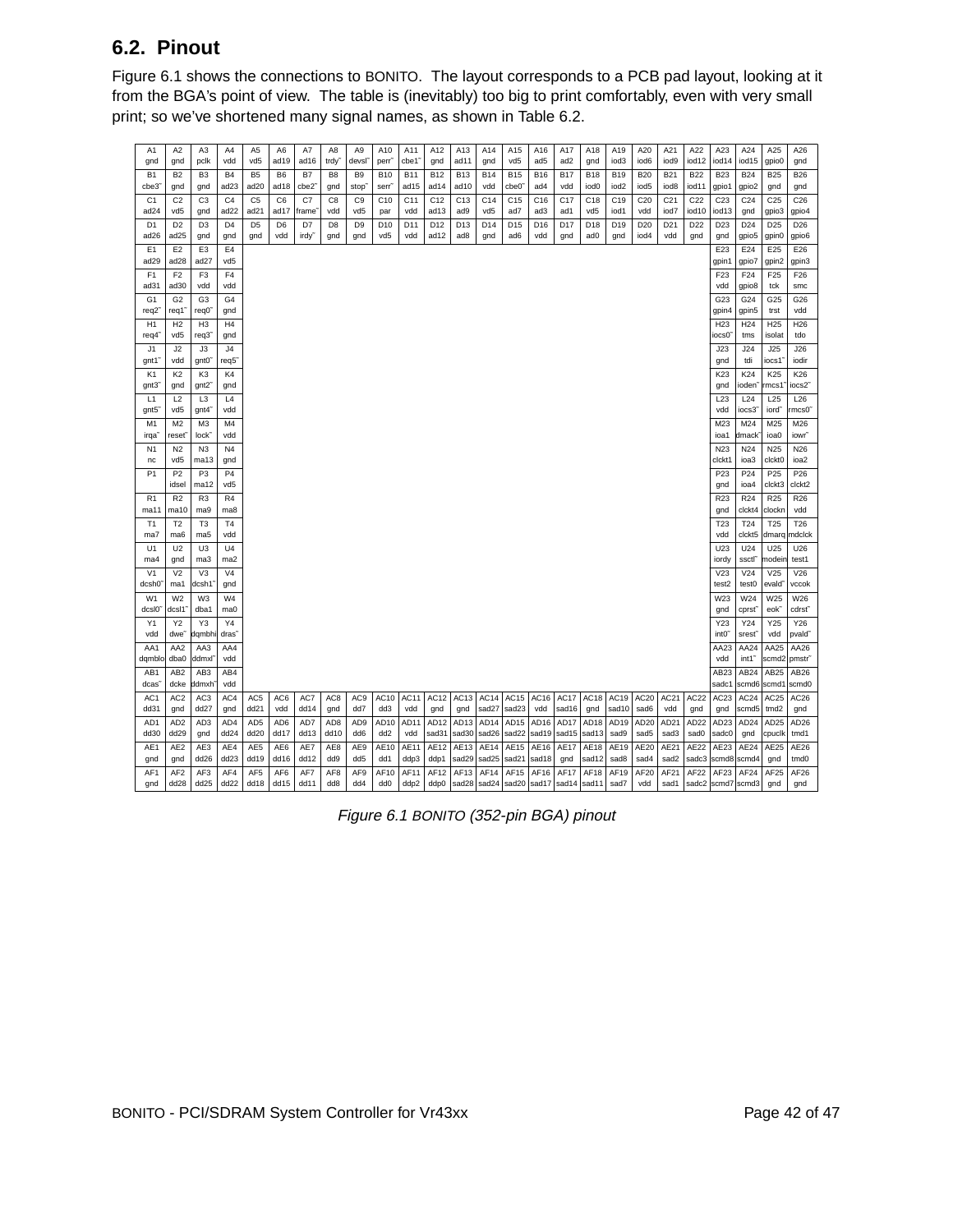| Originally          | Abbrev             | Originally                 | Abbrev               | Originally          | Abbrev              |
|---------------------|--------------------|----------------------------|----------------------|---------------------|---------------------|
| <b>CLOCKIN</b>      | clockn             | CLOCKOUT0-5                | clckt0-5             | CPUCOLDRESET~       | cdrst~              |
| CPURESET~           | cprst <sup>~</sup> | DDMUXHI~                   | ddmxh~               | DDMUXLO~            | $ddmx1$ ~           |
| EVALID <sup>~</sup> | $evald$ ~          | SysController <sup>~</sup> | ssctl <sup>~</sup>   | <b>ISOLATE</b>      | isolat              |
| MODECLOCK           | mdclck             | MUXAD0-13                  | $ma0 - 13$           | PCIAD0-31           | $ad0 - 31$          |
| $PCICBE0-3o$        | $che0-32$          | PCICLK                     | pclk                 | PCIDEVSEL~          | $devs1^$            |
| <b>PCIFRAME</b> ~   | frame~             | $PCIGNT0-5o$               | $qnt0-5$             | PCIIDSEL            | idsel               |
| PCIIRDY~            | irdy~              | PCIIROA <sup>~</sup>       | irga <sup>~</sup>    | PCILOCK~            | $1$ ock $\tilde{ }$ |
| PCIPAR              | par                | PCIPERR~                   | perr <sup>~</sup>    | $PCIREQ0-5$         | $req0-52$           |
| PCIRESET~           | reset <sup>~</sup> | PCISERR~                   | serr~                | PCISTOP~            | stop~               |
| PCITRDY~            | trdy~              | <b>PMASTER</b>             | pmstr <sup>~</sup>   | PVALID <sup>~</sup> | pvald <sup>~</sup>  |
| $ROMCSO-1$ ~        | $rmcs0-1$ ~        | $SYSAD0-31$                | $sad0-31$            | $SYSADC0-3$         | $sadc0-3$           |
| SYSCMD0-8           | $s$ cmd $0-8$      | SYSRESET~                  | $s$ rest $\tilde{ }$ |                     |                     |

Table 6.2: Abbreviated names used in pinout diagram Figure 6.1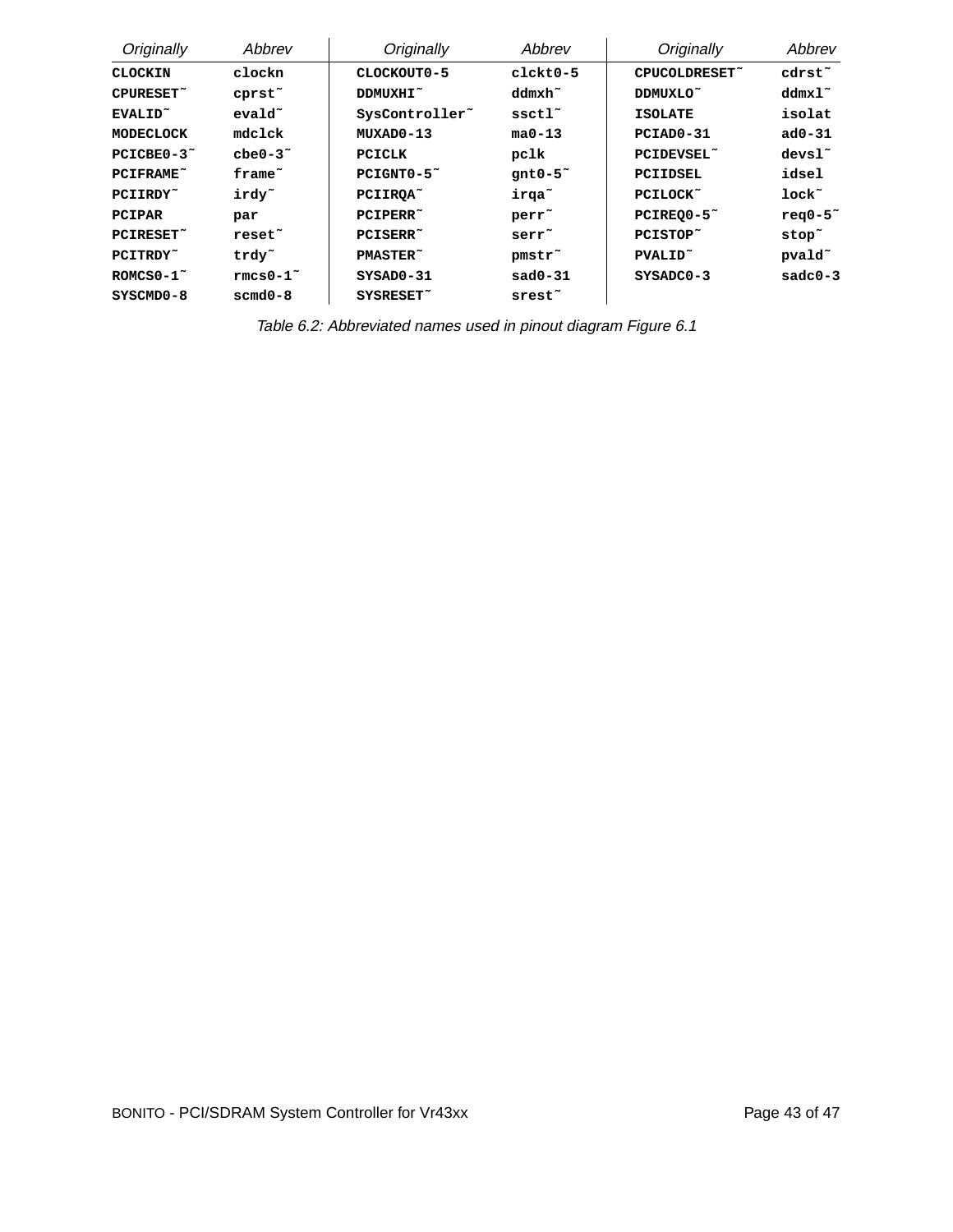### **6.3. Package information**

The following page - Figure 6.2 - shows the 352-pin BGA package and is borrowed with acknowledgements from NEC's ASIC data book.



Figure 6.2 352-pin BGA informatino for BONITO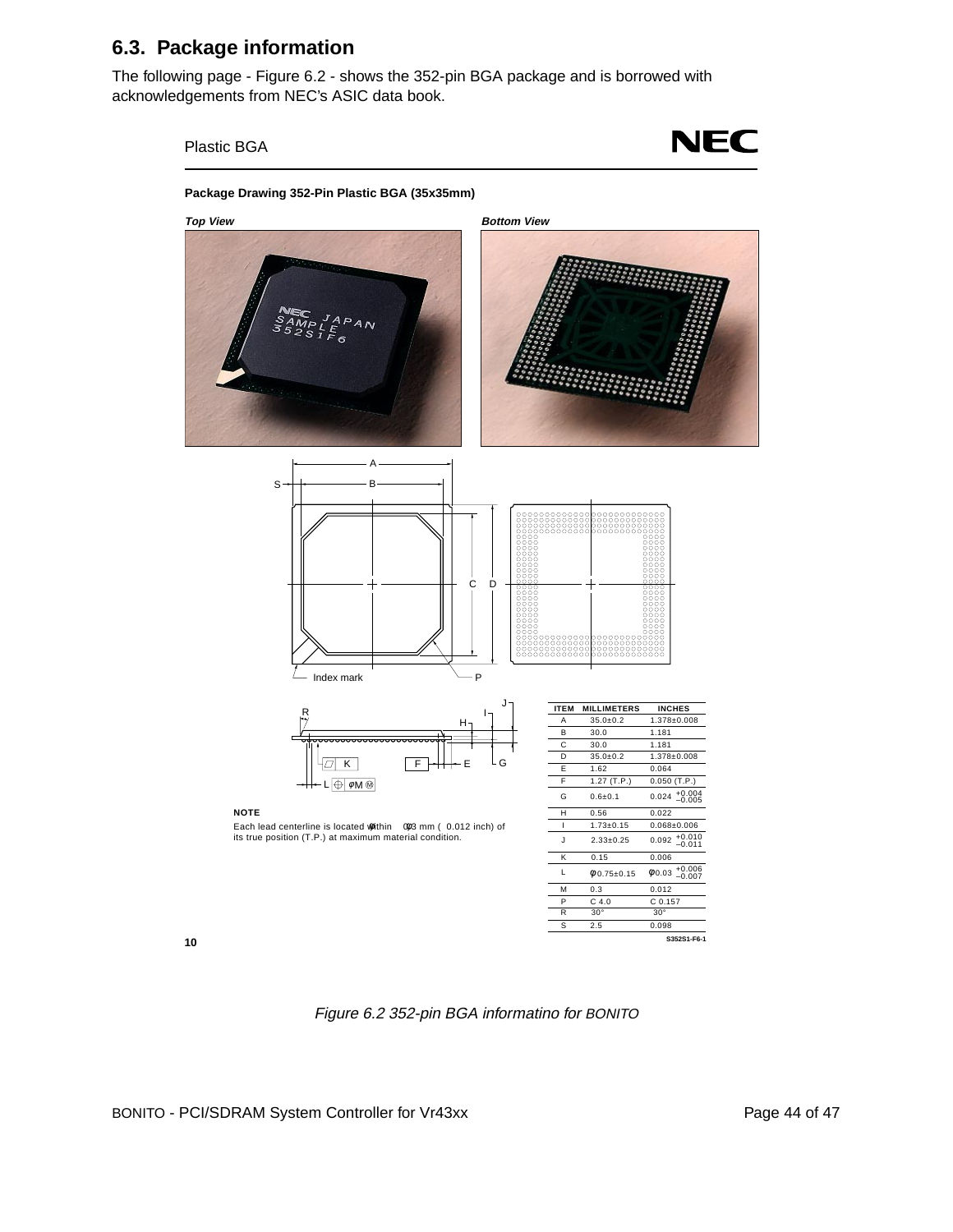# **Index**

TBA.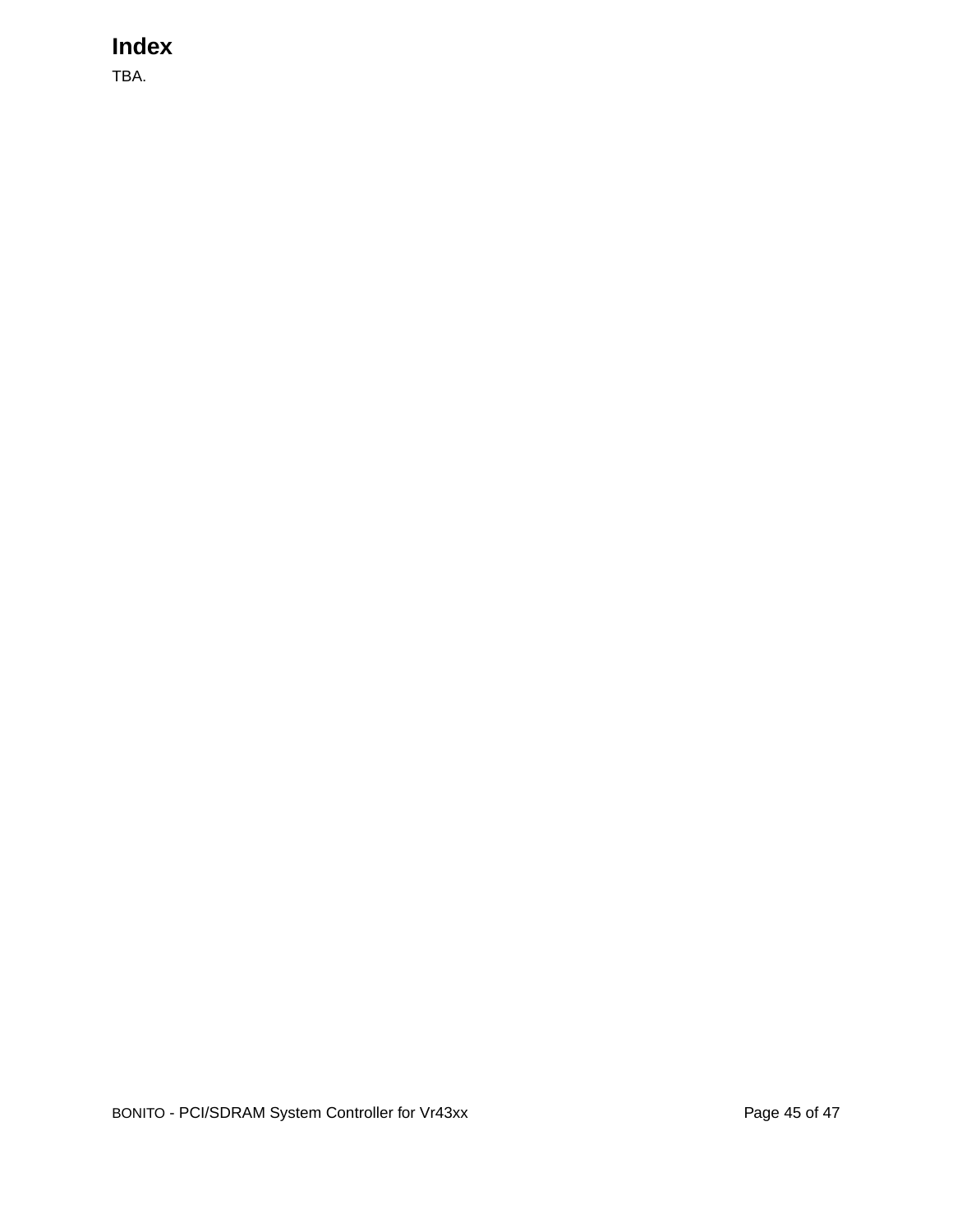# **Appendix A: Register Addresses**

| Registers in address order |          | Registers in name order |          |  |  |
|----------------------------|----------|-------------------------|----------|--|--|
| register                   | address  | register                | address  |  |  |
| pcidid                     | 1FE00000 | bongencfg               | 1FE00104 |  |  |
| pcicmd                     | 1FE00004 | bonponcfg               | 1FE00100 |  |  |
| pciclass                   | 1FE00008 | copctrl                 | 1FE00300 |  |  |
| pciltimer                  | 1FE0000C | copdaddr                | 1FE00308 |  |  |
| pcibase0                   | 1FE00010 | copgo                   | 1FE0030C |  |  |
| pcibase1                   | 1FE00014 | coppaddr                | 1FE00304 |  |  |
| pcibase2                   | 1FE00018 | copstat                 | 1FE00300 |  |  |
| pciexprbase                | 1FE00030 | gpiodata                | 1FE0011C |  |  |
| pciint                     | 1FE0003C | gpioie                  | 1FE00120 |  |  |
| bonponcfg                  | 1FE00100 | intedge                 | 1FE00124 |  |  |
| bongencfg                  | 1FE00104 | inten                   | 1FE00138 |  |  |
| iodevcfg                   | 1FE00108 | intenclr                | 1FE00134 |  |  |
| sdcfg                      | 1FE0010C | intenset                | 1FE00130 |  |  |
| pcimap                     | 1FE00110 | intisr                  | 1FE0013C |  |  |
| pcimembasecfg              | 1FE00114 | intpol                  | 1FE0012C |  |  |
| pcimap_cfg                 | 1FE00118 | intsteer                | 1FE00128 |  |  |
| gpiodata                   | 1FE0011C | iodevcfg                | 1FE00108 |  |  |
| gpioie                     | 1FE00120 | ldmaaddr                | 1FE00204 |  |  |
| intedge                    | 1FE00124 | ldmactrl                | 1FE00200 |  |  |
| intsteer                   | 1FE00128 | ldmago                  | 1FE00208 |  |  |
| intpol                     | 1FE0012C | ldmastat                | 1FE00200 |  |  |
| intenset                   | 1FE00130 | pcibase0                | 1FE00010 |  |  |
| intenclr                   | 1FE00134 | pcibase1                | 1FE00014 |  |  |
| inten                      | 1FE00138 | pcibase2                | 1FE00018 |  |  |
| intisr                     | 1FE0013C | pcicachectrl            | 1FE00150 |  |  |
| pcimail0                   | 1FE00140 | pcicachetag             | 1FE00154 |  |  |
| pcimail1                   | 1FE00144 | pciclass                | 1FE00008 |  |  |
| pcimail2                   | 1FE00148 | pcicmd                  | 1FE00004 |  |  |
| pcimail3                   | 1FE0014C | pcidid                  | 1FE00000 |  |  |
| pcicachectrl               | 1FE00150 | pciexprbase             | 1FE00030 |  |  |
| pcicachetag                | 1FE00154 | pciint                  | 1FE0003C |  |  |
| pcimstat                   | 1FE0015C | pciltimer               | 1FE0000C |  |  |
| <b>ldmactrl</b>            | 1FE00200 | pcimail0                | 1FE00140 |  |  |
| ldmastat                   | 1FE00200 | pcimail1                | 1FE00144 |  |  |
| ldmaaddr                   | 1FE00204 | pcimail2                | 1FE00148 |  |  |
| ldmago                     | 1FE00208 | pcimail3                | 1FE0014C |  |  |
| copctrl                    | 1FE00300 | pcimap                  | 1FE00110 |  |  |
| copstat                    | 1FE00300 | pcimap_cfg              | 1FE00118 |  |  |
| coppaddr                   | 1FE00304 | pcimembasecfg           | 1FE00114 |  |  |
| copdaddr                   | 1FE00308 | pcimstat                | 1FE0015C |  |  |
| copgo                      | 1FE0030C | sdcfg                   | 1FE0010C |  |  |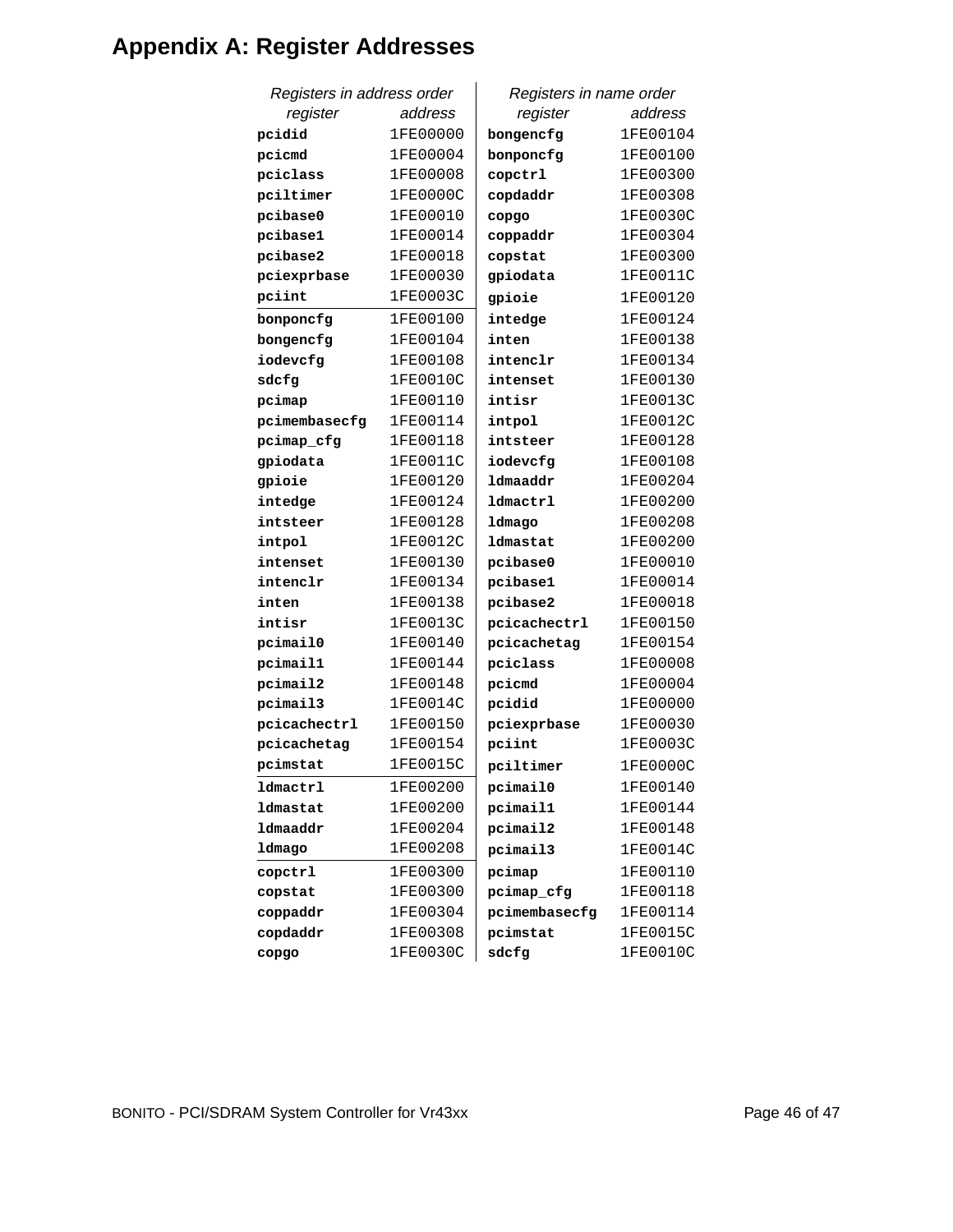## **Appendix B: FPGA prototype of BONITO**

The FPGA prototype is built in a Xilinx "Vertex" device. It has some big differences:

- It's in a bigger package a 432-pin BGA instead of a 352-pin. The pinout is completely different.
- It implements none of BONITO's boundary and other signal test features, since it can rely on those built into the FPGA.
- It is a soft-loaded part, requiring a logic program exceeding 2Mbits in size. This is loaded at about 60MHz, and is completed quite rapidly - but from power-up it is in the Xilinx-defined reset condition with most I/Os floating.

We've avoided re-using any signals used in the loading process.